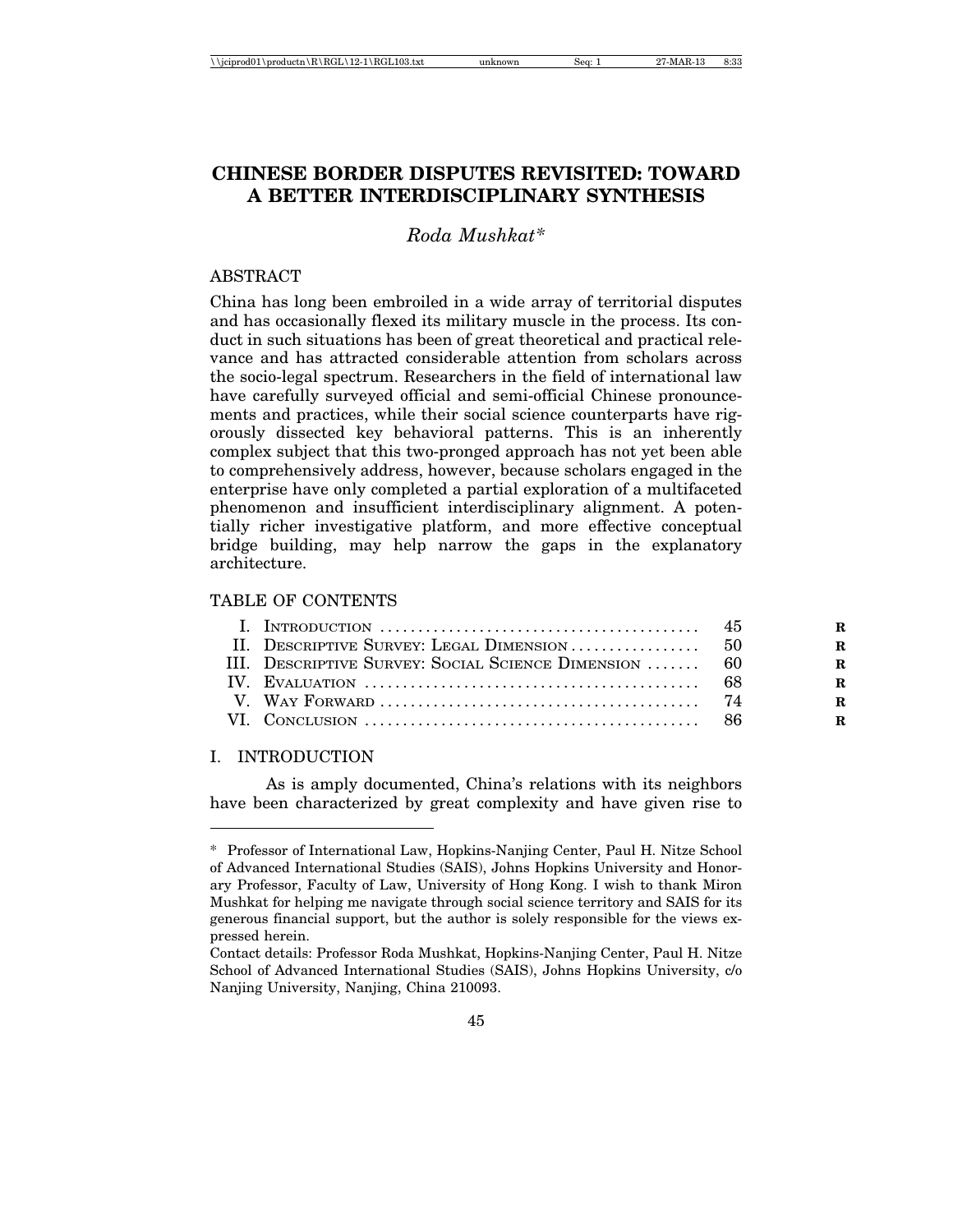serious practical challenges.<sup>1</sup> This conceptually intricate and strategically vital subject has attracted much attention from students of Chinese history who are fascinated by the notion of an East Asian system of tributary linkages revolving around China—commonly equated with the "Chinese world order."<sup>2</sup> The construct possesses Sino-centric underpinnings in that it rests on the premise that China has traditionally sought to establish its centrality and superiority in the regional context. Its proponents have argued that Chinese relations with surrounding states have generally been hierarchical and ironically unequal, two salient features of the country's domestic structure.<sup>3</sup>

This seemingly deeply entrenched model of international organization is believed to owe its coherence to the universal pre-eminence of the Son of Heaven.<sup>4</sup> Rather than entailing the division of territories among sovereign authorities of equal status, it is thought to involve the subordination of all local political units to the central and formidable power of the emperor.<sup>5</sup> An unambiguous acknowledgement of the inviolability of the principles underlying this configuration and strict adherence to the regional hierarchy embodying them have been absolute requirements for entering into and sustaining meaningful relations with China.<sup>6</sup>

Embracing additional perspectives, which, if incorporated into a multi-dimensional theoretical scheme, may either narrow the formulation's scope or broaden it, may rework the tributary system formulation. A shrinkage occurs when the focus is confined to the distinct bureaucratic practices relied upon by the foreign policy establishment

<sup>1</sup> *See generally* Robert A. Scalapino, *China's Relations with Its Neighbors*, 38 PROC. ACAD. POL. SCI. 63-74 (1991); Ross H. Munro, *China's Relations with Its Neighbors: Some Observations Regarding Its Strategy and Tactics*, 61 INT'L J. 320- 28 (2006); Zheng Fang, *Rethinking the "Tribute System": Broadening the Conceptual Horizon of Historical East Asian Politics*, 2 CHINESE J. INT'L POL. 545-74 (2009); CHIEN-PENG CHUNG, CHINA'S MULTILATERAL COOPERATION IN ASIA AND THE PACIFIC: INSTITUTIONALIZING BEIJING'S "GOOD NEIGHBOR POLICY" (2010).

<sup>2</sup> *See generally* John K. Fairbank & S.Y. Teng, *On the Ch'ing's Tributary System*, 6 HARV. J. ASIATIC STUD. 135-246 (1941); John K. Fairbank, *Tributary Trade and China's Relations with the West*, 1 FAR E. Q. 129-49 (1942) [hereinafter *Tributary Trade*]; JOHN K. FAIRBANK, TRADE AND DIPLOMACY ON THE CHINA COAST: THE OPENING OF THE TREATY PORTS, 1842-1854 (1953) [hereinafter TRADE AND DIPLO-MACY]; THE CHINESE WORLD ORDER: TRADITIONAL CHINA'S FOREIGN RELATIONS (John K. Fairbank ed., 1968) [hereinafter CHINESE WORLD ORDER].

<sup>3</sup> *See generally* Fairbank & Teng, *supra* note 2; *Tributary Trade*, *supra* note 2; TRADE AND DIPLOMACY*, supra* note 2; CHINESE WORLD ORDER, *supra* note 2.

<sup>4</sup> *See generally* Fairbank & Teng, *supra* note 2

<sup>5</sup> *See generally id.*

<sup>6</sup> *See generally id.*; *Tributary Trade*, *supra* note 2; TRADE AND DIPLOMACY*, supra* note 2; CHINESE WORLD ORDER, *supra* note 2.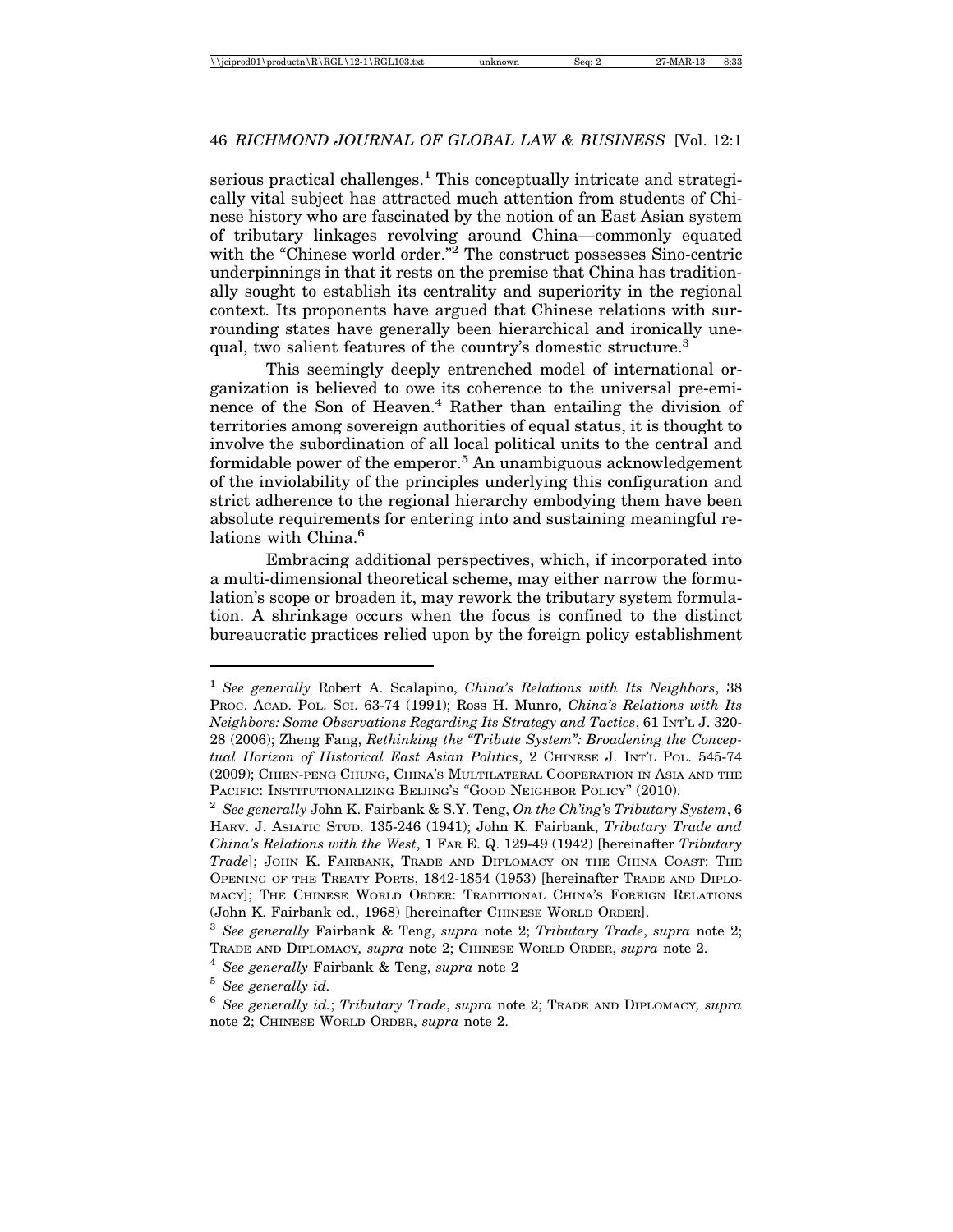in its pursuit of an essentially Sino-centric strategy.7 An expansion takes place when the hierarchical and uneven tributary structure is turned into an elaborate "institution" that reflects both the philosophical assumptions and organizational rituals pervading the Chinese world order. This in turn shapes relations and ensures cooperation between China and other participants in *Pax Sinica.*<sup>8</sup> The potential for movement in both directions may enhance the construct's analytical versatility.

The geographical ambit of the tributary system model has also been redefined in a more limited fashion, rendering it less ambiguous than before. It has been asserted that China's claim of being 'ruler of the *tianxia*' has not signaled a desire to dominate the known world.<sup>9</sup> Rather, it has been restricted to the areas adjacent to the Chinese empire, roughly corresponding to those currently referred to as Northeast Asia and Southeast Asia.10 China has not aspired to control States lying outside this sphere of influence and has often treated them as equal.11 Moreover, even East Asian States have not been targeted in a uniform manner, with some deemed to be more crucial than others.<sup>12</sup> This highlights the need to consistently maintain focus on China's relations with its neighbors and to not be exclusively concerned with superpower ties, currently primarily the United Sates, but previously the Soviet Union as well.

By the same token, it is historically inappropriate to ascribe static qualities to the tributary structural configuration, whatever its manifestations and scope. There is evidence to suggest that the configuration's robustness has varied over time, depending on real or apparent Chinese capabilities.<sup>13</sup> During periods characterized by relative strength vis-à-vis surrounding states, China has tended to embrace the paradigm more vigorously than during phases marked by compar-

<sup>9</sup> *See* Zheng, *supra* note 1, at 554-55.

<sup>7</sup> *See generally* A. DOAK BARNETT, THE MAKING OF FOREIGN POLICY IN CHINA: STRUCTURE AND PROCESS (1985).

<sup>8</sup> *Pax Sinica* means "Chinese Peace" and refers to periods in the country's history when China maintained the dominant civilization in the region due to its political, economic, military, and cultural power. It is believed that a renewed *Pax Sinica* in central Asia may maintain stability in the region. See *generally* Yongjin Zhang, *System, Empire, and State in Chinese International Relations*, *in* EMPIRES, SYS-TEMS, AND STATES: GREAT TRANSFORMATION IN INTERNATIONAL POLITICS 43-63 (Michael Cox, Tim Dunne & Ken Booth eds., 2002).

<sup>10</sup> *See id*.

<sup>11</sup> *See id*.

 $12$  An analysis of which East Asian states are more crucial centers on core versus periphery, inner vassal domain versus outer vassal domain, and so forth. *See id*. <sup>13</sup> *See id*. at 555-57.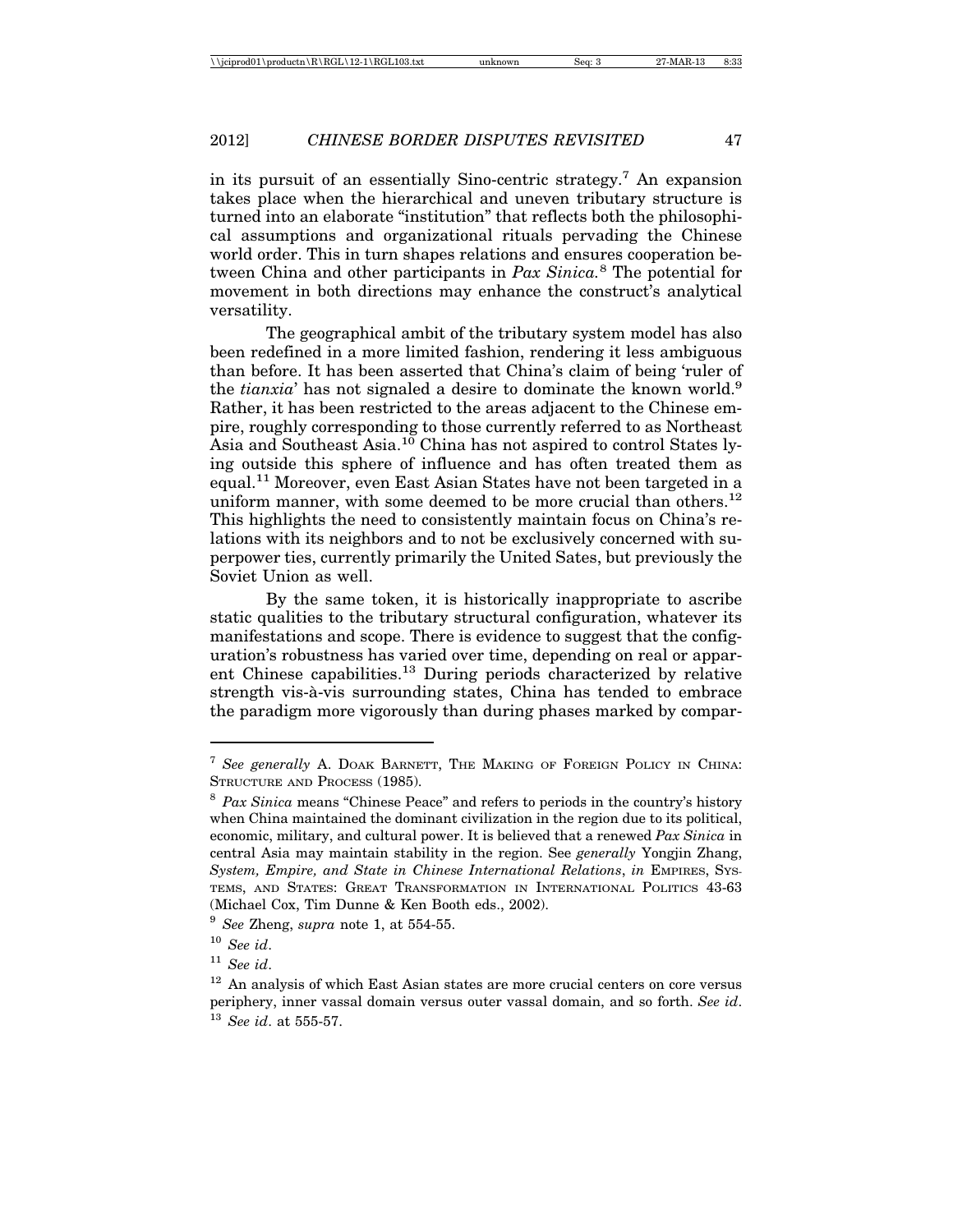ative weakness.14 The corollary is that, other things being equal, relations with neighbors should presently loom large on the scholarly agenda because of Chinese economic dynamism and military resurgence.

Even the strength/weakness dichotomy ought to be employed cautiously, however, as merely one of several potentially relevant influences. Rapid output expansion, coupled with a rising standard of living and the ability to prevail in armed conflict, has not always predisposed China's leaders to act in accordance with the tributary system formulation.<sup>15</sup> Additional variables have entered into their decision calculus including the behavior of other States.16 The augmented model should arguably extend beyond the socio-cultural realm, which features prominently in the tributary structure paradigm,  $17$ propelling the study of China's relations with its neighbors in a genuinely multifaceted direction.

The appeal of such an approach has become apparent during the post-1978 reform era, a period of relative strength, but one that has witnessed a discernible, if not wholesale, shift from staunch advocacy of sovereign rights, non-interference, and bilateral ties with hegemonic powers,  $18$  to a willingness to embrace cooperative multilateralism in the East Asian region and surrounding areas.<sup>19</sup>

<sup>14</sup> *See id*.

<sup>15</sup> *See* Zheng, *supra* note 1, at 556-57.

<sup>&</sup>lt;sup>16</sup> One of the limitations of the original construct is that it is one-sided, overlooking inputs from non-Chinese sources and two-way interaction*. See id.* at 557.

<sup>17</sup> *See id*. at 557-58.

<sup>&</sup>lt;sup>18</sup> See generally DAVID SCOTT, CHINA STANDS UP: THE PRC AND THE MODERN IN-TERNATIONAL SYSTEM (2007); DAVID SCOTT, CHINA AND THE INTERNATIONAL SYS-TEM, 1840-1940: POWER, PRESENCE, AND PERCEPTIONS IN A CENTURY OF HUMILIATION (2008); DAVID SCOTT, THE CHINESE CENTURY? THE CHALLENGE TO GLOBAL ORDER (2008); JULIA LOVELL, THE OPIUM WARS: DRUGS, DREAMS, AND THE MAKING OF CHINA (2011).

<sup>&</sup>lt;sup>19</sup> See generally CHUNG, *supra* note 1; NICHOLAS R. LARDY, CHINA IN THE WORLD ECONOMY (1994); NICHOLAS R. LARDY, INTEGRATING CHINA INTO THE GLOBAL ECON-OMY (2002); KENNETH G. LIEBERTHAL, GOVERNING CHINA: FROM REVOLUTION TO REFORM (2d ed. 2004); JINGLIAN WU, UNDERSTANDING AND INTERPRETING CHINESE ECONOMIC REFORM (2005); BARRY NAUGHTON, THE CHINESE ECONOMY: TRANSI-TIONS AND GROWTH (2007); LOREN BRANDT & THOMAS G. RAWSKI, CHINA'S GREAT ECONOMIC TRANSFORMATION (2008); CHINA AND THE NEW INTERNATIONAL ORDER (Wang Gungwu & Zheng Yongnian eds., 2008) [hereinafter NEW INTERNATIONAL ORDER]; CHINA TURNS TO MULTILATERALISM: FOREIGN POLICY AND REGIONAL SE-CURITY (Guoguang Wu & Helen Landowne eds., 2008) [hereinafter CHINA TURNS TO MULTILATERALISM]; TONY SAICH, GOVERNANCE AND POLITICS OF CHINA (3d ed. 2011); GREGORY C. CHOW, CHINA AS A LEADER OF THE WORLD ECONOMY (2012); NICHOLAS R. LARDY, SUSTAINING CHINA'S ECONOMIC GROWTH AFTER THE GLOBAL FINANCIAL CRISIS (2012).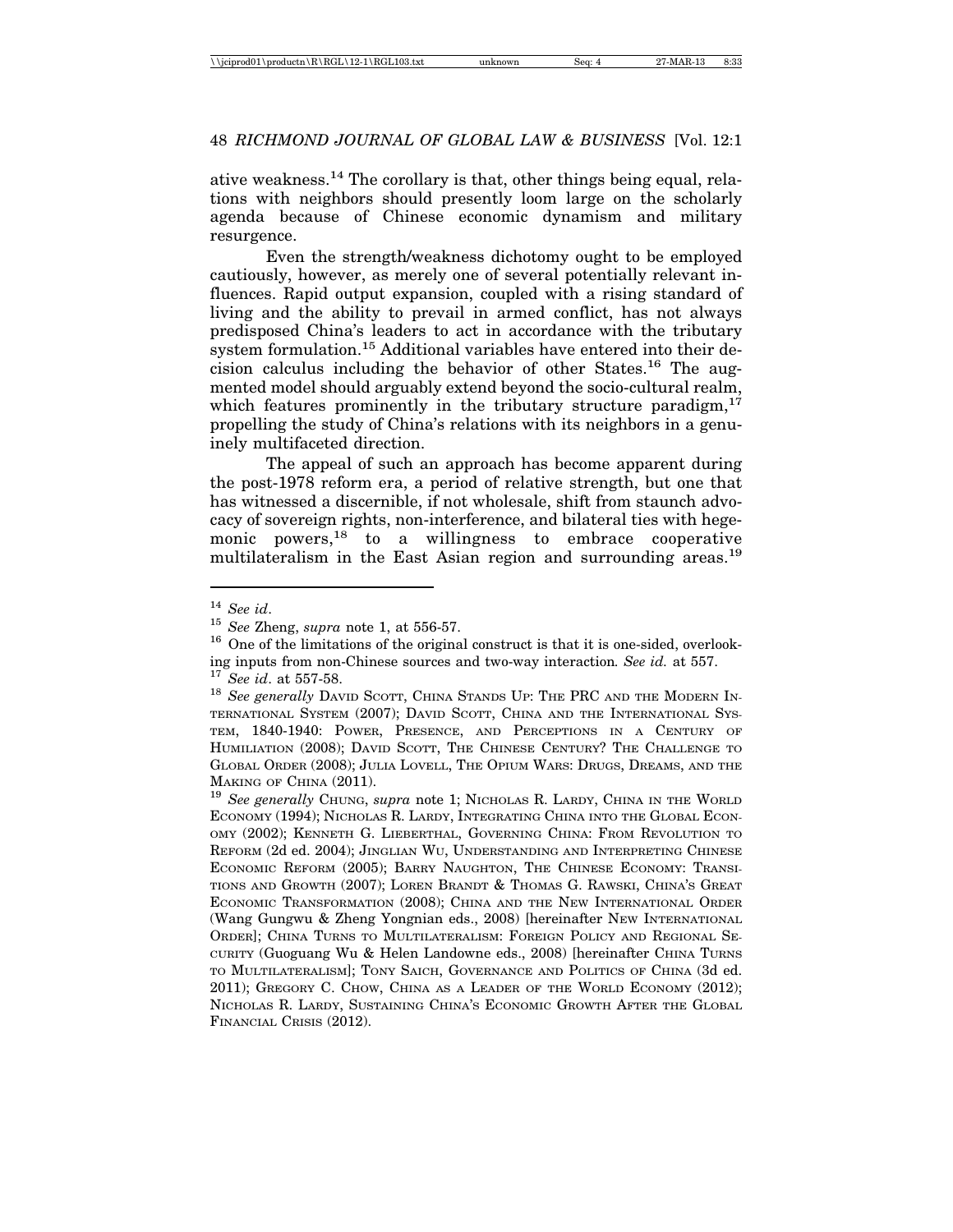This has culminated in the "Good Neighbor Policy," which has been pursued actively, rather than merely passively, on several fronts, albeit by no means single-mindedly and unreservedly.<sup>20</sup>

Chinese interactions with adjacent States are consequently no longer portrayed as a pure zero-sum game and are increasingly presented as an amalgam containing positive-sum elements.21 Nor is it just a matter of collaboration or lack thereof. The exploration of China's relations with its neighbors has inevitably evolved in the process of intellectual expansion into a more complex enterprise, incorporating diverse theoretical perspectives and drawing on an array of fields of academic inquiry, encompassing law and key branches of the social sciences – notably business, economics, politics, and sociology – and at times crossing established disciplinary lines.<sup>22</sup>

This reconfiguration is not adequately reflected in surveys of Chinese approaches to border issues, particularly those marked by disagreement and friction. From the middle phase of the reform era to the present, only a handful of in-depth empirical investigations have addressed the subject.<sup>23</sup> They have displayed positive-sum attributes<sup>24</sup> and analytical rigor, $25$  but the output generated does not amount to a critical mass and considerable gaps remain. Some of the research conducted, although conceptually solid, has not been significantly extended beyond conventional legal boundaries.<sup>26</sup> Further, social science efforts have largely been directed toward examining specific propositions, some derived from a two-level model of international bargaining.<sup>27</sup>

<sup>20</sup> *See generally* CHUNG, *supra* note 1*.* <sup>21</sup> *See generally id*.; NEW INTERNATIONAL ORDER, *supra* note 19; CHINA TURNS TO

MULTILATERALISM, *supra* note 19. <sup>22</sup> *See generally* NEW INTERNATIONAL ORDER, *supra* note 19; CHINA TURNS TO MUL-

TILATERALISM, *supra* note 19; CHUNG, *supra* note 1*.* <sup>23</sup> *See generally* BYRON N. TZOU, CHINA AND INTERNATIONAL LAW: THE BOUNDARY DISPUTES (1990); RAMES AMER, THE CHALLENGE OF MANAGING THE BORDER DIS-PUTES BETWEEN CHINA AND VIETNAM (1998); CHIEN-PENG CHUNG, DOMESTIC POLIT-ICS, INTERNATIONAL BARGAINING, AND CHINA'S TERRITORIAL DISPUTES (2004) [hereinafter CHINA'S TERRITORIAL DISPUTES]; M. TAYLOR FRAVEL, STRONG BOR-DERS, SECURE NATION: COOPERATION AND CONFLICT IN CHINA'S TERRITORIAL DIS-PUTES (2008); JUNGWU PAN, TOWARDS A NEW FRAMEWORK FOR PEACEFUL SETTLEMENT OF CHINA'S TERRITORIAL AND BOUNDARY DISPUTES (2009).<br><sup>24</sup> See generally Tzou, supra note 23; Pan, supra note note 23.<br><sup>25</sup> See generally CHINA'S TERRITORIAL DISPUTES, supra note 23; FRAVEL, supra note

<sup>23.</sup>

<sup>26</sup> *See generally* TZOU, *supra* note 23; PAN, *supra* note 23. *But cf.* FRAVEL, *supra*

note 23*.* <sup>27</sup> *See generally* CHINA'S TERRITORIAL DISPUTES, *supra* note 23; Chien-peng Chung, *Resolving China's Island Disputes: A Two-Level Game Analysis*, 12 J. CHINESE POLI. SCI. 49-71 (2007) [hereinafter *Resolving China's Island Disputes*].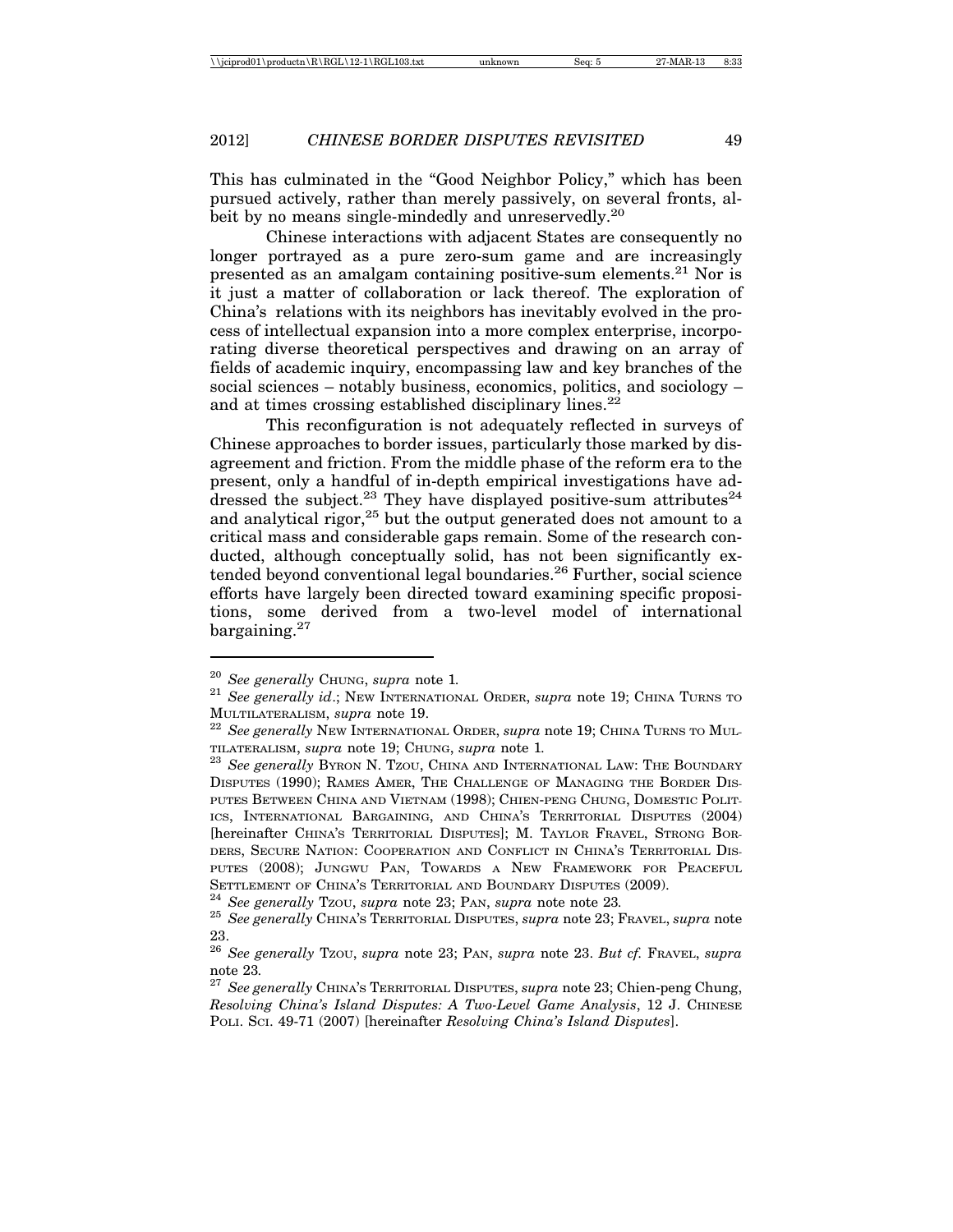The corollary is that there is ample scope for delving further into the topic and producing additional insights. This is the aim of the present paper. A descriptive literature review is first performed, in two stages, with a view to outlining the principal strategies followed by scholars in this policy domain and their core findings. An evaluation of the same body of writings is then undertaken in order to provide, in a forward-looking section, potentially new observations and ones that may have not been fully developed by the original authors. The exploration is selective, rather than comprehensive, as this is an ongoing project.

The survey is in the form of a free-flowing narrative rather than a systematically structured one, meaning it is not conducted in accordance with predetermined criteria. The work reviewed consists of all notable, published materials on the topic, but it is modest in volume. Quality should not be equated with quantity, however, as collectively, the studies dissected exhibit such breadth and depth that they may legitimately be portrayed as exhaustive in nature. Moreover, although no attempt is made to provide a comprehensive account, their essence is conveyed here in considerable detail and key dimensions of the picture painted are subjected to close scrutiny. Additional lines of inquiry will doubtless be pursued in the future, but as matters stand there is a sufficiently solid foundation to assess to what extent international law specialists and social researchers fruitfully cross paths in addressing issues of mutual interest.

# II. DESCRIPTIVE SURVEY: LEGAL DIMENSION

The dissection of China's border disputes over the past two decades began within a framework bearing the hallmarks of tributary system formulations and ones closely wedded to the notion of a structurally-ingrained defensive Chinese posture. Substantial emphasis was placed on the People's Republic of China's ("PRC") early distinction between bourgeois and socialist international law.28 The former was supposed to primarily govern relations among bourgeois, or capitalist, States and the latter was to govern relations among members of the socialist fraternity.<sup>29</sup> The bourgeois variant was perceived as an instrument geared toward serving entrenched capitalist interests.30

In this fundamentally adversarial context, great importance was attached to the virtually unfettered exercise of national sovereignty.<sup>31</sup> This coincided with the view that the bourgeois states aspired to perpetuate their dominant status by creating one layer of fully

<sup>28</sup> *See* TZOU, *supra* note 23, at 7-9. <sup>29</sup> *See id*. <sup>30</sup> *See id*. <sup>31</sup> *See id*. at 11-13.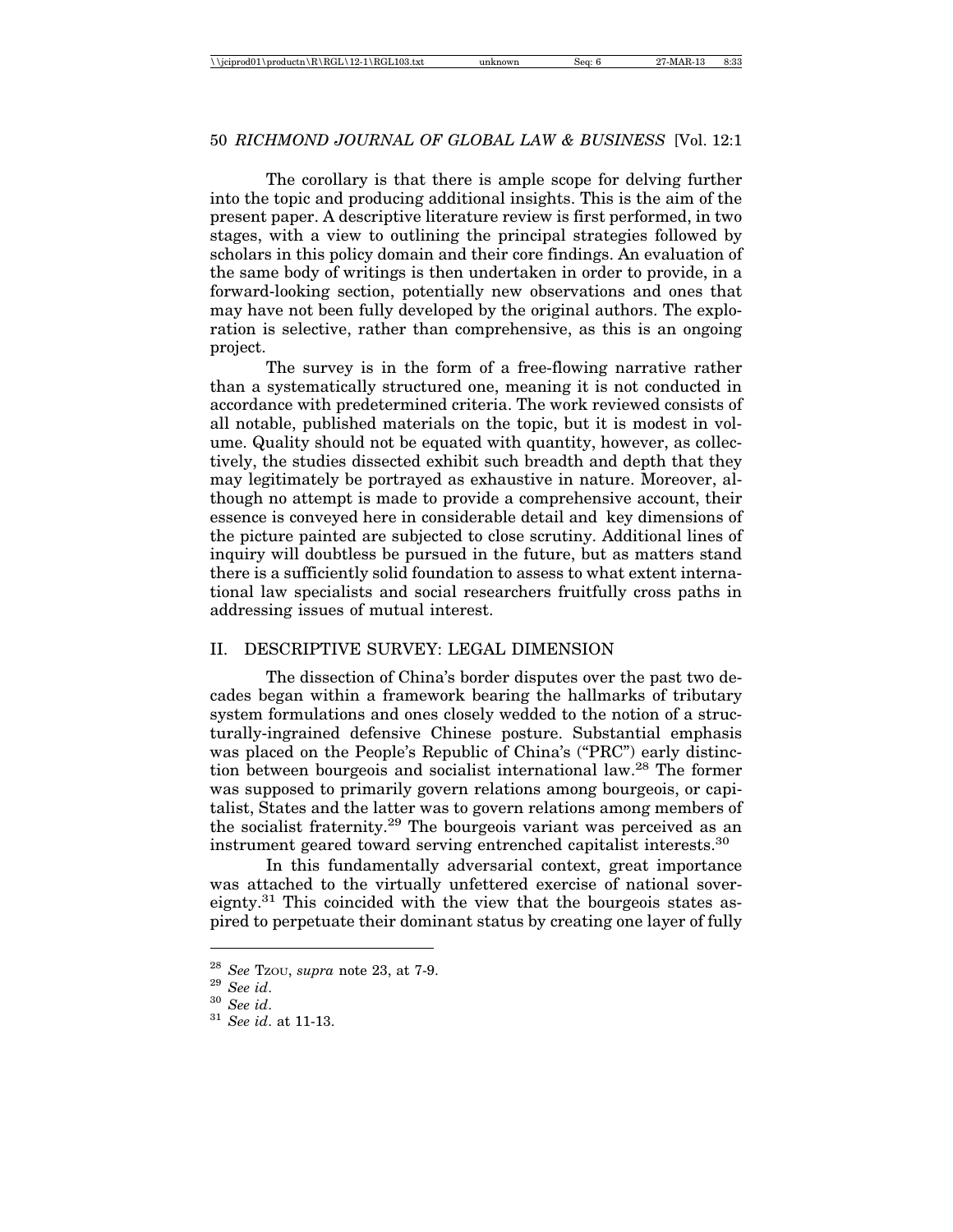sovereign states, and another layer of partially sovereign states.<sup>32</sup> The post-Second World War doctrine of limited sovereignty was thus categorically discarded.33 While the doctrine of absolute sovereignty was not unambiguously embraced, the principle of mutual respect for national sovereignty was vigorously promoted.34

Bourgeois theories pertaining to territorial acquisition were also rejected because they were seen as legitimizing actions underpinned by an asymmetrical distribution of power.<sup>35</sup> Adjustments to the status quo, however, were deemed acceptable on certain grounds, notably if they were conducive to the self-determination of colonial peoples and the restoration of historical rights.36 In this and other respects, state equality was regarded as a basic tenet of the international legal order and one expected to guide Chinese foreign policy on all fronts.37 International law today should thus consistently and decisively be employed to that end.38

The applicability of such a doctrinal edifice was put to an empirical test in the Soviet Union, Burma, and India shortly after the Communist Party gained power in 1949.39 The pattern that emerged was not clear-cut; rather, it reflected a mixture of strategic assertiveness and pragmatic accommodation.<sup>40</sup> For example, while recovery of territories to which historical claims could be established loomed large on the policy agenda, and force was resorted to for this purpose,  $41$ there was an unmistakable desire to achieve a modicum of regional stability, which was given expression in the good neighbor strategy and the five principles of peaceful coexistence. $42$  Additionally, remarkable flexibility was displayed at times. For example, China did not insist on the prompt return of "lost territory" by Southwestern neighbors and even accepted arrangements such as conceding sovereignty over the Namwan Assigned Tract to Burma in exchange for three small villages.43

Such adaptations in the face of conflicting policy pressures did not prompt pioneering international legal researchers to relegate the

<sup>32</sup> *See id*. at 11.

<sup>33</sup> Interestingly, this doctrine was selectively practiced by the Soviet Union. *See id*. at 11-12.

<sup>&</sup>lt;sup>34</sup> *See* Tzou, *supra* note 23, at 12.<br><sup>35</sup> *See id.* at 13.

<sup>35</sup> *See id*. at 13. 36 *See id*. 37 *See id*. at 13-14. 38 *See id*. at 14-16. 39 *See id.* at 23-44. 40 *See id*. 41 *See id*. 42 *See id*. at 29-35. 43 *See id*. at 32.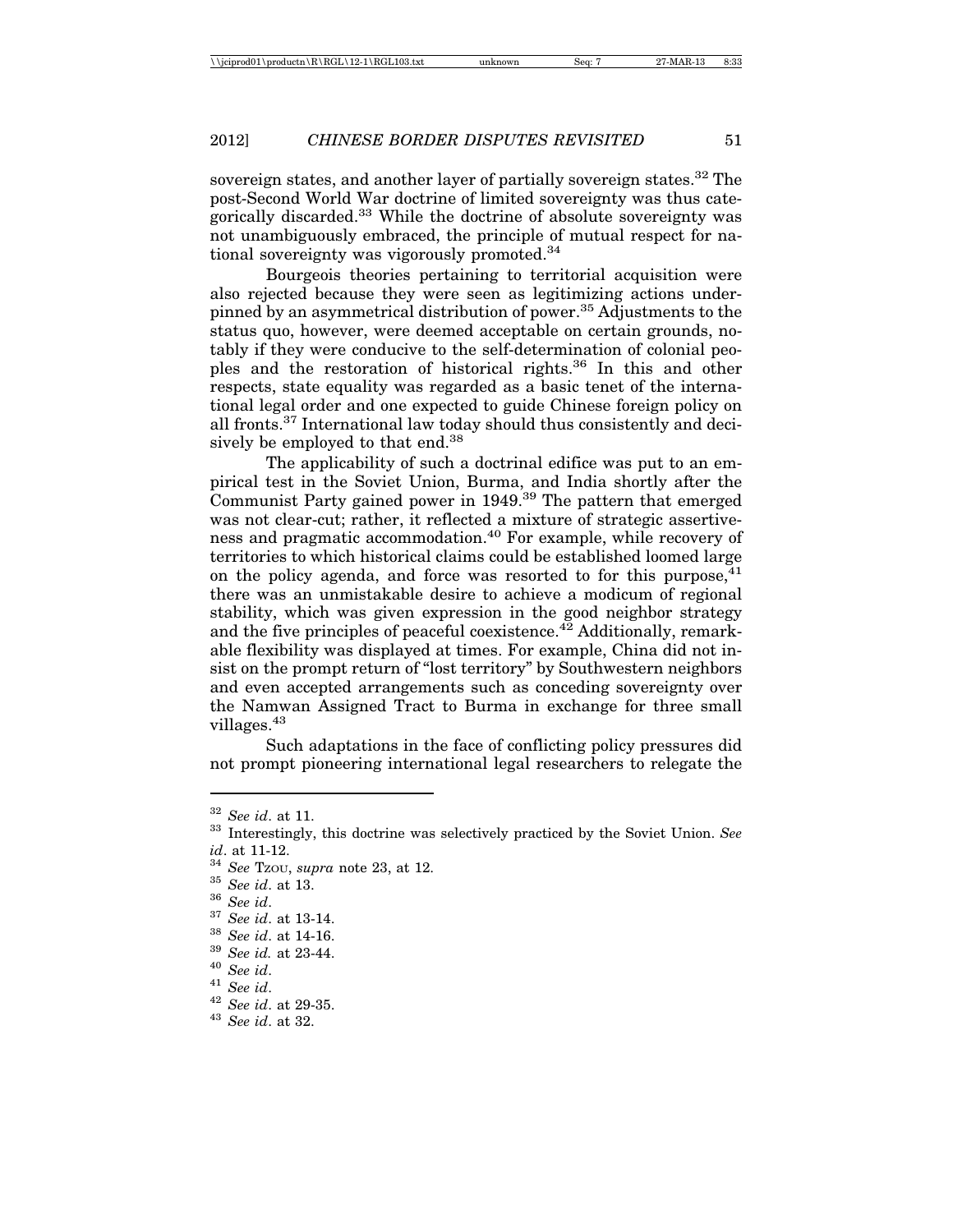vastly important issue of unequal border treaties to the analytical periphery. The question of ceded or leased territories – potentially including, according to some counts, Annam (Vietnam), the Amur and Ussuri river basins, areas north of Ili, Bhutan, Borneo, Burma, Ceylon, Java, Kholand, Nepal, Penhu Archipelago (the Pescadores), Ryukyu (Okinawa), Sulu Archipelago, Taiwan, and Thailand – continued to loom large on the scholarly agenda. $44$  Key unequal treaties – notably, the Outer Mongolian-Soviet, Sino-Burmese, and Sino-Russian Accords – failed to satisfy criteria of "mutual benefit and equality," and were thus subjected to close scrutiny.<sup>45</sup>

Efforts to abrogate or revise such treaties, prior to and following the 1949 regime change, were carefully documented.46 It can be said that, on the whole, they yielded distinctly modest results and, as indicated earlier, occasionally even culminated in possibly unfavorable agreements with scarcely formidable neighbors. $4^{\tilde{7}}$  It is reasonable to argue, however, that traditional international law research did not produce, at least initially, an entirely clear and conceptually grounded picture in this respect. Essential facts were presented, but not necessarily in a truly coherent fashion, and theoretical construction was confined to elementary observations.

A less ambiguous and more structurally solid account was provided of the Chinese approach to the procedural and technical dimensions of international treaty formation involving border-related issues. Legal researchers operate comfortably within this intellectual and professional domain, and matters regarding definition, classification, procedure, interpretation and abrogation, third parties, state succession, change of government, estoppel, and acquiescence have been addressed in a detailed and insightful, albeit largely descriptive and nonexplanatory, fashion.<sup>48</sup>

A review of the mechanics of border determination, underlying assumptions, and dispute settlement methods was conducted in an equally sound factual manner. Factors impinging on decisions pertaining to boundary demarcation and delimitation – such as former treaties, customary borders, national defense considerations, geographical elements, natural features, cultural influences, and geometrical patterns – were painstakingly highlighted.49 Similar care was exercised in identifying the steps relied upon in the process – typically including the signing of a preliminary agreement, setting up a joint committee

<sup>44</sup> *See id*. at 77.

<sup>45</sup> *See id*. at 79-83.

<sup>46</sup> *See id*. at 83-86.

<sup>47</sup> *See id*.

<sup>48</sup> *See id*. at 91-112.

<sup>49</sup> *See id*. at 113-20.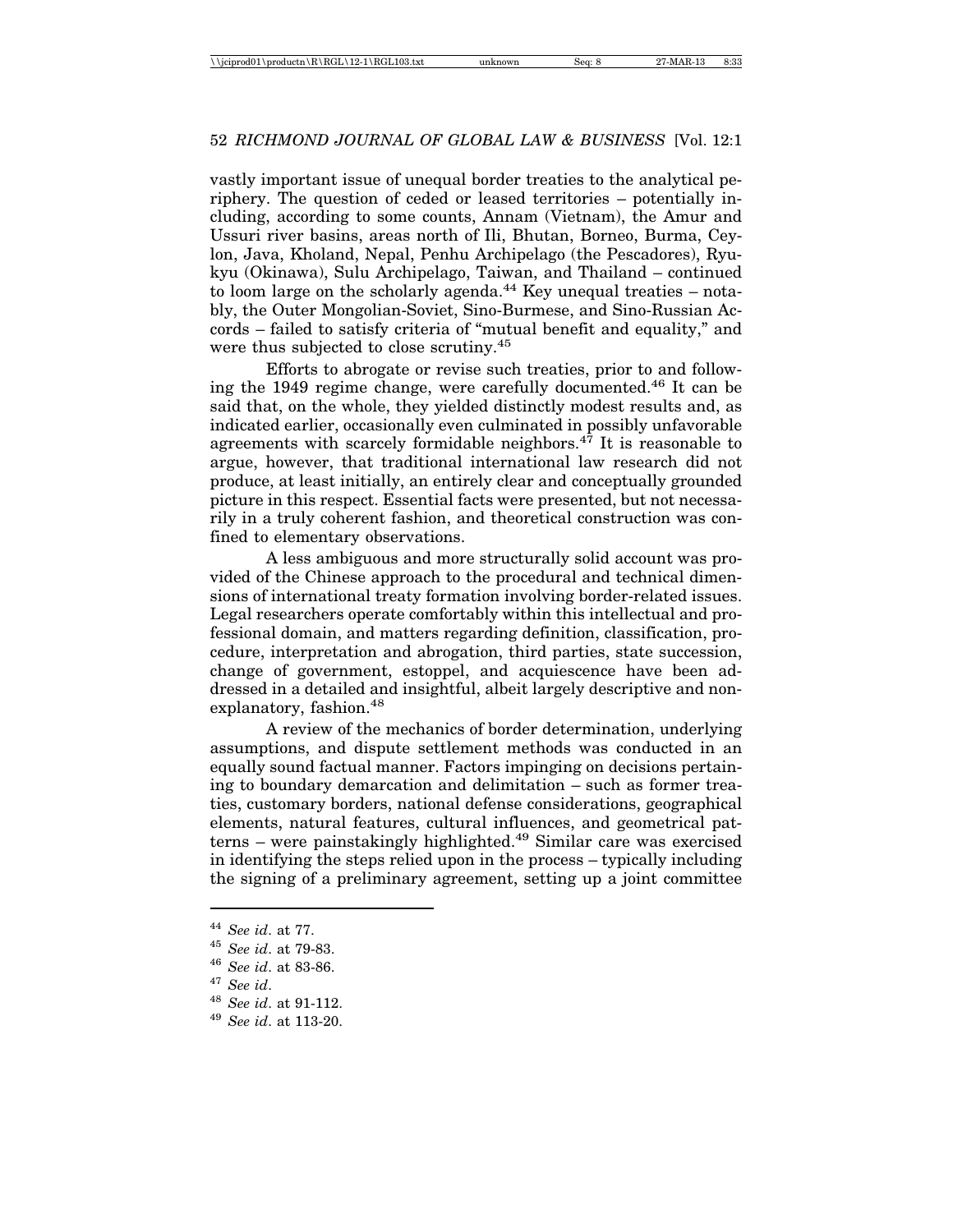for investigations and survey, erecting permanent boundary markers, concluding a formal treaty, and exchanging a final protocol.<sup>50</sup>

Dispute settlement methods were divided into peaceful methods and those requiring the use of force.<sup>51</sup> The principal techniques placed in the former category were negotiation, inquiry and conciliation, mediation, adjudication, and arbitration.52 These institutional channels for pursuing orderly accommodation attracted the bulk of scholarly attention, but recourse to violence, whether proactive or reactive, was not altogether overlooked because it was not an uncommon phenomenon during the 1949-78 revolutionary era, particularly on the Indian and Soviet fronts, where China faced determined and formidable adversaries.<sup>53</sup>

Certain features of this first, elaborate survey of the internationally relevant Chinese approaches to border management, as seen through a law-centered lens, stood out from an analytical perspective. While China had territorial disputes with virtually all of its numerous neighbors, it was inclined to avoid confrontation, notably of a military nature, and generally preferred to pursue its goals in an orderly fashion, readily engaging in give-and-take via formal and informal channels, provided it did not entail submission to third-party judgment. Nor did it persistently signal its opposition to well-established international legal principles, but instead often acted in accordance with them.54

By the same token, an insistence on recovery of lost territories, which regularly surfaced during international interactions, was rather muted. Indeed, there was a frequent willingness to accept prevailing realities, including circumstances where there was discomfort about the historical origins of the status quo. It appears that Chinese policy makers were more concerned about fairness in the process than with fairness in the outcome.<sup>55</sup> Alternatively, other strategic objectives, such as an overwhelming desire to achieve regional stability, may have overshadowed what proved to be a lesser consideration.

Treaties perceived as blatantly unequal posed considerable difficulties. In the case of the Sino-Russian boundary accords, China demanded that they be acknowledged as unequal and nullified, a step the Soviets, who went no further than offering minor adjustments to the existing configuration, refused to take.<sup>56</sup> It is noteworthy, how-

<sup>50</sup> *See id*. at 120-21.

<sup>51</sup> *See id.* at 125-33.

<sup>52</sup> *See id*. at 125-32.

<sup>53</sup> *See id*. at 132-33.

<sup>54</sup> *See id*. at 71-72.

 $55$  *See id.*<br> $56$  *See id.* 

<sup>56</sup> *See id*. at 86.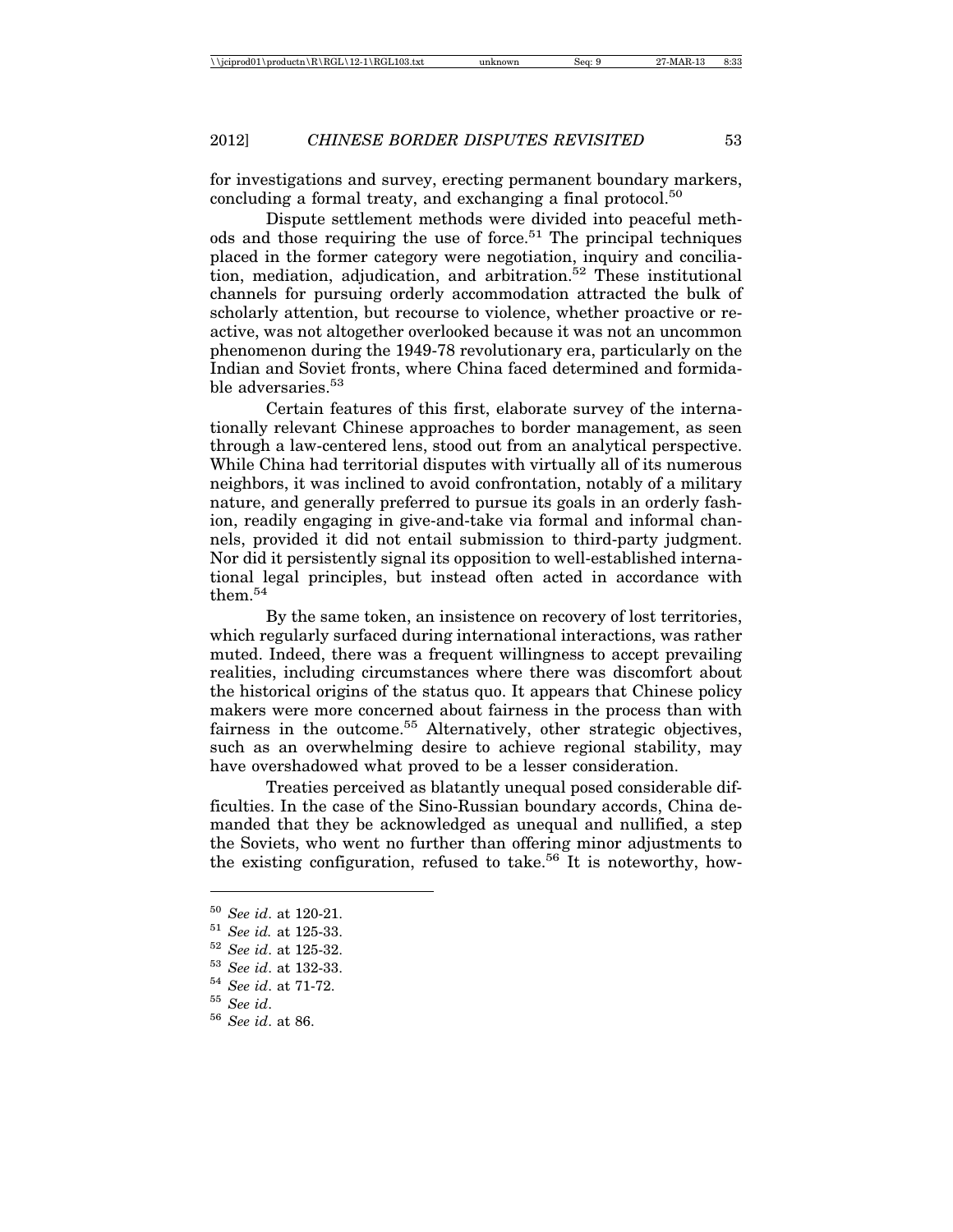ever, that accommodation was reached with Burma without any similar preconditions emerging as a stumbling block.<sup>57</sup> The overall pattern may consequently defy clear explanation, at least one that possesses a simple structure and leaves no room for 'random' fluctuations.

Notwithstanding evidence supporting arguments emphasizing Chinese pragmatism, there was no lack of manifestations of a reluctance to compromise or abandon certain fundamental positions. As observed earlier, engaging in armed conflict was deemed an acceptable option, although apparently not an attractive one. Additionally, the stance adopted regarding some pivotal issues either deviated from accepted norms or displayed a degree of formalism exceeding that shown by the other parties to the dispute. An example of the former was the claim that international organizations cannot conclude treaties,<sup>58</sup> coupled with the assertion that only fully sovereign states, as distinct from dependent political entities such as Tibet, enjoy this power.<sup>59</sup>

A significant measure of formalism was exhibited in relation to a broad array of questions. For instance, China contended that to qualify as definitive and complete, an agreement must be mutual,  $60$  contain specific provisions regarding border location,  $61$  and satisfy a wide range of conditions.<sup>62</sup> By the same token, the agreement ought to be the product of proper negotiations rather than merely consultations, <sup>63</sup> signed not initialed,  $64$  leave sufficient scope for reservation and abrogation,<sup>65</sup> and be reinforced by clear signs that it was put into effect.<sup>66</sup>

That said, the distinction between formalism and strategic flexibility motivated by a desire to maximize room for maneuver became blurred on occasion. The posture with respect to reservation and abrogation may thus be viewed as an indication of the latter rather than the former. The proposition that state succession and change of government may readily provide grounds for treaty nullification is another case in point. For example, it was invoked in relation to the Mc-Mahon Line drawn when India was under British rule and the Sino-Soviet boundary portrayed as the result of "Tsarist imperialist aggression."67 The position that prolonged Chinese "silence" should not be

<sup>57</sup> *See id.* at 86.

<sup>58</sup> *See id*. at 93.

<sup>59</sup> *See id*. at 93-95.

<sup>60</sup> A unilateral proposal does not amount to a mutual agreement. *See id*. at 93.

<sup>61</sup> *See id*. at 95-97.

 $^{62}$  *See id.* at 97-98.<br><sup>63</sup> *Secid* at 98.99.

<sup>63</sup> *See id.* at 98-99.

<sup>64</sup> See *id.* at 99-100.

<sup>65</sup> See *id*. at 101-03.

 $^{66}$  See *id*. at 100.<br> $^{67}$  See *id* at 104-

<sup>67</sup> See *id*. at 104-05.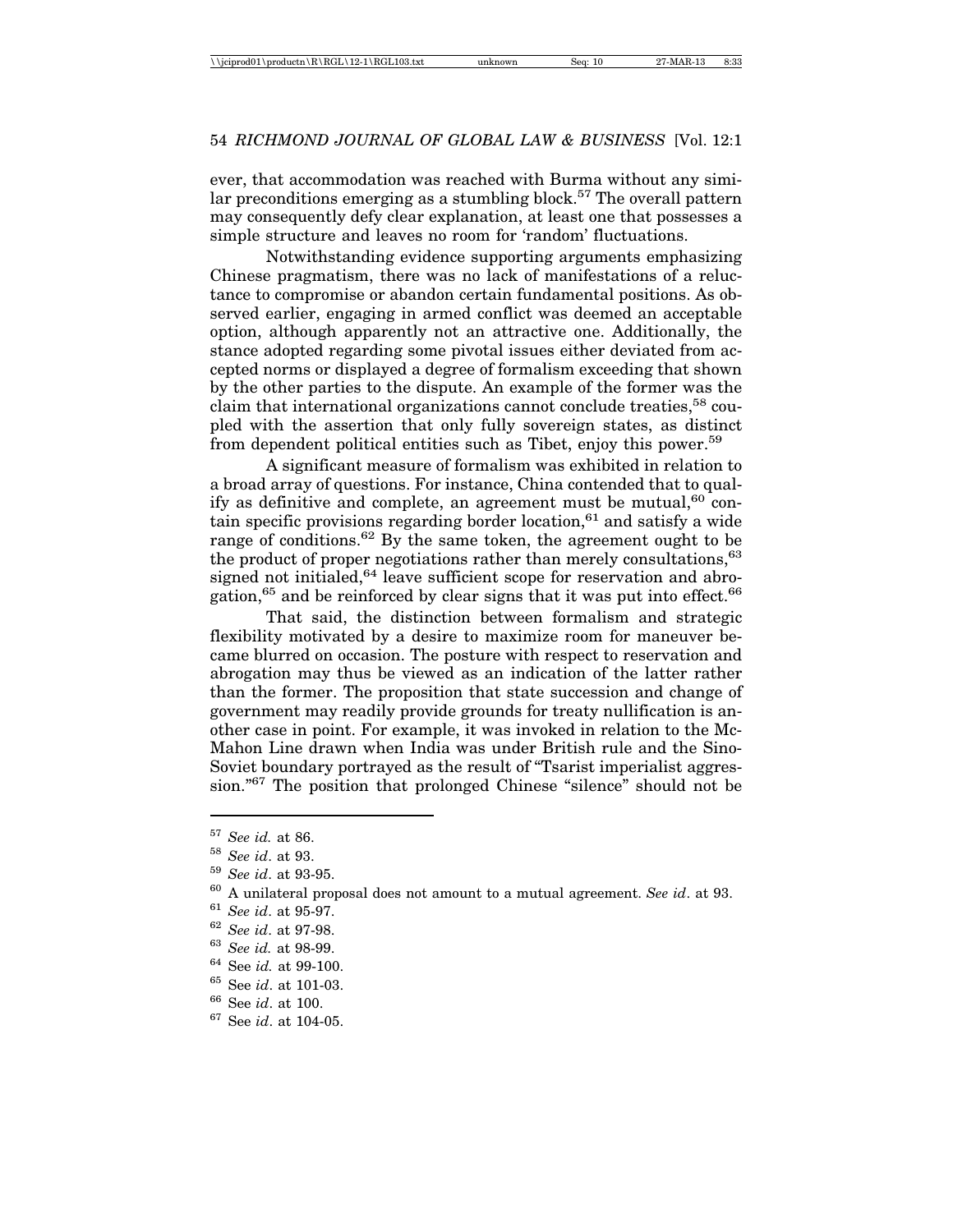seen as a reflection of acceptance of the territorial status quo may be looked at from a similar perspective.<sup>68</sup>

The unwillingness to submit to arbitration and adjudication may also be viewed as a manifestation of the quest for strategic flexibility or the pursuit of a high degree of policy autonomy. This is a complicated issue, however, and one with a salient cultural dimension influenced by positioning in the international system. The point is that the Confucian code of ethics prevailing in China has traditionally discouraged people from seeking redress of grievances through legal channels, even when legitimate.<sup>69</sup> Moreover, Chinese isolation during the revolutionary era and slow integration into the global community subsequently, as well as the sense of mistrust and vulnerability engendered by the Century of Humiliation, led to an ambivalent and cautious attitude toward institutional mechanisms for conflict resolution, such as arbitration and adjudication, because of reliance on thirdparty judgment and potentially problematic curtailment of strategic discretion, which in the final analysis is no different from loss of flexibility.70

The picture painted by legal scholars in the early 1990s was subjected to further scrutiny by students of international law two decades later. Despite the positive note struck in the earlier study, it was observed, without fundamentally challenging the overall validity of the previous assessment, that China still did not resolve all the border disputes with its neighbors. It may have settled the ones with Afghanistan, Burma, Kazakhstan, Kyrgyzstan, Mongolia, Pakistan, Russia, and (partly) Vietnam, but those with India, Japan, and Spratly Islands claimants (Brunei, Malaysia, the Philippines, and Vietnam) remained unresolved, notwithstanding the importance accorded to regional stability and a penchant for pragmatism.<sup>71</sup>

The more recent work on the topic has some illuminating technical features. The exclusion of maritime border disputes, commonly seen elsewhere, was scrupulously avoided because it was deemed to be arbitrary and unproductive, given their prevalence and the policy significance of land-sea linkages.72 A useful distinction was also drawn between territorial disputes, which entail modes of acquiring title such as discovery, occupation, cessation, and so forth, and boundary disputes, which give rise to issues such as delimitation, demarcation, enforcement, and so forth, although the two categories are so closely

<sup>68</sup> See *id*. at 105-07.

<sup>69</sup> See *id*. at 132.

<sup>70</sup> *See generally id.*

<sup>71</sup> *See* Pan, *supra* note 23, at 1.

<sup>72</sup> *Id*. at 2.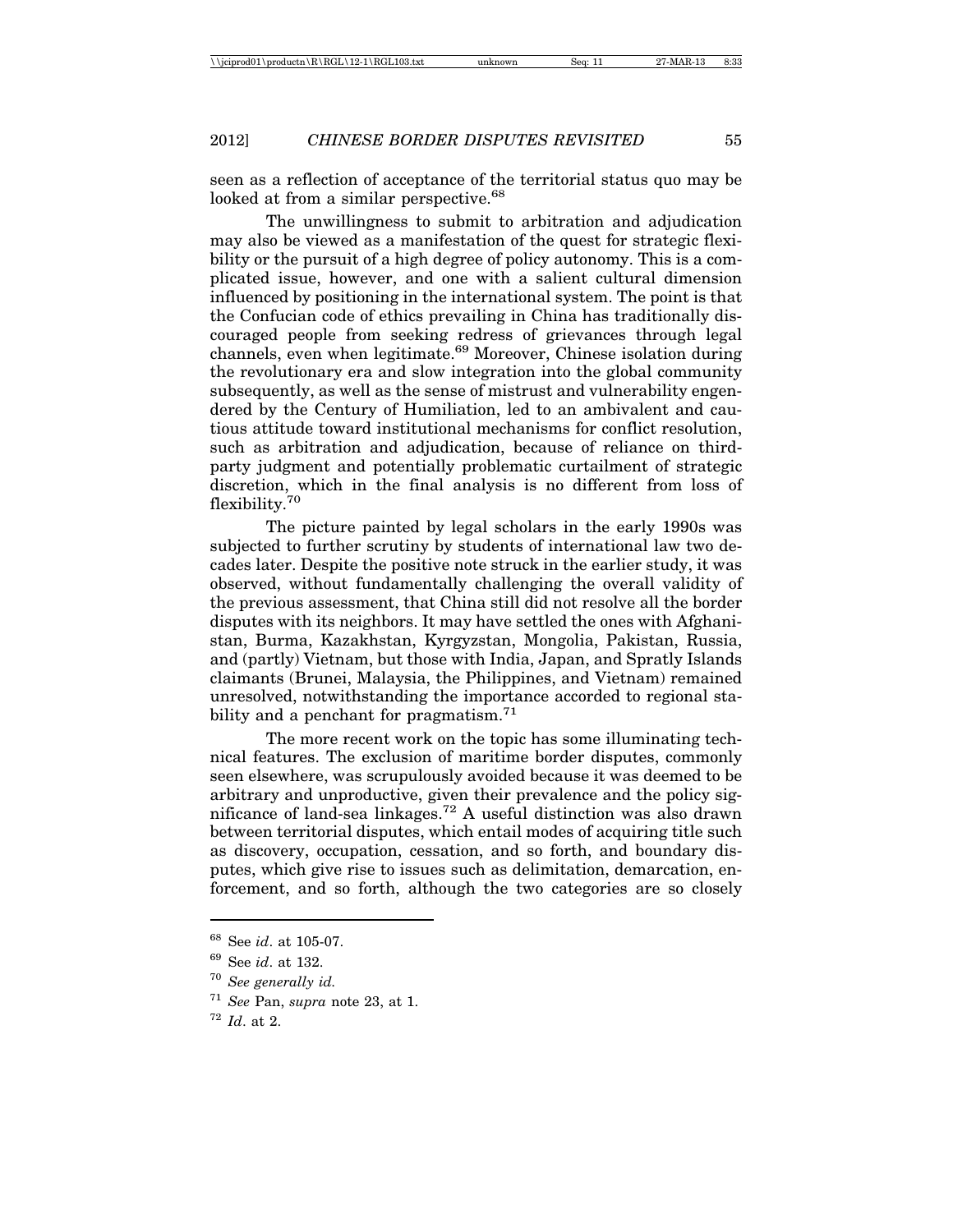intertwined that seeking rigid separation may not be a fruitful exercise.73

Interestingly, the Chinese approach to international legal matters, including those involving border disputes, as viewed by students of international law toward the end of the first decade of the 21st century, was not entirely devoid of traditional elements which gradually receded into the periphery in earlier writings on the subject. The difference between *Li* (Confucianism) and *Fa (*Legalism) was thus considered to be relevant for the 'new' China, a country fully, or almost fully, integrated into the global community and economy. *Li* refers to the use of moral precepts to regulate human behavior in conformity with natural law.<sup>74</sup> Fa was employed as an instrument to control criminal conduct and was regarded as a mechanism for establishing order rather than a vehicle for the protection of natural rights.<sup>75</sup>

The persistent superiority of *Li* over *Fa,* both in the domestic arena and in international society, was reaffirmed and its hierarchical, tributary-like character re-emphasized. The historic Sino-centric world order was accordingly portrayed as one underpinned by moral virtue and, at the same time, as non-egalitarian, or legitimately dominated by China.76 The *Fa* component eroded further over the years, and remains simply a supplement to *Li*. 77

Traces of traditional influences are seen elsewhere in the present Chinese handling of international legal issues, including boundary conflicts. The preference for informal over formal modes of dispute resolution is assumed to be an enduring phenomenon, attributable to *Li* and its promotion of free dialogue rather than mechanistic adjudication.78 Indeed, the Confucian conception of minimum social order envisions the disappearance of both litigation and recourse to judicial intervention, favoring a quest for virtue through processes consistent with the natural order of social life.<sup>79</sup>

On balance, however, greater significance appears to have been accorded to the pragmatic proclivities of the new China. In fact, they are not viewed as entirely 'new' because their manifestations can be witnessed at previous historical junctures, such as in the form of the Qing government's responses to attempts in the mid-19th century by William A.P. Martin, an American missionary and Sinologist, to intro-

<sup>73</sup> *See generally id.* at 19-68.

<sup>74</sup> *Id*. at 71-72.

<sup>75</sup> *Id*. at 72.

<sup>76</sup> Pan, *supra* note 23, at 73-74.

<sup>77</sup> *Id*. at 73.

<sup>78</sup> *Id.* at 75-76.

<sup>79</sup> *Id.*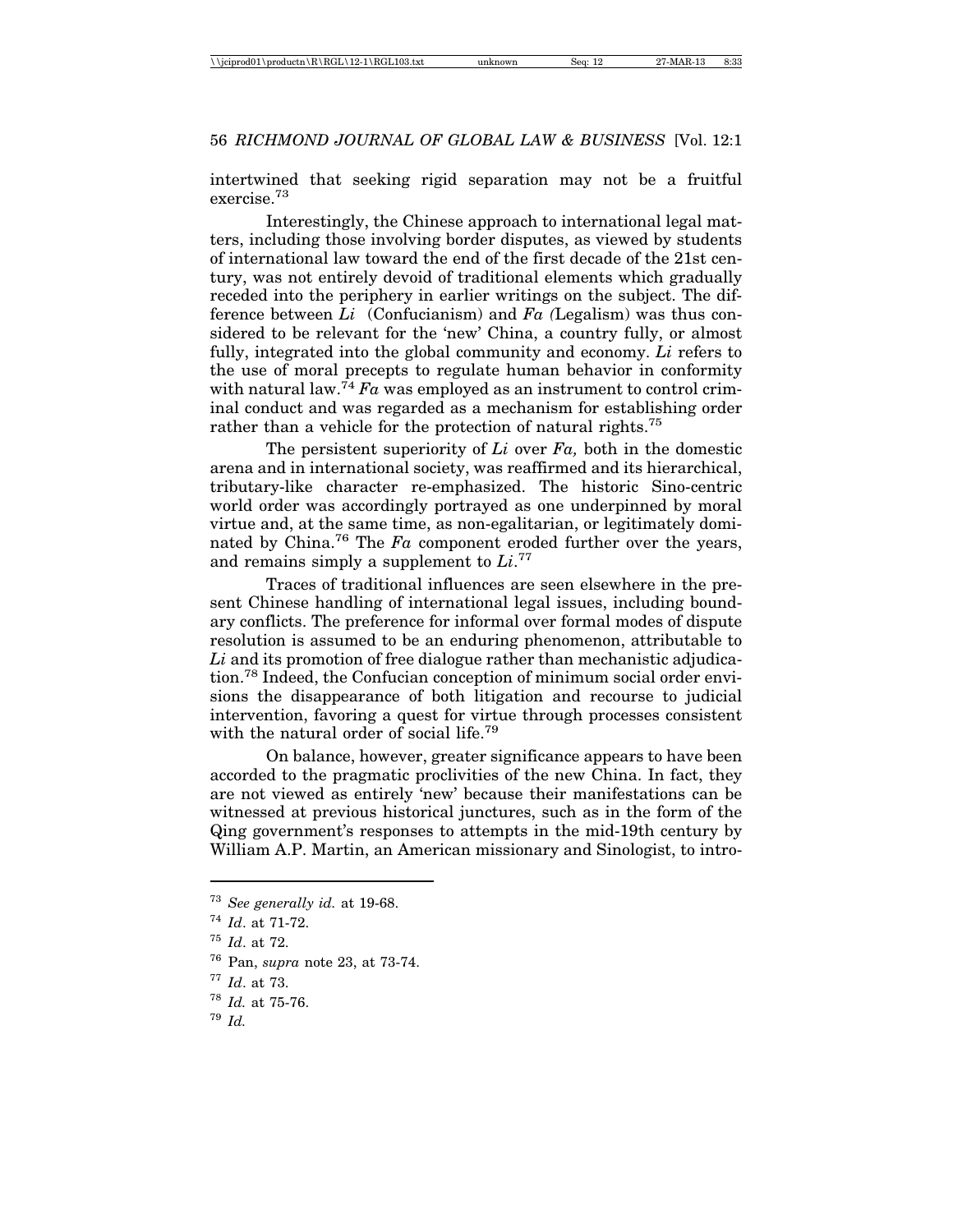duce international law and its potential merits to the country.<sup>80</sup> Whatever the origins of the attitude, it is perhaps best reflected in the posture that "all should start from actuality," $\frac{81}{10}$  which could be construed as providing justification for virtually any policy stance, including on the international legal front.<sup>82</sup>

Paradoxically, pragmatism was not posited to be always conducive to strict adherence to international law. The latter cannot be wholly situation-dependent (a pattern ultimately associated with pragmatic adaptation) as international legal norms and their application, although not static, do not vary substantially with circumstances.83 If invoked liberally, unalloyed pragmatism may turn international law into a mere extension of foreign policy or international relations, a complex dynamic apparently not absent from traditional and contemporary Chinese international legal discourse and practice.84

The inherent tension between a culturally shaped worldview, reinforced by adverse historical experiences, and pragmatic impulses tainted by a tinge of *realpolitik,* was poignantly highlighted by illustrating the subtle interplay between these two factors in China's ongoing responses to challenges impinging on its sovereignty, a concept intimately wedded to that of territory and at the heart of the Chinese international legal edifice.85 On the one hand, attention was drawn to a wide array of official and semi-official documents and statements clearly indicating that China regards sovereignty as "absolute, indivisible, and perpetual"<sup>86</sup> (which implies a firm commitment to: " $(1)$  sovereign equality; (2) political independence; (3) territorial integrity; (4) exclusive jurisdiction over a territory and the permanent population therein; (5) freedom from external intervention and the corresponding duty of non-intervention in areas of exclusive domestic jurisdiction of other States; (6) freedom to choose political, economic, social, and cultural systems; and (7) dependence of obligations arising from international law and treaties on the consent of States").<sup>87</sup> On the other hand, it was emphatically noted that, in practice, the Chinese government has never scrupulously pursued this lofty doctrine.<sup>88</sup>

Evidence offered to support the flexibility displayed in concrete situations included the willingness to negotiate border accords in a va-

<sup>&</sup>lt;sup>80</sup> *Id.* at 76-77.<br>
<sup>81</sup> *Id.* at 77.<br>
<sup>82</sup> *Id.*<br>
<sup>83</sup> *Id.*<br>
<sup>83</sup> *See Pan, supra note 23, at 77-79.*<br>
<sup>84</sup> *Id.*<br>
<sup>85</sup> *See id.* at 79-80.<br>
<sup>86</sup> *Id.* at 81.<br>
<sup>87</sup> *Id.* at 80.<br>
<sup>88</sup> Pan, *supra* note 23, at 81.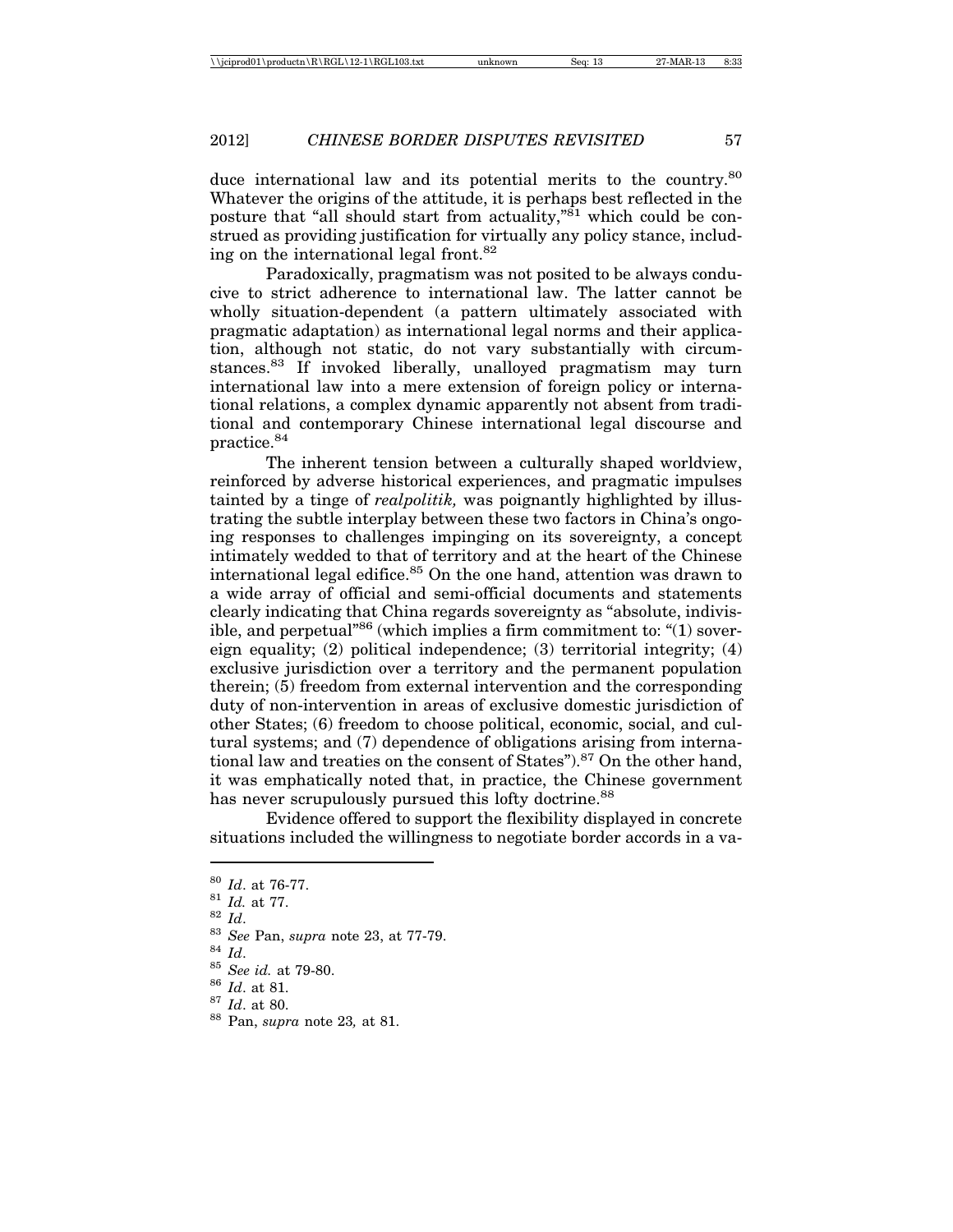riety of circumstances on the basis of unequal treaties declared null and void because they entailed a violation of China's sovereignty.<sup>89</sup> This Chinese duality—juxtaposing rhetorical aspirations with inescapable realities—was attributed to a desire to harmonize conflicting strategic agendas.<sup>90</sup> It led China in a direction whereby the country endeavored to creatively but problematically reconcile the imperatives of absolute and relative sovereignty or, to express it differently, "to hold up its wieldy shield of 'absolute sovereignty' for its political purposes, although the shield has already been perforated."91

In this context, clinging to the notion of absolute sovereignty, even if it is characterized by a degree of inconsistency and selectivity, may have negative implications for the settlement of border disputes. The reason is that, by embracing this principle, States inevitably substitute policy for international law.<sup>92</sup> The resulting configuration is bound to diverge from the ideal of "creating a world ruled by law" rather than one "ruled by power,"<sup>93</sup> because attaining this ideal requires States to accept "the reality of relative sovereignty" and comprehensively incorporate international legal norms into their existing dispute resolution framework.94

Ambiguity, again the product of divergent cultural-historical forces and strategic orientations, was believed to pervade China's position regarding the sources of international law. Specifically, it was deemed to be significant that the customary element continued to be relegated to the intellectual periphery because it largely developed in the Western world without meaningful contribution from States not closely integrated into the hierarchically and unevenly structured international political system.95 To make matters worse, many of the tenets to which it has given rise, such as *uti possidetis,* could legitimately be considered discriminatory and unfair to China and other marginalized countries.96

At the same time, when policy expediency dictated otherwise, the Chinese attitude could be more constructive in this respect. Indeed, even during the revolutionary pre-1978 era, it was not uncommon for China to invoke custom-derived international legal principles to further its interests.<sup>97</sup> Subsequent adjustments on that front have been mostly inspired by shifts in the country's position in the interna-

<sup>89</sup> *Id*. <sup>90</sup> *Id*. at 83. <sup>91</sup> *Id.* at 82. <sup>92</sup> *Id*. at 83. <sup>93</sup> *Id.* <sup>94</sup> Pan, *supra* note 23, at 84. <sup>95</sup> *See id*. at 85-86. <sup>96</sup> *Id*. <sup>97</sup> *Id*. at 86.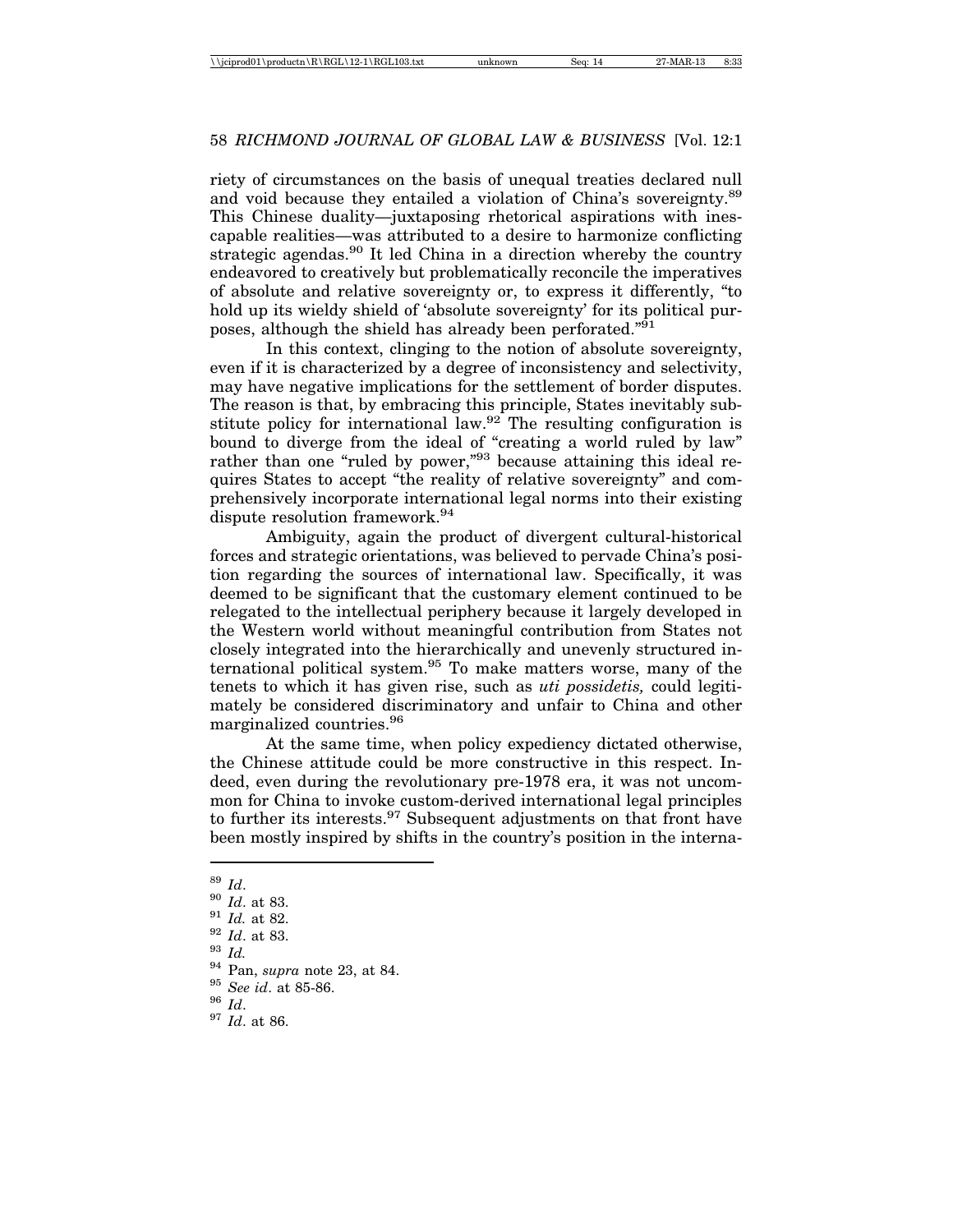tional community and corresponding strategic assessments.<sup>98</sup> This manifested itself in key policy domains, such as the stance toward international courts and tribunals, notably the International Court of Justice (ICJ), versus the post-1971 United Nations General Assembly resolutions.99

That said, the transition from revolution to reform was accompanied by a change in the balance between the traditional and pragmatic elements of the strategic equation, as well as a tendency to engage with international law in a distinctly selective or fundamentally broad-based fashion.<sup>100</sup> To the extent that the international legal architecture invariably possesses deep ideological underpinnings, such rebalancing was inevitable due to the marked ideological transformation that took place following the death of Mao Zedong in 1976 and the consolidation of power in the hands of liberally-minded leaders like Deng Xiaoping.101 *Fa* started playing a more prominent role in foreign policy decision-making in subsequent years, albeit without completely overshadowing *Li.*<sup>102</sup>

In the new reformist climate, settling boundary disputes, preferably through peaceful means, became an economic imperative for China, but also increasingly so for the other parties involved given their growing propensity to embrace liberalization and to engage in globalization.103 Challenging the territorial status quo and pursuing revisionist goals proved to be a potentially costly proposition not merely in terms of the disruption caused, but also in terms of foregone opportunities related to their inability to enter into cooperative crossborder ventures, notably in the form of joint development projects.<sup>104</sup> This evolving pattern has reinforced the trend toward greater reliance on established international legal mechanisms, including customary practices, in addressing boundary disputes.105

The most prominent manifestation of the shift was a less adverse posture toward the ICJ, although not so much that China accepted its compulsory jurisdiction.<sup>106</sup> Concrete steps were taken in the late-1980s and mid-1990s to give expression to this selectively more constructive stance.107 Symbolically, the Chinese government sent a powerful accommodative signal in 1994 when the ICJ elected Shi

<sup>&</sup>lt;sup>98</sup> *Id.*<br>
<sup>99</sup> *See id.* at 86-88.<br>
<sup>100</sup> *See Pan, supra* note 23, at 91-94.<br>
<sup>102</sup> See *id.* at 94-98.<br>
<sup>103</sup> See *id.* at 98-104.<br>
<sup>104</sup> *See id.* at 104-07.<br>
<sup>105</sup> *Id.*<br>
<sup>106</sup> Pan, *supra* note 23, at 119.<br>
<sup>107</sup>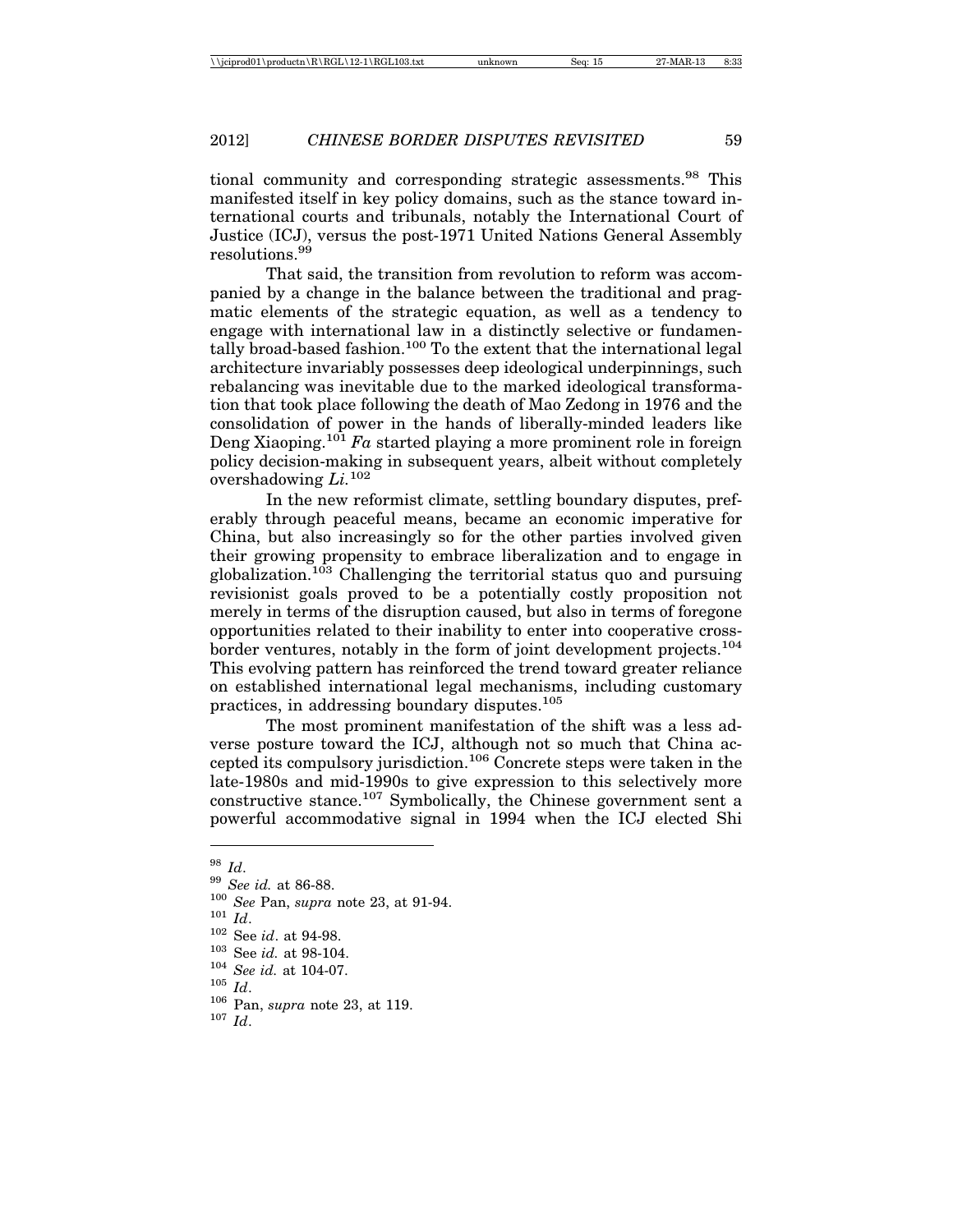Jiuyong, a leading international law authority, as a judge.<sup>108</sup> In the following years, China's legal experts began to consistently display an appreciation for the functions performed by the ICJ and to recognize the role it could play in facilitating the resolution of international disputes.109

Another significant development was the Chinese readiness to embrace the 1982 United Nations Convention on the Law of the Sea, which China ratified in  $1996$ <sup>110</sup> This instrument prescribes mandatory jurisdiction for conflicts stemming from the interpretation and application of its terms. Indeed, the 1982 UNCLOS features one of the strongest commitments to compulsory arbitration and adjudication in the realm of international law.<sup>111</sup> In keeping with the notion that any disputes between parties to the Convention should be settled by any peaceful means of their choice, it provides that no exceptions or reservations may be made to this principle unless expressly permitted by the Convention's other articles.112 Stubborn Sino-Japanese territorial conflicts prompted China to seek ways to qualify its willingness to submit itself to dispute settlement procedures within this restrictive framework, but merely in a limited fashion, apparently suggesting yet again that *Fa* was gradually gaining the upper hand in its 'struggle' with *Li.*<sup>113</sup>

# III. DESCRIPTIVE SURVEY: SOCIAL SCIENCE DIMENSION

International legal literature constitutes the richest source of information regarding Chinese border disputes as, by virtue of its nature, the subject is often addressed by scholars in the field, in one form or another, in as comprehensive a manner as conventional methods allow. This is a topic, however, whose understanding may be enhanced by insights obtained by means typically employed by researchers associated with other academic disciplines, notably the social sciences, because students of international law tend to confine themselves to the

<sup>108</sup> *Id*. <sup>109</sup> *Id.* at 120. <sup>110</sup> *Id*. at 122; *see also* United Nations Convention on the Law of the Sea, Dec. 10, 1982, 1833 U.N.T.S. 397 [hereinafter UNCLOS].<br><sup>111</sup> See UNCLOS, supra note 110.

<sup>&</sup>lt;sup>112</sup> *Id.* part XV, art. 279 and part XV, art. 282.<br><sup>113</sup> *See* Pan, *supra* note 23, at 123. *See generally* Suzanne Ogden, *Sovereignty and International Law: The Perspective of the People's Republic of China*, 7 N.Y.U. J. INT'L L. & POL. 1-32 (1974); Jacques deLisle, *China's Approach to International Law: A Historical Perspective*, 94 AM. SOC'Y INT'L L. PROC. 267-75 (2000); KEYUAN ZOU, CHINESE LEGAL REFORM: TOWARD THE RULE OF LAW (2006); Wang Zonglai & Hu Bin, *China's Reform and Opening-up and International Law*, 9 CHINESE J. INT'L L. 193-203 (2010); XUE HAQIN, CHINESE CONTEMPORARY PERSPECTIVES ON IN-TERNATIONAL LAW: HISTORY, CULTURE, AND INTERNATIONAL LAW (2012).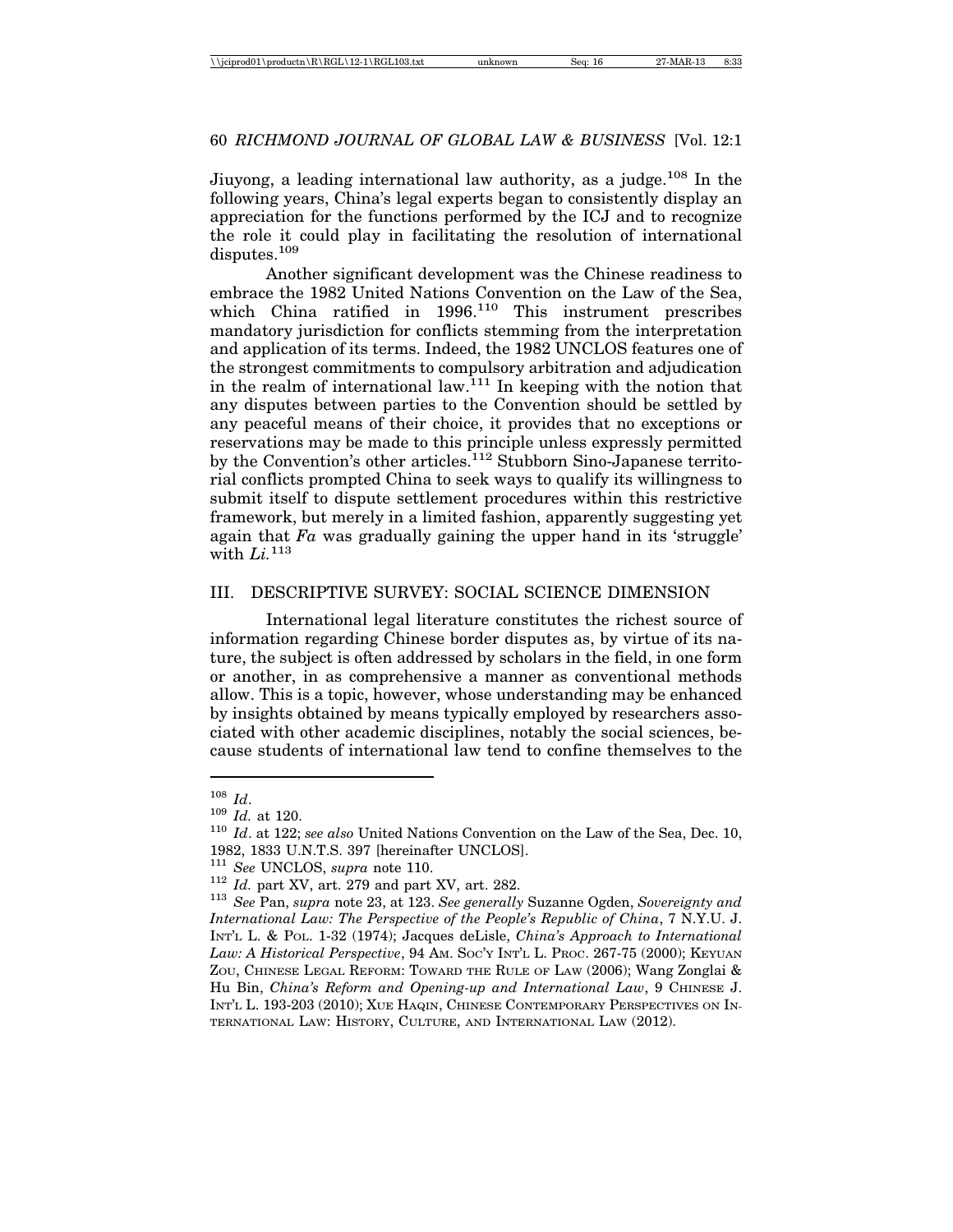formal side of the picture. When they venture further, their explorations generally lack sufficient analytical complexity and are rather selective.

Two social scientists have examined China's border disputes in substantial detail and in a conceptually rigorous fashion,  $114$  one across a wider historical spectrum and within a broader theoretical framework than the other,<sup>115</sup> but both productively so. The more multifaceted study provides a painstaking dissection of twenty-three post-1949 Chinese boundary conflicts, both at land and at sea.<sup>116</sup> Surprisingly, extensive empirical evidence was presented to convincingly show that in seventeen of these episodes, China sought compromise and did not refrain from offering concessions.117 The flexibility displayed was quite remarkable, as the territory gained in the final settlement normally amounted to less than half of that which was contested.118

The far-reaching compromises struck with often recalcitrant neighbors resulted in border accords in which China relinquished claims to more than 3.4 million square kilometers of land that were fully controlled by the Qing Empire at its height in the early nineteenth century, for all intents and purposes a staggering volte-face for a once-great power proudly re-emerging following a decades-long de $c$ line and international marginalization.<sup>119</sup> Again the facts are difficult to reconcile with beliefs commonly held in this respect for, "In total, the People's Republic of China. . .contested roughly 238,000 square kilometers or just seven percent of the territory once part of the  $Qine.^{"120}$ 

Nevertheless, it cannot be overlooked that the Chinese engaged in armed confrontation in six of the border disputes explored.<sup>121</sup> Some of these conflicts, notably the ones with India and Vietnam, were intensely violent.122 Others, such as those over Taiwan in the 1950s and with the Soviet Union in the late 1960s, occurred at the height of the Cold War and involved threats of recourse to nuclear weapons.123 That said, the belligerent rhetoric and military maneuvers yielded scanty

<sup>114</sup> *See generally* FRAVEL, *supra* note 23. <sup>115</sup> *See generally* CHINA'S TERRITORIAL DISPUTES, *supra* note 23; *Resolving China's Island Disputes, supra n*ote 27.<br><sup>116</sup> Fravel, *supra n*ote 23, at 321–34 (providing an overview of China's territorial

disputes).<br> $^{117}$  *Id.* at 2.

<sup>118</sup> *Id.* 120 *Id.* 120 *Id.* 120 *Id.* 121 *Id.* 122 *See FRAVEL, <i>supra* note 23, at 173–219. 123 *See id.*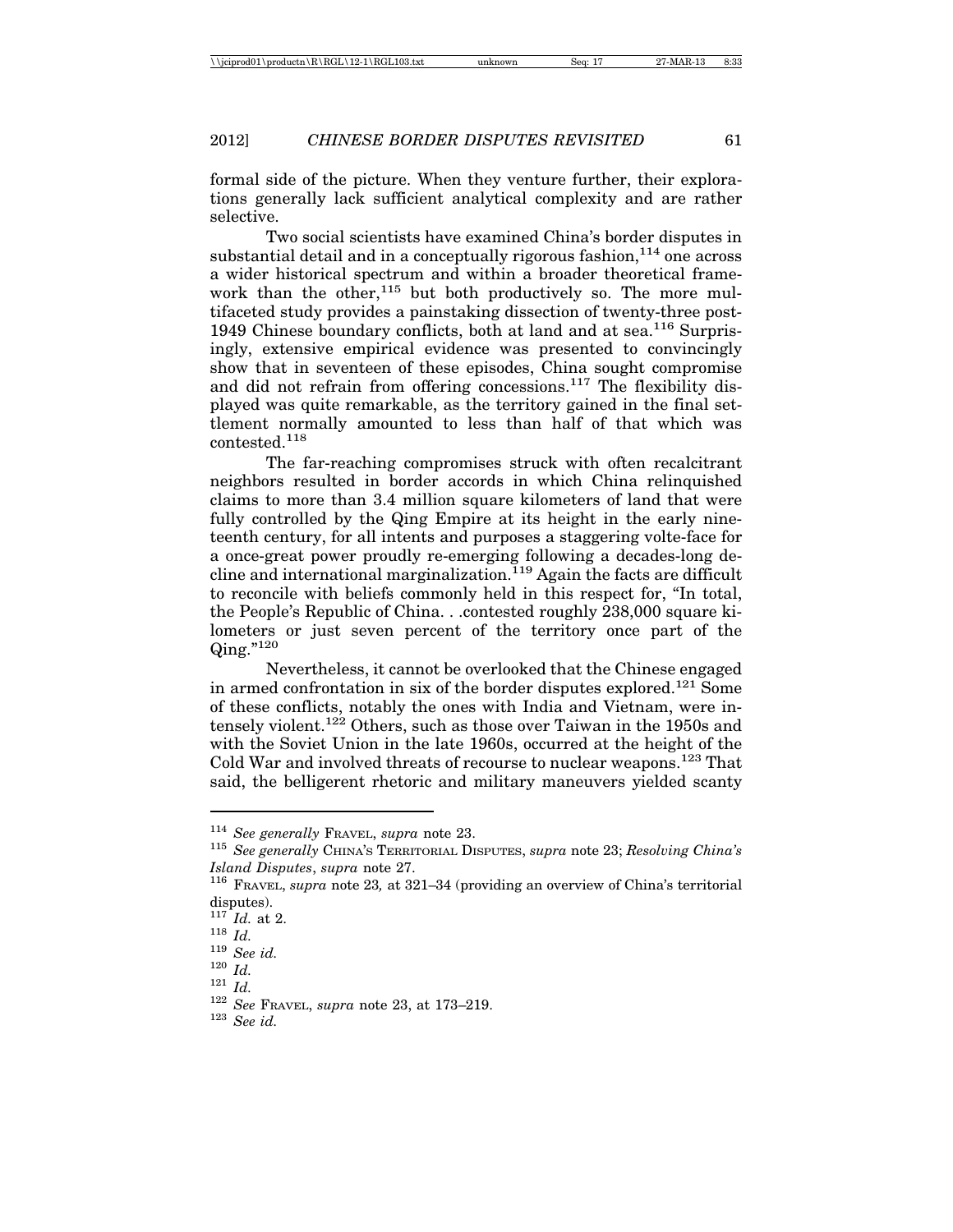benefits for China.<sup>124</sup> Despite its exertions and the inevitable costs incurred, China gained little land that it did not control before the outbreak of hostilities.<sup>125</sup>

These variations in Chinese behavior went largely unnoticed in the international legal community, which typically does not delve deeply into the dynamics of State conduct and inter-State interactions. Social scientists, on the other hand, found this pattern theoretically intriguing.126 Leading schools of thought in the field of international relations, such as realism and neo-realism, would not effectively account for most of the initiatives and responses observed in the 23-case sample.<sup>127</sup> After all, one could legitimately "expect a [S]tate with China's characteristics to be uncompromising and prone to using force in international disputes, not conciliatory,"128 yet this regional power "rarely exploited its military superiority to bargain hard for the territory it claims or to seize it by force."129

Nor did the growth of Chinese strategic capabilities post-1949, and even more so post-1978, lead to greater assertiveness vis-à-vis neighboring countries, implying that the accumulation of relative power may not always have a corresponding impact on State behavior.130 Analytical propositions employing key nationalistic and institutional frameworks proved equally problematic. The fact is that the Chinese were "quite willing to offer territorial concessions despite historical legacies of external victimization and territorial dismemberment under the Qing."<sup>131</sup> By the same token, China "escalated only a minority of its territorial conflicts even with a highly centralized, authoritarian political system that places few internal constraints on the use of force.<sup>"132</sup>

Chinese state conduct in this specific domain may of course be viewed simply as a conceptual outlier, not consistent with overall historical trends and thus requiring no further theoretical elaboration. However, this is too large a sample, extending over too long a period, and involving too many imponderables, to be relegated to the analytical periphery.<sup>133</sup> There is also some variation within the set, with seventeen seemingly baffling cases versus six less puzzling ones.<sup>134</sup> The

<sup>&</sup>lt;sup>124</sup> *Id.*<br>
<sup>125</sup> *See id.*<br>
<sup>126</sup> *See id.*<br>
<sup>127</sup> *See id.*<br>
<sup>128</sup> *Fravel, supra* note 23, at 2.<br>
<sup>129</sup> *Id.* at 2.<br>
<sup>130</sup> *See id.*<br>
<sup>131</sup> *Id.* at 2.<br>
<sup>132</sup> *Id.* at 2.<br>
<sup>133</sup> *See Fravel, supra* note 23, at 2–4.<br>
<sup></sup>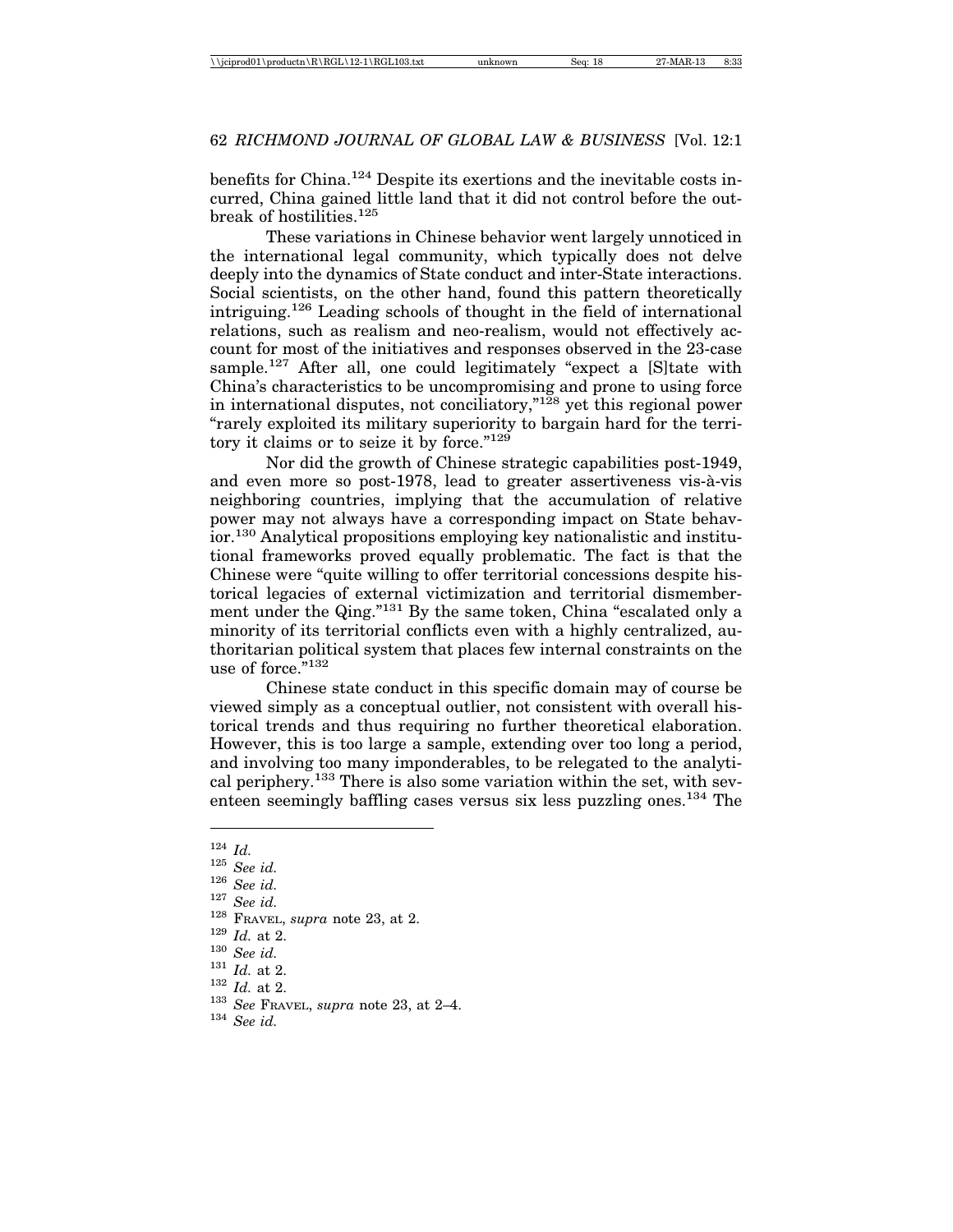corollary is that this is a configuration worth examining from a methodical, albeit perhaps not mainstream, social science perspective.135

Indeed, the systematic, predominantly quantitative dissection of border disputes is a well-established undertaking that has generated substantial insights.136 It has been noted that alliance partners and democracies embroiled in territorial conflicts are more inclined to compromise and resolve their disputes peacefully than non-aligned and non-democratic States.<sup>137</sup> Additionally, all actors in such circumstances are more likely to resort to violence if the contested territory is of significant strategic value for economic, national security, political, social, or symbolic reasons.<sup>138</sup> Finally, it has been shown that capabilities matter, or that relatively strong military states tend to resort to coercion more readily than relatively weak ones.<sup>139</sup>

The explanatory potential of these seemingly compelling observations was deemed modest in the quest for an understanding of China's behavior regarding border disputes.<sup>140</sup> It was concluded that this was due to an overly heavy emphasis on factors contributing to conflict escalation and stabilization, or the features of the conflict itself, rather than those factors impinging on State decisions or the incentives driving the parties to the dispute in one direction or another.141 As amply reflected in Chinese conduct toward Taiwan, the latter may inspire opposing players to delay tactics, cooperation, or confrontation if a rationalist and state-centric conceptual framework is embraced, and assuming that the State is a unitary actor.<sup>142</sup>

No elaborate account of delaying tactics was provided, as this was not the principal objective of the study, although some light was shed on how they were crafted and deployed during the revolutionary and reform eras.<sup>143</sup> A four-dimensional scheme was proposed, on the other hand, to explain what might tilt parties embroiled in territorial conflicts toward either cooperation or escalation.<sup>144</sup> The dimensions singled out were the value of contested land, claim strength in dispute,

<sup>135</sup> *See id.*

<sup>136</sup> *See id.* at 10.

<sup>137</sup> *See id.* at 10–11.

<sup>138</sup> *See id.* at 11.

<sup>139</sup> *See id. See generally* GARY GOERTZ & PAUL F. DIEHL, TERRITORIAL CHANGES AND INTERNATIONAL CONFLICT (1992) (describing the relationship between states' military strength and territorial disputes).

<sup>140</sup> *Id.*

<sup>141</sup> *See* FRAVEL, *supra* note 23, at 11.

<sup>142</sup> *See id.* at 12–13.

<sup>143</sup> *See, e.g., id.* at 134–35, 222, 252.

<sup>144</sup> *See id.* at 38–39.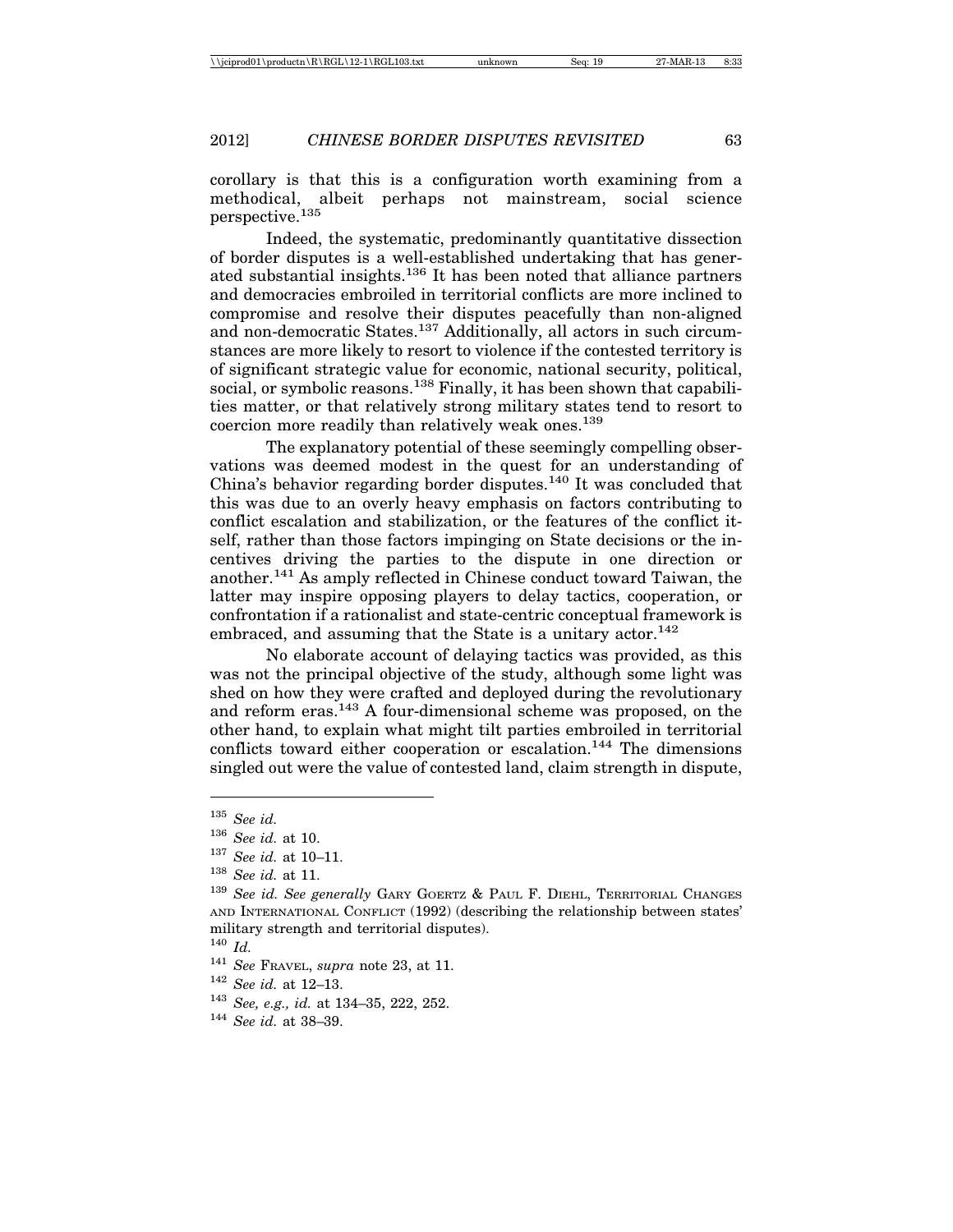the security environment, and scope conditions.<sup>145</sup> The first three variables are viewed as pivotal and explored in substantial detail, both generally and in this specific geographic and historical context.146

Cooperation may thus materialize when land is regarded as less valuable; a state's relative position in a dispute is stable, strong, or strengthening; when it faces neither internal nor external threats to its security; and when an opponent is able to provide military, economic, or diplomatic support.<sup>147</sup> On the contrary, conflict may escalate when land is seen as more valuable; when a state's position in a dispute is declining or, alternatively, when it suddenly and temporarily improves; when it faces internal or external threats to its security; and when it is able to execute a limited-aims operation without suffering destruction of its entire armed forces.<sup>148</sup>

The distinction between the dimensions relied upon here to account for variations in China's handling of its border conflicts and those identified in previous empirical work, such as the value of contested land, was perhaps not always made sufficiently clear. But, unlike elsewhere, these dimensions were explicitly incorporated into a decision-oriented model acknowledging the State's potential to engage in discretionary action grounded in cost-benefit calculus. Importantly, the author was also able to demonstrate, even if for the most part qualitatively, that the four-dimensional construct may adequately explain a Chinese propensity to employ, or refrain from employing, coercion in territorial disputes.<sup>149</sup>

Nevertheless, despite the lengths to which the author goes to counter possible methodological criticisms, the extensive and rigorous survey has a number of problematic facets. Notably, the parties to the dispute are rather loosely connected. For all intents and purposes, each party formulates its strategies independently of the other. The picture that emerges thus sheds greater light on foreign policy decision-making than international relations. By the same token, in accordance with the unitary actor hypothesis, domestic forces in China and

<sup>145</sup> *See id*. at 37–39.

<sup>146</sup> *See id.*

<sup>147</sup> *See id.* at 38.

<sup>148</sup> *See id.*

<sup>149</sup> *See generally id.* at 70–299; M. Taylor Fravel, *Securing Borders: China's Doctrine and Force Structure for Frontier Defense,* 30 J. STRATEGIC STUD. 705 (2007); M. Taylor Fravel, *Explaining Stability in the Senkaku (Diaoyu) Dispute*, *in* GET-TING THE TRIANGLE STRAIGHT: MANAGING CHINA-JAPAN-US RELATIONS 144 (Gerald Curtis, Ryosei Kokubun & Wang Jisi eds., 2010); M. Taylor Fravel, *China's Rise: Assessing China's Potential for Territorial Expansion*, 12 INT'L STUD. REV. 505 (2010); Alstair I. Johnston, *China's Militarized Interstate Dispute Behavior, 1948- 1992: A First Cut at the Data*, 153 CHINA Q. 1 (1998).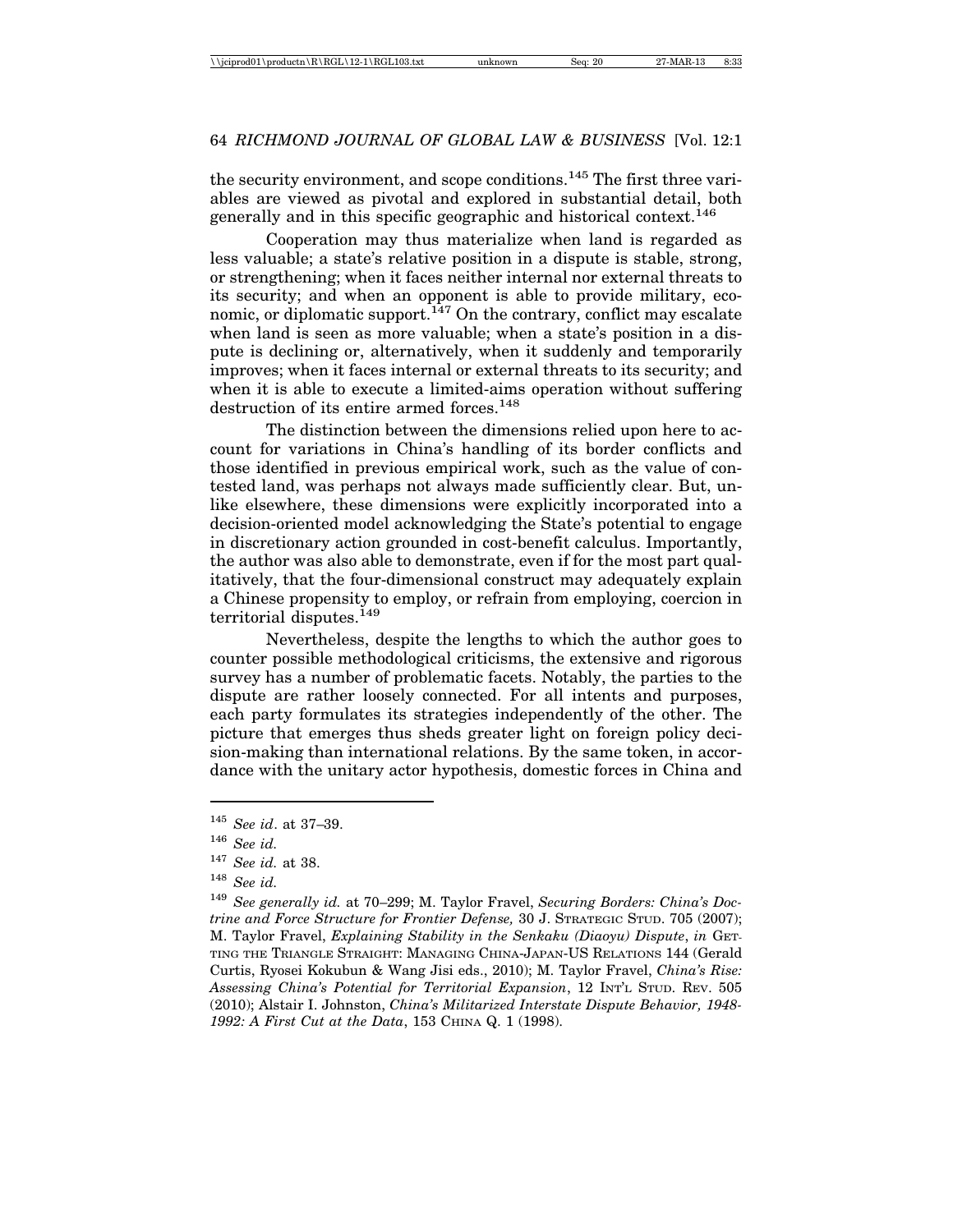in neighboring countries are accorded scant attention and are effectively ruled out as a significant element in conflict dynamics.

These deficiencies, or deliberate omissions, were addressed in another social science research project, albeit one less comprehensive in scope.150 The explicit aim of the project was to pinpoint the interplay between influences emanating from external and internal arenas in the process of dispute settlement, peaceful or otherwise, involving opposing territorial claims.<sup>151</sup> The guiding assumption was that

> the critical theoretical task confronting scholars in the field of international politics is to develop generalizing propositions about state behavior based on the premise that foreign policy leaders are attentive to the incentives and constraints generated by both their domestic and international environment. . .[and that] powerful explanations of international conflict behavior cannot be derived from theoretical models that fail to consider the simultaneous impact of both domestic and international-level variables.<sup>152</sup>

The specific analytical vehicle employed for this purpose was developed and tested by a leading American political scientist<sup>153</sup> and explored further, both conceptually and empirically, by other social scientists and socio-legal researchers,<sup>154</sup> some of whom focused on the Chinese context.<sup>155</sup> It is commonly referred to as the "two-level game"

<sup>150</sup> *See generally* CHINA'S TERRITORIAL DISPUTES, *supra* note 23; *Resolving China's Island Disputes*, *supra* note 27.

<sup>151</sup> *Id.*

<sup>&</sup>lt;sup>152</sup> PAUL K. HUTH, STANDING YOUR GROUND: TERRITORIAL DISPUTES AND INTERNA-TIONAL CONFLICT 7 (1996) .

<sup>153</sup> *See generally* Robert D. Putnam, *Diplomacy and Domestic Politics: The Logic of Two-Level Games*, 42 INT'L ORG. 427 (1988).

<sup>154</sup> *See generally* DOUBLE-EDGED DIPLOMACY: INTERNATIONAL BARGAINING AND DO-MESTIC POLITICS (Peter B. Evans, Harold K. Jacobson & Robert D. Putnam eds., 1993); Howard P. Lehman & Jennifer L. McCoy, *The Dynamics of the Two-Level Bargaining Game: The 1988 Brazilian Debt Negotiations*, 44 WORLD POL. 600 (1992); Joel P. Trachtman, *International Law and Domestic Political Coalitions: The Grand Theory of Compliance with International Law*, 11 CHI. J. INT'L L. 127 (2010).

<sup>155</sup> *See generally* Krishna P. Jayakar, *The United States-China Copyright Dispute: A Two-Level Games Analysis*, 2 COMM. L. & POL'Y 527 (1997); HONGYING WANG & MATTHIAS KAELBERER, THE TWO-LEVEL GAME OF CHINA'S EXCHANGE RATE POLICY (2006); Albert S. Yee, *Domestic Support Ratios in Two-Level Bargaining: The US-China WTO Negotiations*, 4 CHINA REV. 129 (2004); Albert S. Yee, *Semantic Ambiguity and Joint Deflections in the Hainan Negotiations*, 2 CHINA: INT'L J. 53 (2004).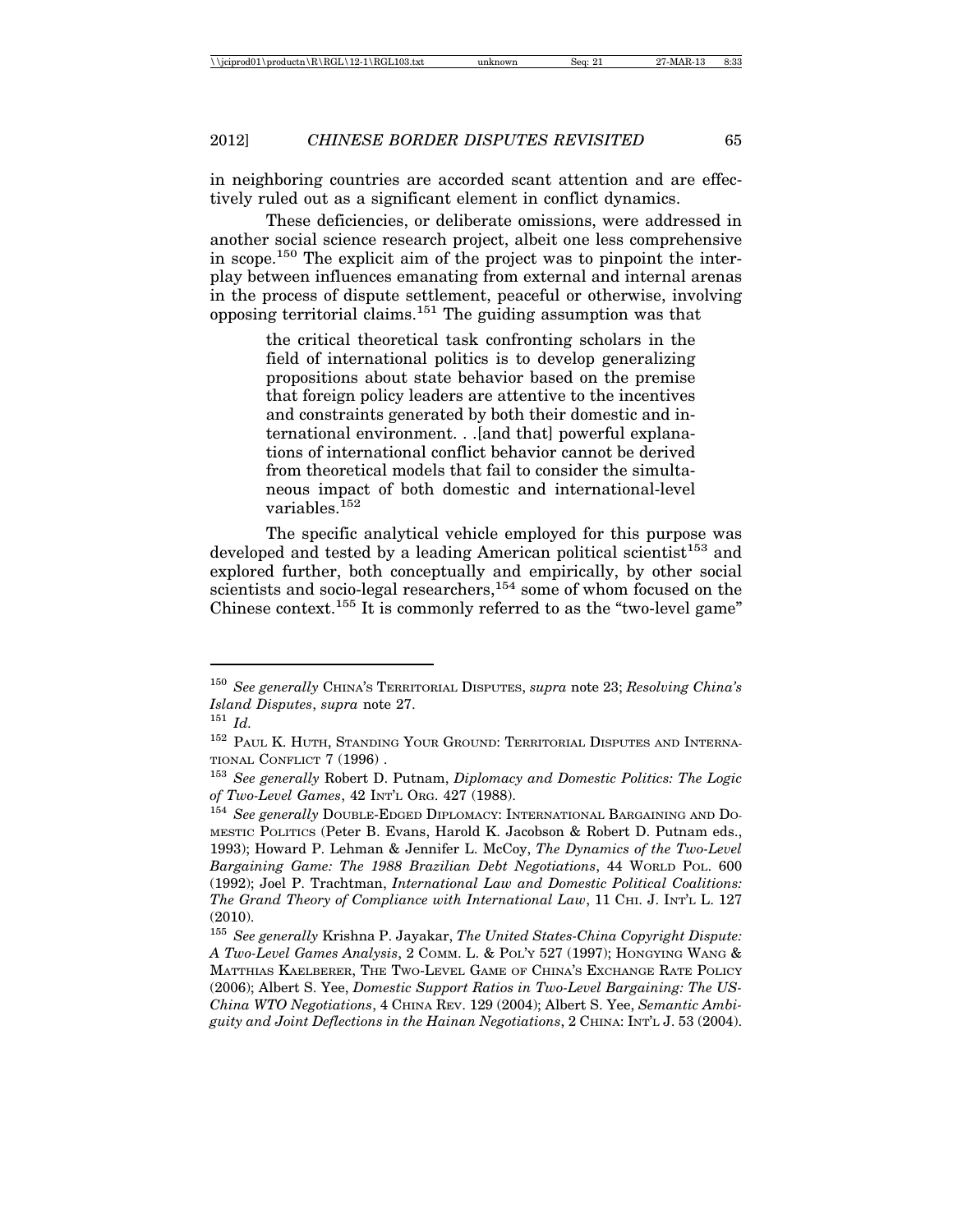model.<sup>156</sup> It falls squarely into the rationalist tradition, which does not lack followers in the field of international law.<sup>157</sup> One key feature, however, is that it relaxes the theoretical requirement that States be treated as unitary actors, or discards the notion that they may realistically be portrayed as such, by introducing domestic groups into the foreign policy decision-making dynamics in general and also in examining China's initiatives and responses in various international settings.<sup>158</sup>

Bargaining between states that are embroiled in border disputes or other conflicts is assumed to unfold in both international (Level I) and domestic (Level II) arenas.159 Agents of the state and negotiators on both sides are engaged in a complex process, endeavoring to reconcile, within an often tight "bargaining space" or "area of compromise," divergent national interests and demands of domestic constituencies.<sup>160</sup> It is posited that any Level I agreement must ultimately be endorsed by Level II groups.<sup>161</sup> This unique feature provides the vital theoretical link, often missing elsewhere, between the external and internal drivers that impinge on international bargaining outcomes.

The concept of the win-set is at the heart of the construct. It is the cluster of all potential Level I accords capable of attracting sufficient support, or "winning," at Level  $II$ .<sup>162</sup> The fundamental hypothesis put forward is that the larger the win-set of a negotiator, the greater the room for maneuver he or she enjoys and the more substantial the concessions that may be extracted from him or her by the other side.<sup>163</sup> By contrast, and perhaps paradoxically, a small win-set may

<sup>156</sup> *See generally* CHINA'S TERRITORIAL DISPUTES*, supra* note 23; *Resolving China's Island Disputes*, *supra* note 27.

<sup>157</sup> *See generally* JACK L. GOLDSMITH & ERIC A. POSNER, THE LIMITS OF INTERNA-TIONAL LAW (2005); ANDREW T. GUZMAN, HOW INTERNATIONAL LAW WORKS: A RA-TIONAL CHOICE THEORY (2008); JOEL P. TRACHTMAN, THE ECONOMIC STRUCTURE OF INTERNATIONAL LAW (2008).

<sup>158</sup> *See generally* BRUCE B. DE MESQUITA, DAVID NEWMAN & ALVIN RABUSHKA, FORECASTING POLITICAL EVENTS: THE FUTURE OF HONG KONG (1985); BRUCE B. DE MESQUITA, DAVID NEWMAN & ALVIN RABUSHKA, RED FLAG OVER HONG KONG (1996); Miron Mushkat & Roda Mushkat, *The Political Economy of International Legal Compliance: Pre-1997 Predictions and Post-1997 Realities in Hong Kong*, 10 U.C. DAVIS. J. INT'L L. & POL'Y 229 (2004); Miron Mushkat & Roda Mushkat, *International Law and Game Theory: A Marriage of Convenience or Strange Bedfellows?*, 2 N.Z. Y.B. INT'L L. 101 (2005).

<sup>159</sup> *See, e.g.*, CHINA'S TERRITORIAL DISPUTES*, supra* note 23, at 16.

<sup>160</sup> *See id.* at 16-18.

<sup>161</sup> *See id.* at 16.

<sup>162</sup> *See id.*

<sup>163</sup> *See id.*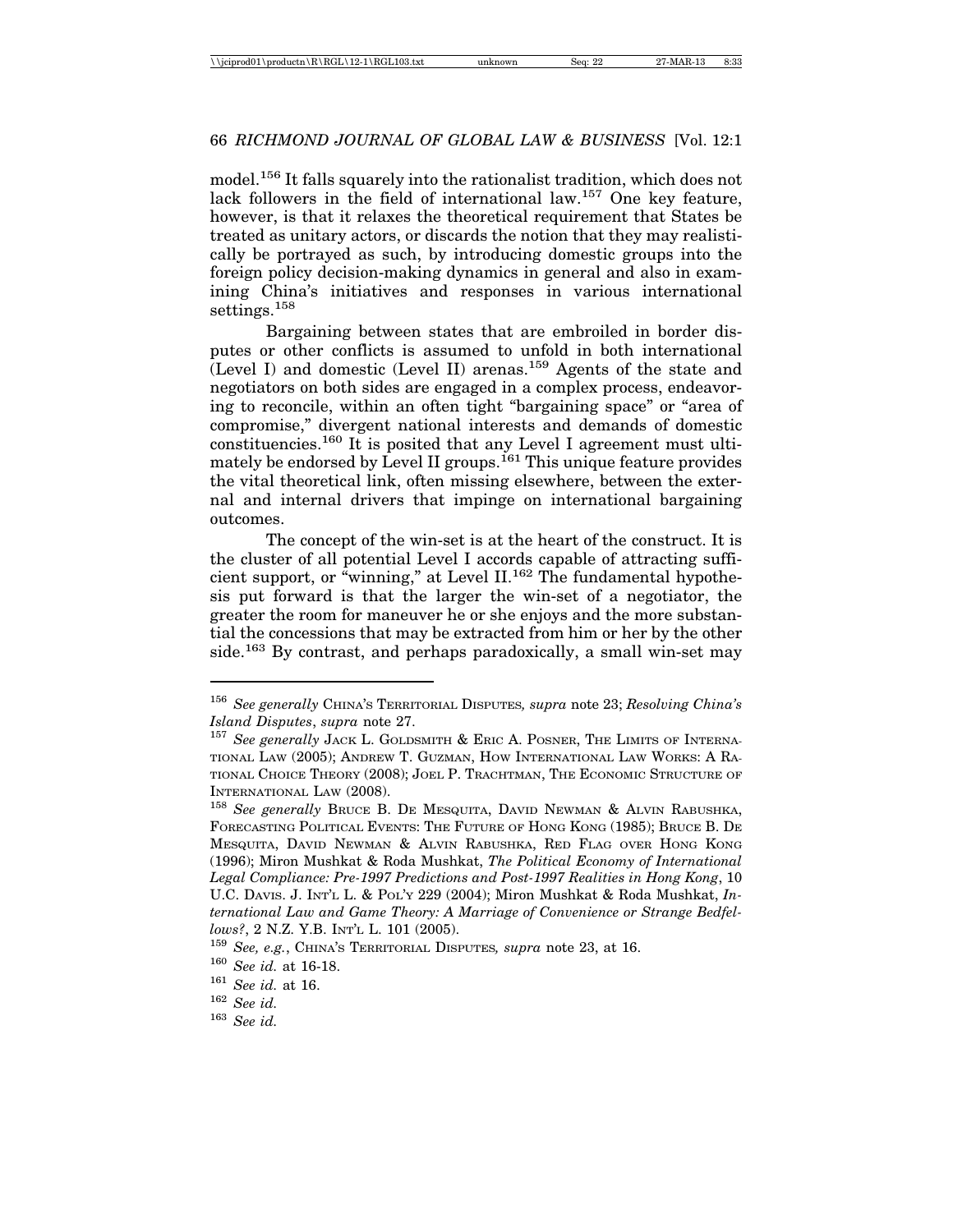prove to be advantageous in such circumstances because it effectively ties a negotiator's hands and implies that he or she is in no position to compromise.164 Of course, a virtually non-existent win-set is a recipe for failure since domestic endorsement is, by definition, impossible to secure.<sup>165</sup>

Three additional key propositions underpin the model. First, the size of the win-set depends on Level II societal preferences and informal coalitions:166 the more heterogeneous the preferences, the more difficult it is to satisfy them.<sup>167</sup> By the same token, the less stable the domestic coalition structure, due for example to the presence of a strong "isolationist" camp, the less smooth the bridge-building effort.<sup>168</sup> Second, the size of the win-set depends on the nature of domestic political institutions.169 For example, the Japanese propensity to seek as broad a consensus as possible prior to policy action militates against strategic flexibility.<sup>170</sup> Third, the size of the win-set depends on the strategies of Level I negotiators:171 a negotiator who enjoys high standing at home is more likely to obtain support for his or her foreign policy initiatives.172 Negotiators also have reason to seek ways to boost the popularity of their counterparts since this increases the size of the other side's win-set and, consequently, their own bargaining power.173 This in turn makes "reverberation," or the ability of negotiators and leaders to affect the preferences of their adversaries through positive and negative incentives, a crucial factor in the two-level game. $174$ 

The effectiveness of this elaborate construct was examined by scrutinizing its fit with the facts observed in three protracted and stubborn Chinese territorial conflicts: the Diaoyutai/Tiaoyutai/ Senkaku Islands dispute, the Zhenbao/Chenpao/Damansky Islands dispute, and the McMahon Line/Aksai Chin dispute.175 This is a rather modest sample, compared with the 23-case analysis undertaken in the other wide-ranging social science survey of China's handling of its territorial conflicts. As indicated, however, all the disputes dissected were protracted and stubborn in nature. By extension, each

<sup>164</sup> *Id.*

<sup>165</sup> *See id.*

<sup>166</sup> *See* CHINA'S TERRITORIAL DISPUTES*, supra* note 23, at 20-22.

<sup>167</sup> *See id.*

<sup>168</sup> *See id.*

<sup>&</sup>lt;sup>170</sup> See id.<br>
<sup>171</sup> See CHINA's TERRITORIAL DISPUTES, *supra* note 23, at 23.<br>
<sup>172</sup> See id.<br>
<sup>174</sup> See id.<br>
<sup>174</sup> See id.; Resolving China's Island Disputes, *supra* note 27.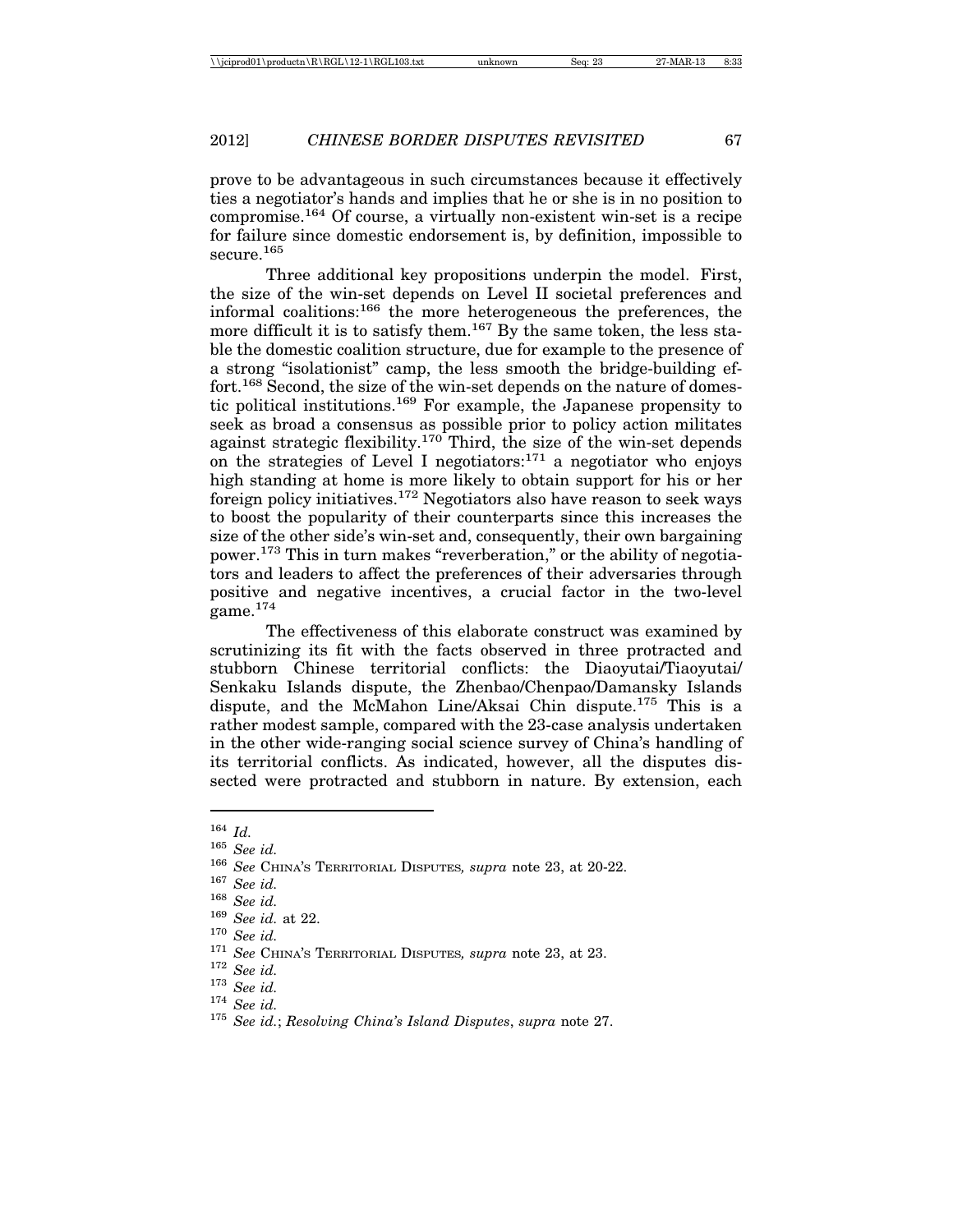could be regarded as a series of interrelated cases, featuring considerable dynamics and variation over time.

Overall, it can be said that the model performed satisfactorily across the sample. Some gaps were inevitably highlighted. The active role of leadership in international negotiations may have thus been underestimated.<sup>176</sup> By the same token, insufficient emphasis may have been placed on the disruptive capacity of highly organized domestic forces determined to forestall progress toward a viable compromise.177 These limitations notwithstanding, external-internal linkages in the dispute settlement process were traced with a degree of precision, fruitfully complementing analytical endeavors strictly focused on the external side of the picture.

#### IV. EVALUATION

Rather surprisingly, Chinese territorial conflicts, which are without a doubt of substantial academic and policy interest, have not attracted great scholarly attention. The number of in-depth studies produced on the subject is relatively modest. Fortunately, those studies that do exist are broad in scope and meticulously executed. Moreover, the insights generated emanate from two distinct, yet, in many respects, complementary disciplinary sources: law and social sciences. The conceptual pattern that emerges upon distilling their essence and reviewing them sequentially thus appears to convey a certain sense of completeness and wholeness.

Legal research is typically inductive and aims at theory-building.178 It evolves from an observation to a configuration to a tentative hypothesis to a theory.<sup>179</sup> Social science inquiry tends, at least in the case of the "harder" disciplines, to be deductive or to be concerned with theory-testing.180 It proceeds from a theory to a hypothesis to an observation to a confirmation.<sup>181</sup> International law and international re-

<sup>176</sup> *See id.* at 161.

<sup>177</sup> *See id.*

<sup>178</sup> *See* DAVID DE VAUS, RESEARCH DESIGN IN SOCIAL RESEARCH 223 (2001); ROB-ERT K. YIN, CASE STUDY RESEARCH: DESIGN AND METHODS 38-39 (4th ed. 2009); EARL BABBIE, THE PRACTICE OF SOCIAL RESEARCH 56-58 (12th ed. 2010); EARL BAB-BIE, THE BASICS OF SOCIAL RESEARCH 56-58 (5th ed. 2011).

<sup>179</sup> *See* DE VAUS, *supra* note 178, at 263-66; YIN, *supra* note 178; BABBIE, THE PRACTICE OF SOCIAL RESEARCH, *supra* note 178; BABBIE, THE BASICS OF SOCIAL RESEARCH, *supra* note 178.

<sup>180</sup> *See* DE VAUS, *supra* note 178, at 253-62; YIN, *supra* note 178, at 35-38; BABBIE, THE PRACTICE OF SOCIAL RESEARCH, *supra* note 178, at 53-56; BABBIE, THE BASICS OF SOCIAL RESEARCH*, supra* note 178, at 54-56.

<sup>181</sup> *See* YIN, *supra* note 178, at 35-38; BABBIE, THE PRACTICE OF SOCIAL RESEARCH, *supra* note 178; BABBIE, THE BASICS OF SOCIAL RESEARCH, *supra* note 178.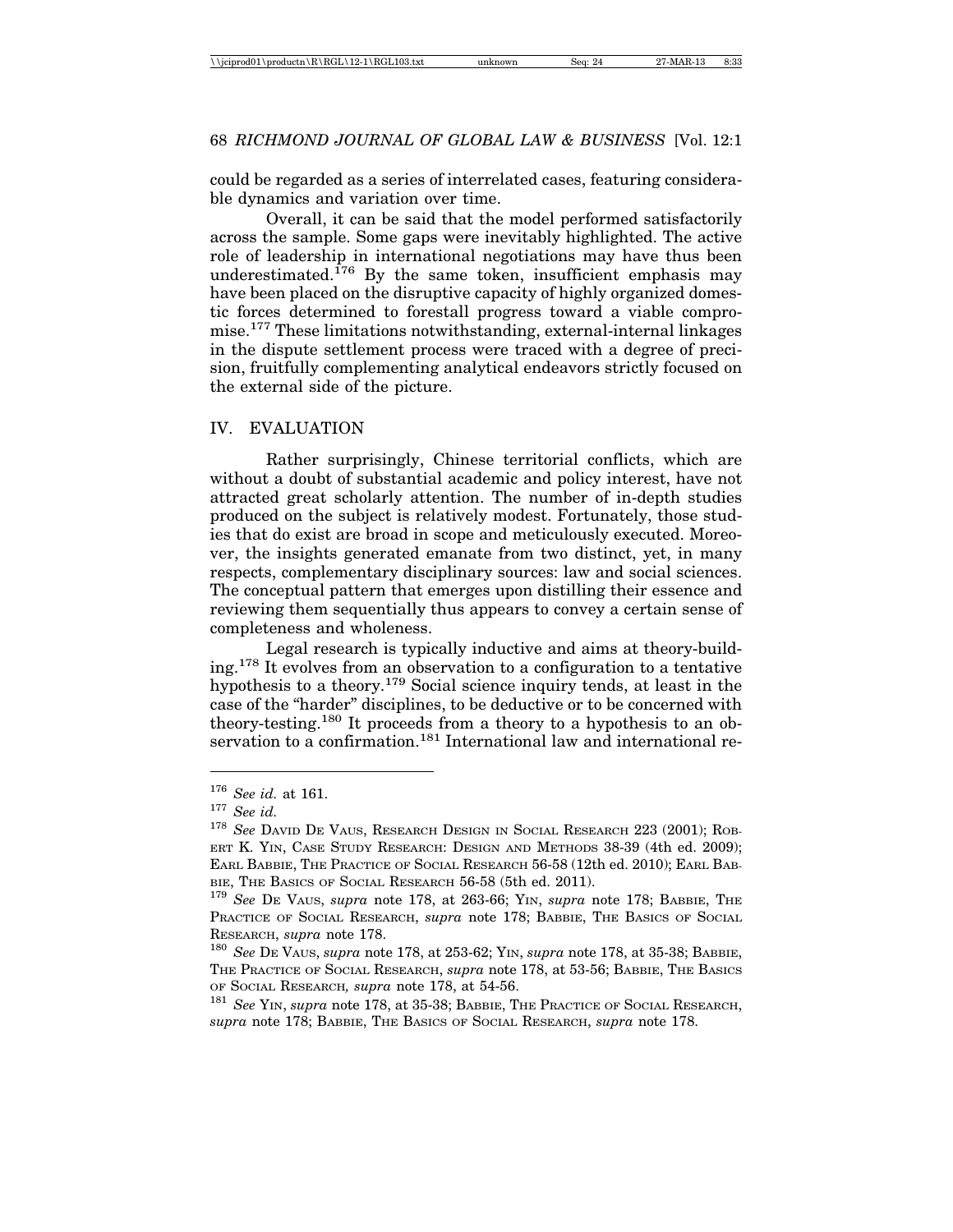lations students who have methodically explored China's border disputes have followed these divergent paths.

Theory-building and theory-testing are undertakings that vary considerably in their degree of contribution to knowledge. The former encompasses an attempt to replicate previously demonstrated effects, an examination of effects that have been the subject of previous theorizing, the introduction of a new mediator or moderator to an existing relationship or process, an examination of a previously unexplored relationship or process, and the introduction of a new construct or a significant re-conceptualization of an existing one.<sup>182</sup> The latter involves blending predictions with logical speculation, references to past findings, existing conceptual arguments, existing models, diagrams, or figures, and existing theory.183 Researchers engaged in such activities may consequently be classified as reporters, qualifiers, builders, testers, and expanders.<sup>184</sup> It is fair to portray the legal scholars whose work has been surveyed here as mostly reporters, qualifiers, and tentative builders and their social science counterparts as determined testers, although this is merely one dimension of an intricate picture.

Reporting, qualification, and tentative building are by no means trivial pursuits. In this particular instance, it can be said that substantial information was produced regarding the norms relating to Chinese practices with respect to border disputes, their origins, and evolution. This is a significant contribution, given that norms are accorded such scant attention in the contemporary academic literature on public policy making,  $185$  including that pertaining to foreign affairs,<sup>186</sup> with international law remaining an exception to the rule.<sup>187</sup> There is considerable evidence to suggest that norms do play a non-

<sup>182</sup> *See* Jason A. Colquitt & Cindy P. Zapata-Phelan, *Trends in Theory Building and Theory Testing: A Five-Decade Study of the Academy of Management Journal*, 50 ACAD. MGMT. J. 1281, 1282-85 (2007).

<sup>183</sup> *See id.*

<sup>&</sup>lt;sup>184</sup> *See id.*<br><sup>185</sup> *Soo e* 

See, e.g., MICHAEL HOWLETT ET AL., STUDYING PUBLIC POLICY: POLICY CYCLES AND POLICY SUBSYSTEMS (3d ed. 2009).

<sup>186</sup> *See, e.g.*, ALEX MINTZ & KARL R. DEROUEN, UNDERSTANDING FOREIGN POLICY DECISION MAKING (2010).

<sup>&</sup>lt;sup>187</sup> See, e.g., Thomas M. Franck, The Power of Legitimacy Among Nations (1990); ABRAM CHAYES & ANTONIA HANDLER CHAYES, THE NEW SOVEREIGNTY: COM-PLIANCE WITH INTERNATIONAL REGULATORY AGREEMENTS (1995); THOMAS M. FRANCK, FAIRNESS IN INTERNATIONAL LAW AND INSTITUTIONS (1995); OONNA A. HATHAWAY & HAROLD H. KOH, FOUNDATIONS OF INTERNATIONAL LAW AND POLITICS (2005).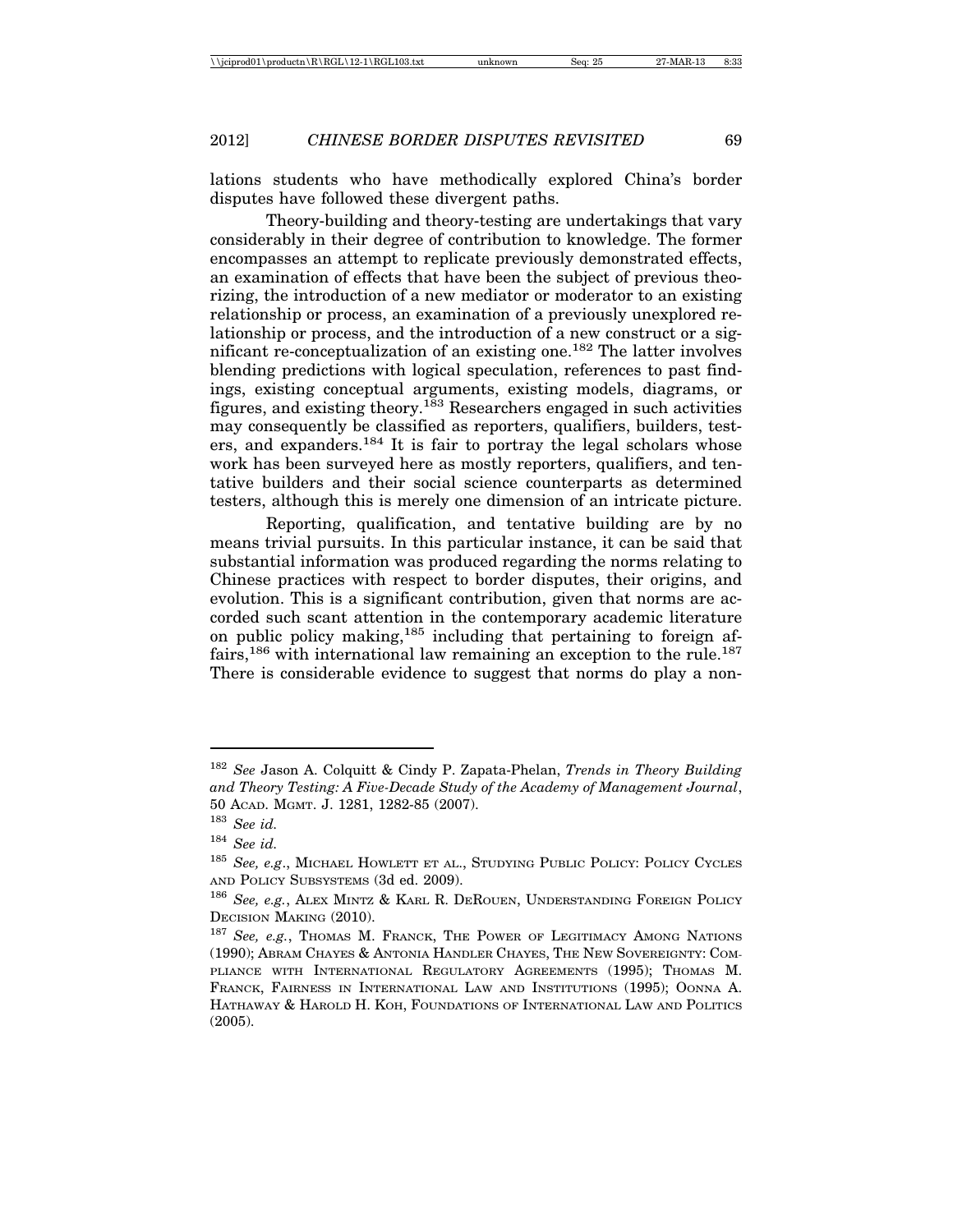negligible role in the evolution of territorial conflicts,<sup>188</sup> the corollary being that their omission from factual accounts and explanatory schemes may be a methodologically problematic step.

The work of legal scholars on China's border disputes, while undertaken at different junctures, has another fundamentally attractive feature in that it is characterized by a fairly high degree of consistency. Clearly, official and semi-official ideas seldom stand still, notably in a dynamic institutional environment such as that witnessed in modern Chinese society.189 Some divergences are thus bound to manifest themselves in writings spanning two decades and no two authors are likely to follow precisely the same path in dissecting such a complex subject. Still, those authors whose research has been reviewed here paint a coherent picture devoid of substantial variations. In technical parlance, it may be marked by a significant measure of descriptive validity.190

Moreover, the norms identified as relevant in this context were not portrayed as cast in stone, let alone inviolable. Rather, a certain sense of ambiguity and fluidity was conveyed. This analytical posture is worth highlighting because it accords with the recent trend in the academic literature to acknowledge—indeed, strongly emphasize—the elastic nature of international legal norms and the behavioral consequences of that pattern.<sup>191</sup> Such a conceptual re-adjustment has shifted attention toward interpretation and the manner in which it impinges on international realities, as "[i]nterpretation is pervasively determinative of what happens to legal rules when they are out in the world."192

That said, as indicated earlier, the largely international lawinspired perspective on China's management of its border disputes is inherently restrictive due to its unavoidably limited scope and its heavy focus on principles, as distinct from action. The forces shaping norms are thus selectively outlined, rather than comprehensively explored. Perhaps too much is assumed as cultural, historical, and political fact or taken for granted instead of being exposed to critical scrutiny. By the same token, the relationship between norms and actual State conduct remains somewhat vague despite the extensive re-

<sup>188</sup> *See*, *e.g.*, GOERTZ & DIEHL, *supra* note 139, at 69-78; GARY GOERTZ, INTERNA-TIONAL NORMS AND DECISION MAKING: A PUNCTUATED EQUILIBRIUM MODEL (2003) [hereinafter INTERNATIONAL NORMS AND DECISION MAKING].

<sup>189</sup> *See generally* LIEBERTHAL, *supra* note 19; SAICH, *supra* note 19.

<sup>190</sup> *See* Joseph A. Maxwell, *Understanding and Validity in Qualitative Research*, 62 HARV. EDUC. REV. 279, 287-300 (1992).

<sup>191</sup> *See* Robert Howse & Ruti Teitel, *Beyond Compliance: Rethinking Why International Law Really Matters*, 1 GLOBAL POL'Y REV. 127, 127-36 (2010). <sup>192</sup> *Id.* at 135.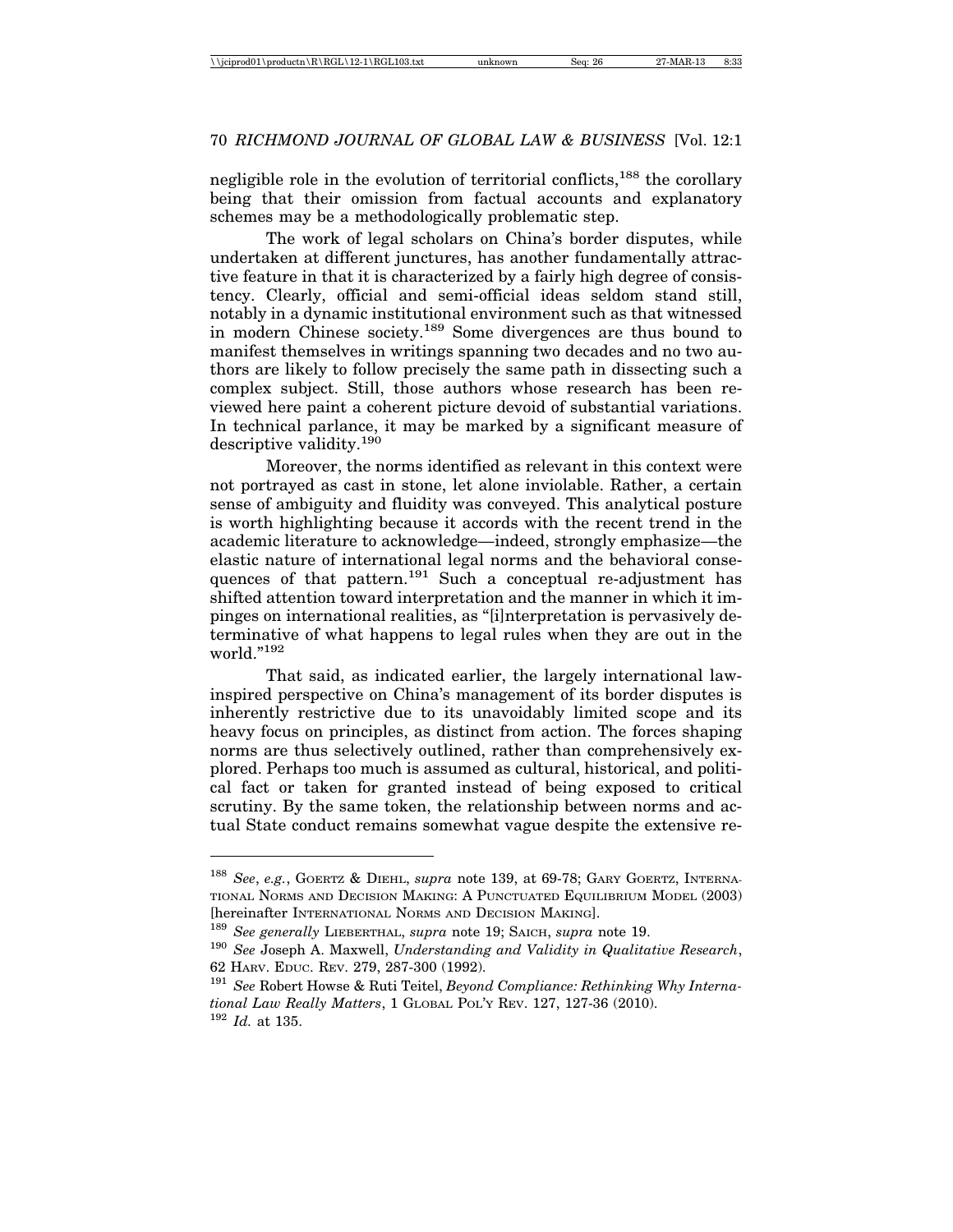search undertaken. These are gaps that behaviorally inclined social scientists may be able to narrow.

Fortunately, Chinese border disputes constitute a fertile field of inquiry that has not been overlooked by behaviorally oriented scholars. Two book-long studies and a number of solid articles, surveyed in the previous section, have been published on the topic from a distinct social science standpoint. They rest on a robust empirical foundation that consists of a detailed examination of virtually every territorial conflict in which China has been involved. The qualitative nature of the investigative endeavor does not detract from its merit, even if research in this area increasingly relies on quantitative tools,<sup>193</sup> because of the meticulous matching of theoretical propositions and historical data across a wide array of cases.

Nor should this work be viewed as decoupled from the theoretical mainstream. For instance, the power structure, or States' relative strength, is a variable that features prominently in almost all writings on border disputes, whether they possess qualitative or quantitative underpinnings.<sup>194</sup> The value of contested land is just as broadly embraced in behavioral inquiry centered on territorial conflicts, although it is often couched in slightly different terms, such as resource scarcity.195 Even the more esoteric two-level game model can be said to loom quite large on the research agenda of economists, political scientists, and sociologists concerned with the dynamics of inter-State bargaining and negotiations, as evidenced by the substantial volume of publications on the subject, including from an international legal angle.196

Nevertheless, the social science analytical facade is not without chinks, both methodological and theoretical, which cannot be entirely eliminated by integrating it with its legal counterpart. Perhaps most problematic is the treatment of each case dissected as a discrete episode. Some of the cases stretch over a long period of time, but this does not obviate the need for adopting a research strategy, or a design, that systematically incorporates a temporal dimension. This is common practice in methodologically driven case studies,<sup>197</sup> and an approach that is often resorted to, and formally so, by social scientists who focus on the evolution of territorial conflicts.<sup>198</sup>

<sup>193</sup> *See, e.g.*, GOERTZ & DIEHL, *supra* note 139; RONGXING GUO, CROSS-BORDER RE-SOURCE MANAGEMENT: THEORY AND PRACTICE (2005). <sup>194</sup> *See, e.g.*, GOERTZ & DIEHL, *supra* note 139*,* at 89, 92-93, 96-97, 99, 119-20, 123-

<sup>24, 128-30.</sup>

<sup>&</sup>lt;sup>195</sup> *See, e.g.*, Guo, *supra* note 193, at 107-30.<br><sup>196</sup> *See, e.g.*, Trachtman, *supra* 154.<br><sup>197</sup> *See, e.g.*, De VAus, *supra* note 178, at 260-63; JOHN GERRING, CASE STUDY RE-SEARCH: PRINCIPLES AND PRACTICES 152-64 (2007). <sup>198</sup> *See, e.g.*, GOERTZ AND DIEHL, *supra* note 139, at 93.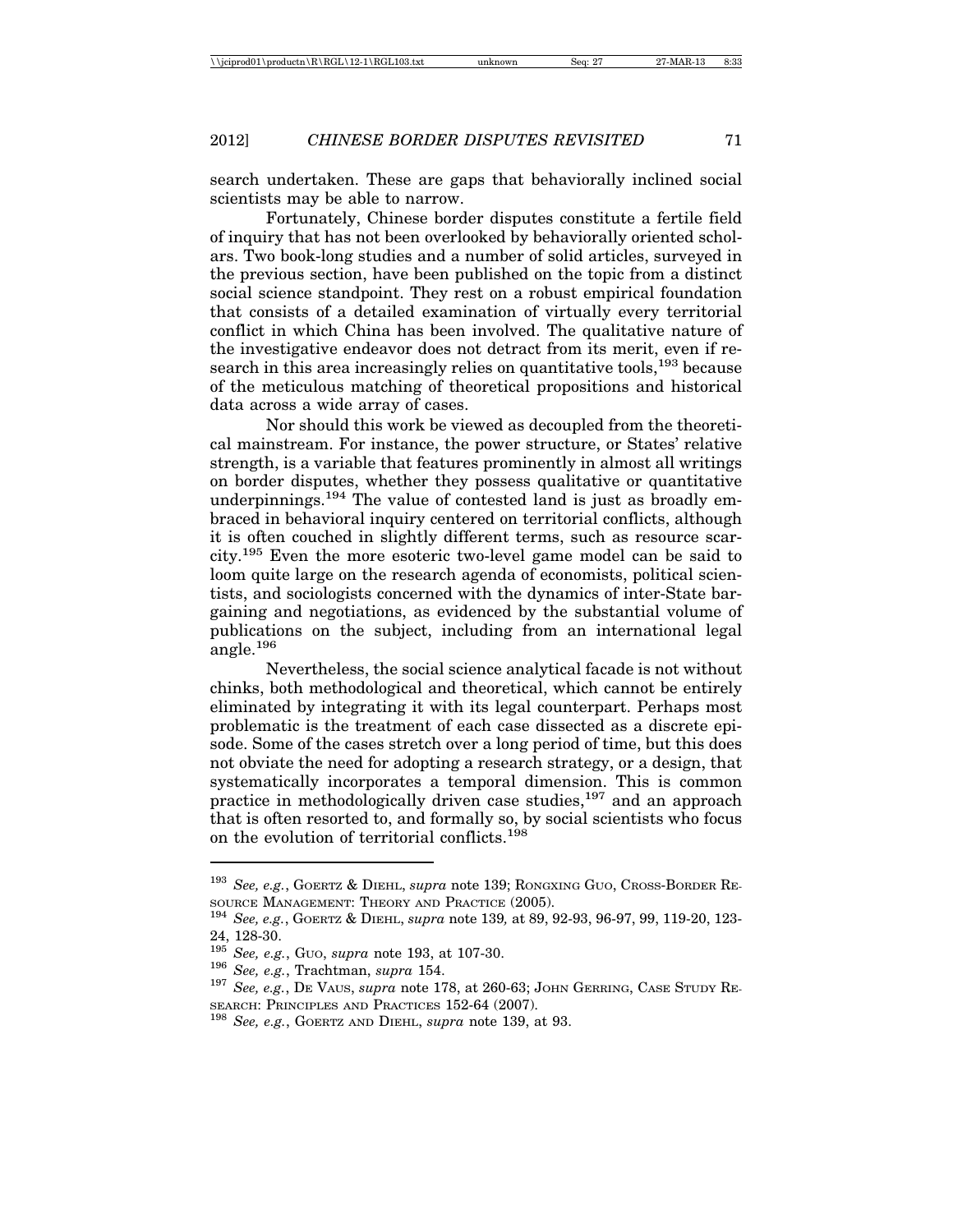The absence of clear linkages between cases, or a proper longitudinal perspective, gives rise to possible theoretical difficulties. The corollary inevitably is that Chinese foreign policy is wholly dependent on case-specific situational factors and lacks strong continuity, let alone powerful inertia. Another implication is that it does not periodically change in a manner that may be explained within a broad, coherent, and time-sensitive analytical framework. This is inconsistent with the thrust of mainstream theoretical writings on China's external adaptation, which generally place considerable emphasis on path dependence coupled with occasional fundamental readjustments.<sup>199</sup> To the extent that social science investigations centered on Chinese border disputes significantly diverge from this trend, they are characterized by insufficient convergent validity.<sup>200</sup>

<sup>199</sup> *See, e.g.*, CHIH-YU SHIH, THE SPIRIT OF CHINESE FOREIGN POLICY: A PSYCHOCUL-TURAL VIEW (1990); CHINESE FOREIGN POLICY: THEORY AND PRACTICE (Thomas W. Robinson & David Shambaugh eds., 1994); ALASTAIR I. JOHNSTON, CULTURAL RE-ALISM: STRATEGIC CULTURE AND GRAND STRATEGY IN CHINESE HISTORY (1995); QUANSHENG ZHAO, INTERPRETING CHINESE FOREIGN POLICY: THE MACRO-MICRO LINKAGE APPROACH (1996); CHINA AND THE WORLD: CHINESE FOREIGN POLICY FACES NEW MILLENNIUM CHALLENGES (Samuel S. Kim ed., 4th ed. 1998); GERALD CHAN, CHINESE PERSPECTIVES ON INTERNATIONAL RELATIONS: A FRAMEWORK FOR ANALYSIS (1999); LU NING, THE DYNAMICS OF FOREIGN-POLICY DECISION MAKING IN CHINA (2d ed. 2000); CHINA'S INTERNATIONAL RELATIONS IN THE 21ST CENTURY: DY-NAMICS OF PARADIGM SHIFTS (Weixing Hu et al. eds., 2000); THE MAKING OF CHI-NESE FOREIGN AND SECURITY POLICY IN THE ERA OF REFORM, 1978-2000 (David M. Lampton ed., 2001); CHINESE FOREIGN POLICY IN TRANSITION (Guoli Liu ed., 2004); CHINESE FOREIGN POLICY: PRAGMATISM AND STRATEGIC BEHAVIOR (Suisheng Zhao ed., 2004); CHINA RISING: POWER AND MOTIVATION IN CHINESE FOREIGN POLICY (Yong Deng & Fei-Ling Wang eds., 2005); AVERY GOLDSTEIN, RISING TO THE CHAL-LENGE: CHINA'S GRAND STRATEGY AND INTERNATIONAL SECURITY (2005); YUFAN HAO & LIN SU, CHINA'S FOREIGN POLICY MAKING: SOCIETAL FORCE AND CHINESE AMERICAN POLICY (2005); NEW DIRECTIONS IN THE STUDY OF CHINA'S FOREIGN POL-ICY (Alastair I. Johnston & Robert S. Ross eds., 2006); NEW DIMENSIONS OF CHI-NESE FOREIGN POLICY (Guo Sujian & Shiping Hua eds., 2007); CHINA'S NEW DIPLOMACY: TACTICAL OR FUNDAMENTAL CHANGE? (Pauline Kerr et al. eds., 2008); CHINA'S ASCENT: POWER, SECURITY, AND THE FUTURE OF INTERNATIONAL POLITICS (Robert S. Ross & Zhe Feng eds., 2008); NEW INTERNATIONAL ORDER, *supra* note 19; MARC LANTEIGNE, CHINA'S FOREIGN POLICY: AN INTRODUCTION (2009); LAI HONGYI, THE DOMESTIC SOURCES OF CHINA'S FOREIGN POLICY: REGIMES, LEADER-SHIP, PRIORITIES, AND PROCESSES (2010); ROBERT G. SUTTER, CHINESE FOREIGN RE-LATIONS: POWER AND POLICY SINCE THE COLD WAR (2d ed. 2010); ZHIQUN ZHU, CHINA'S NEW DIPLOMACY: RATIONALE, STRATEGIES, AND SIGNIFICANCE (2010).

<sup>200</sup> *See* BABBIE, THE PRACTICE OF SOCIAL RESEARCH*, supra* note 178, at 154; BAB-BIE, THE BASICS OF SOCIAL RESEARCH*, supra* note 178, at 161; Donald T. Campbell & Donal W. Fiske, *Convergent and Discriminant Validation by the Mutitrait-Multimethod Matrix*, 56 PSYCHOL. BULL. 81, 81-105 (1959); ALAN BRYMAN, SOCIAL RE-SEARCH METHODS 151-52 (3d ed. 2008).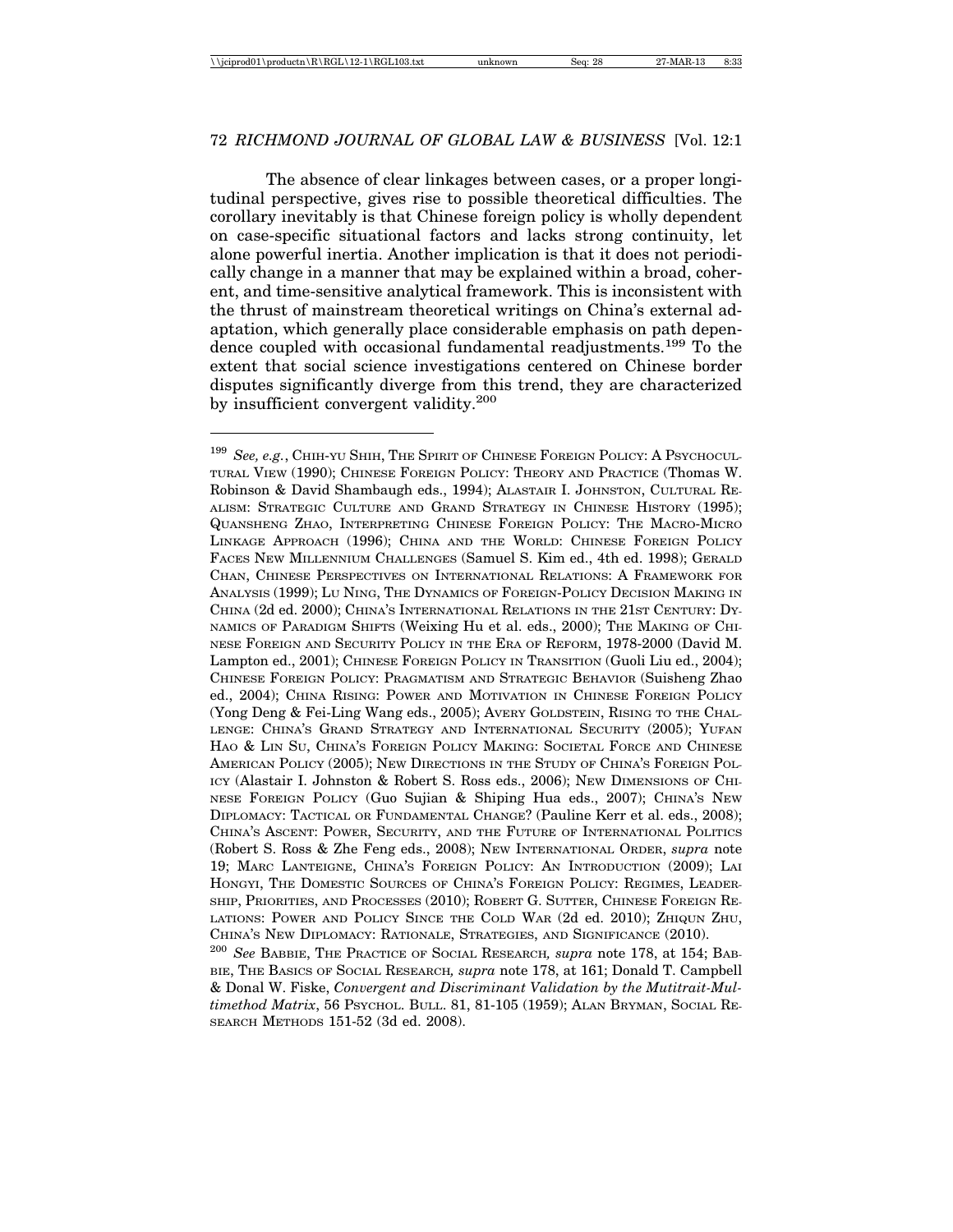Nor is it just a matter of divergence from mainstream conceptual paradigms. The latter seem to provide modest inspiration for social scientists who explore China's territorial conflicts and who apparently prefer to tread their own paths. Several variables that are typically included in all-embracing explanatory schemes are omitted, known as a "deficiency error,"201 and highly parsimonious models are chosen that do not overlap closely with the former, a content validity problem.202 By the same token, certain influences that are largely ignored by mainstream students of Chinese foreign policy and international relations are deemed relevant in this specific context, a "contamination error."203 Even more intriguing is the fact that some variables are given a distinctly non-mainstream interpretation. For instance, domestic heterogeneity is believed to have had a moderating impact on China's international behavior,  $204$  but is assumed to render bargaining and negotiations an inherently challenging proposition in two-level games.

The two-level game construct is particularly difficult to accommodate within the theoretical mainstream. It does not correspond well to analytical structures employed to examine the interplay between external and internal forces on the Chinese foreign policy front.<sup>205</sup> Moreover, it does not effectively capture the intricacies pinpointed by scholars who endeavor to shed light on the dynamics of border dispute containment and escalation in such settings from a wider conceptual standpoint.<sup>206</sup> In the China context, the sample of cases is also rather small and there are potentially unresolved methodological issues stemming from the somewhat arbitrary and unsystematic case selection in the two-level game model.<sup>207</sup>

Such reservations do not detract from the theoretical and heuristic value of the social science studies reviewed here. Hypothesis testing can be said to have provided partial support for the ideas put forward and to have generated ample analytical insights, no mean

<sup>205</sup> *See* ZHAO, *supra* note 199.

<sup>201</sup> *See* LUIS R. GOMEZ-MEJIA ET AL., MANAGING HUMAN RESOURCES 270 (7th ed. 2010).

<sup>202</sup> *See* BABBIE, THE PRACTICE OF SOCIAL RESEARCH, *supra* note 178, at 155; BAB-BIE, THE BASICS OF SOCIAL RESEARCH, *supra* note 178, at 161.

<sup>203</sup> *See* GOMEZ-MEJIA ET AL., *supra* note 201.

<sup>204</sup> *See* David M. Lampton, *China's Foreign and National Security Policy-Making Process: Is It Changing and Does It Matter?*, *in* THE MAKING OF CHINESE FOREIGN AND SECURITY POLICY IN THE ERA OF REFORM, 1978-2000 12-24 (2001).

<sup>206</sup> *See* Ming Gyo Koo, *Island Disputes and Maritime Regime Building in East Asia: Between a Rock and a Hard Place* (2009).

<sup>207</sup> *See* DE VAUS, *supra* note 178, at 238-42; GERRING, *supra* note 197, at 86-150; David Silverman, *Doing Qualitative Research: A Practical Handbook* 137-51 (3d ed. 2010).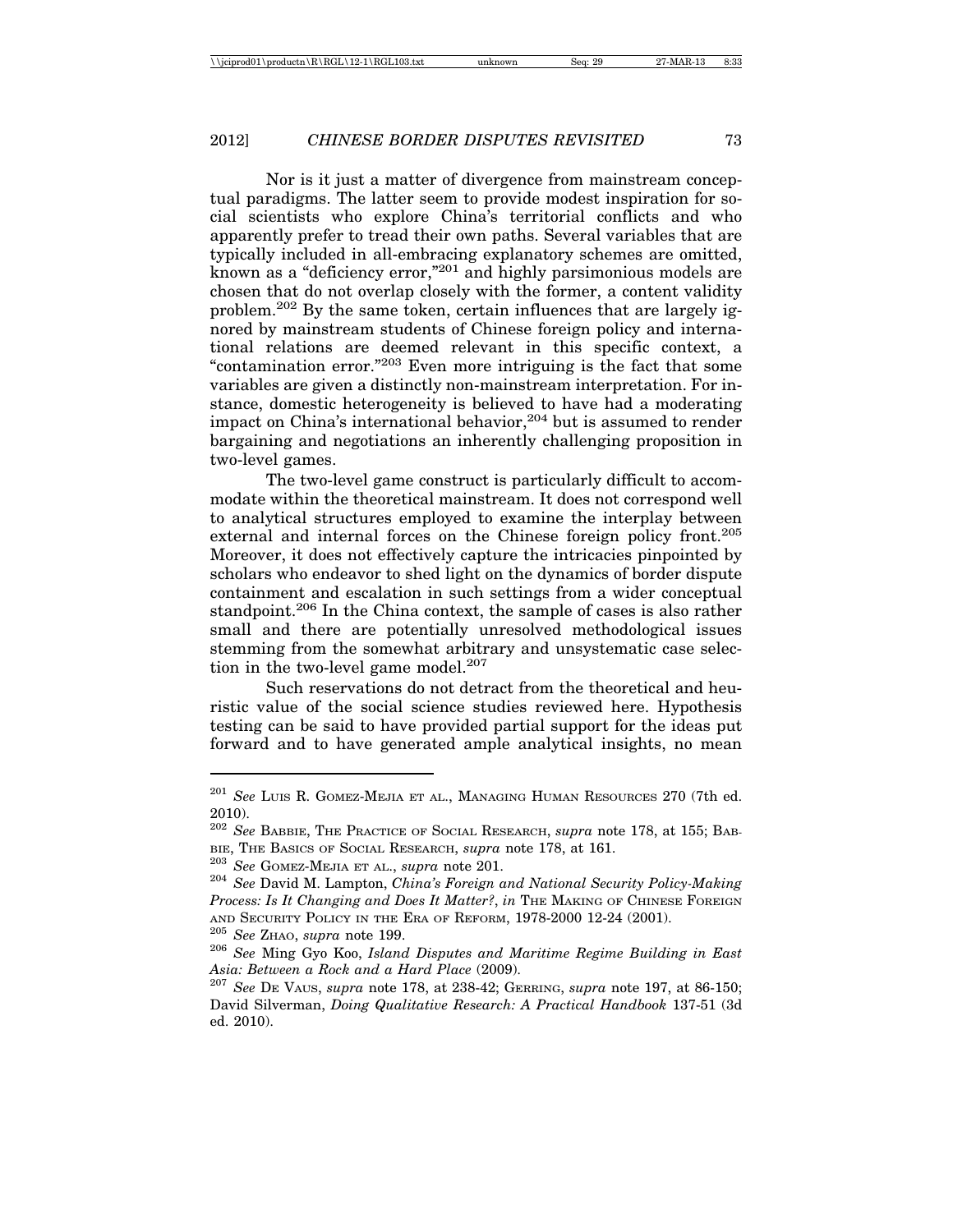achievement in such complex circumstances. Moreover, a solid conceptual and empirical foundation has been established that is capable of sustaining a broad-based research agenda. Still, it is important to note that the complementary efforts of international law researchers and social scientists, even if considered in their entirety, have not progressed to a point whereby closure has been attained and the scope for further inquiry is limited. Quite the contrary, this remains, in certain respects, an open field not short of incompletely answered questions.

#### V. WAY FORWARD

As emphasized throughout this paper, the pattern of cross-border interactions in East Asia and Southeast Asia, including Russia and South Asia, revolving around the rapidly re-emerging Chinese regional and global power, is a vital component of the delicate but vibrant Asia-Pacific and world economic-political-security order. Territorial conflicts and their management are a crucial element of that dynamic equation and, in the China context, have spawned a rich, if not voluminous, community of academic literature on the subject. The breadth and depth of the work undertaken notwithstanding, it has been shown to contain some gaps that should ideally be narrowed further over time. Offered here is a tentative roadmap in an attempt to initiate and facilitate the process.

Ample "raw material" is available for additional research in this area. Both legal scholars and social scientists, particularly the latter, have provided a detailed account of virtually every Chinese border dispute since the founding of the PRC. The database that has been constructed can be 'mined' in search of new theoretical propositions ("theory building"), or serve as an empirical vehicle for assessing those and existing alternative theories ("theory testing"). Pursuit of this idea could occur in a more or less structured way, but the scope for quantitative exploration via techniques such as meta-analysis<sup>208</sup> is rather limited because this form of secondary data manipulation generally requires the original, primary data to be quantitatively organized.<sup>209</sup>

The two qualitative methods typically relied upon in such circumstances are the narrative and systematic literature review. The former surveys a body of academic work, such as the writings on China's border disputes, to uncover new or alternative patterns absent guidance by pre-determined criteria.<sup>210</sup> On the other hand, such criteria are the driving force constrained a priori.<sup>211</sup> It is possible to call

<sup>208</sup> *See generally* BRYMAN, *supra* note 200, at 106. <sup>209</sup> *See id*. <sup>210</sup> *See id*. <sup>211</sup> *See id*.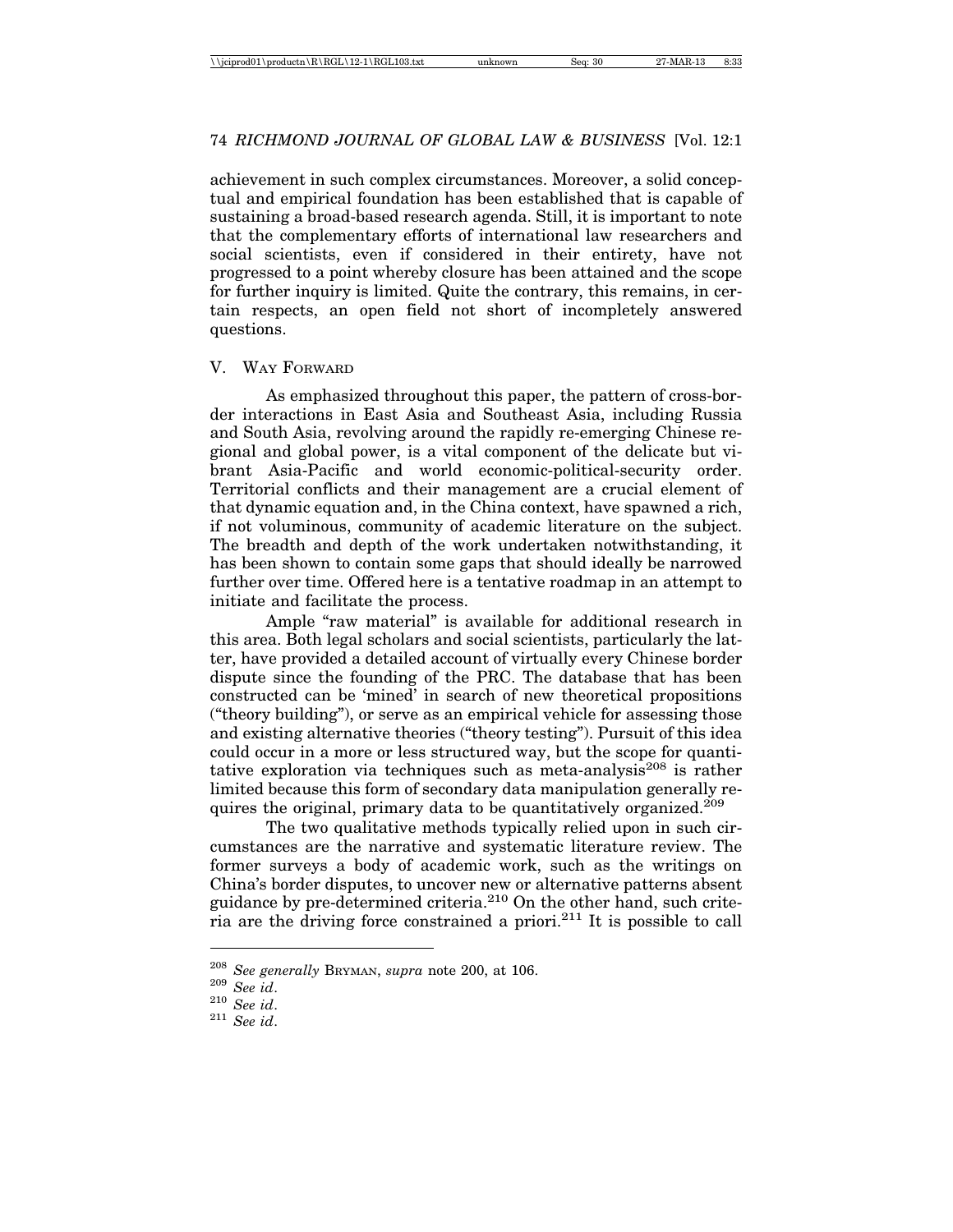narrative literature review "unstructured," whereas its systematic counterpart qualifies as "structured." This paper is part of a larger research project that involves the examination of specific hypotheses on the basis of a systematic review of the studies surveyed in the previous sections. The furnished roadmap, however, does not have such an empirical foundation because the primary objective is to demonstrate how extending the analytical range, by incorporating mainstream conceptual insights, may place the work on Chinese territorial conflicts on a firmer analytical footing, for example by increasing convergent and content validity.

Norms, or principles, of international law, and their underlying values, are the logical starting point because they precede action in most models of the policy process<sup>212</sup> and do not vary greatly in the short or medium-term. Although social scientists increasingly bypass them in their writings, there is no reason to assume that norms are irrelevant, even if the linkage between them and State behavior is at times not obvious. The legal literature on China's border disputes effectively highlights the visibility of norms across the foreign policy spectrum and in this specific domain in particular. Painted in other studies, notably those focused on the role of international law norms in Chinese adaptation in the global arena, is a similar picture.  $2^{13}$ 

It is often implied that norms coalesce into a harmonious set, and the studies reviewed here are no exception to the rule. Some scholars in the field of international relations have compellingly conveyed the inevitable heterogeneity of norms, the tension among them, the resolution or management of the tension, and the prioritization of the norms.<sup>214</sup> These scholars draw the distinction between norm structures that are coherent, and even robust, and those that are conflicting.215 It is suggested that the conceptual and practical intricacies to which heterogeneity, tension, and conflict give rise may be mitigated by invoking the fuzzy logic method.<sup>216</sup> In the present context, it suffices to acknowledge this phenomenon and to endeavor to place relevant international law norms within a framework consisting of conflicting, or at least competing, values and strategic impulses, which do not necessarily remain constant.

<sup>212</sup> *See, e.g.*, SHIH, *supra* note 199, at 38-94.

<sup>213</sup> *See, e.g.*, Ann Kent, *China's Changing Attitude to the Norms of International Law and Its Global Impact*, *in* CHINA'S "NEW" DIPLOMACY: TACTICAL OR FUNDAMEN-TAL CHANGE? 57-76 (Pauline Kerr, Stuart Harris & Qin Yaqing eds., 2008).

<sup>214</sup> *See, e.g.*, INTERNATIONAL NORMS AND DECISION MAKING, *supra* note 188, at 103- 17.

<sup>215</sup> *Id*. at 103-23.

<sup>216</sup> *Id*. at 110-17.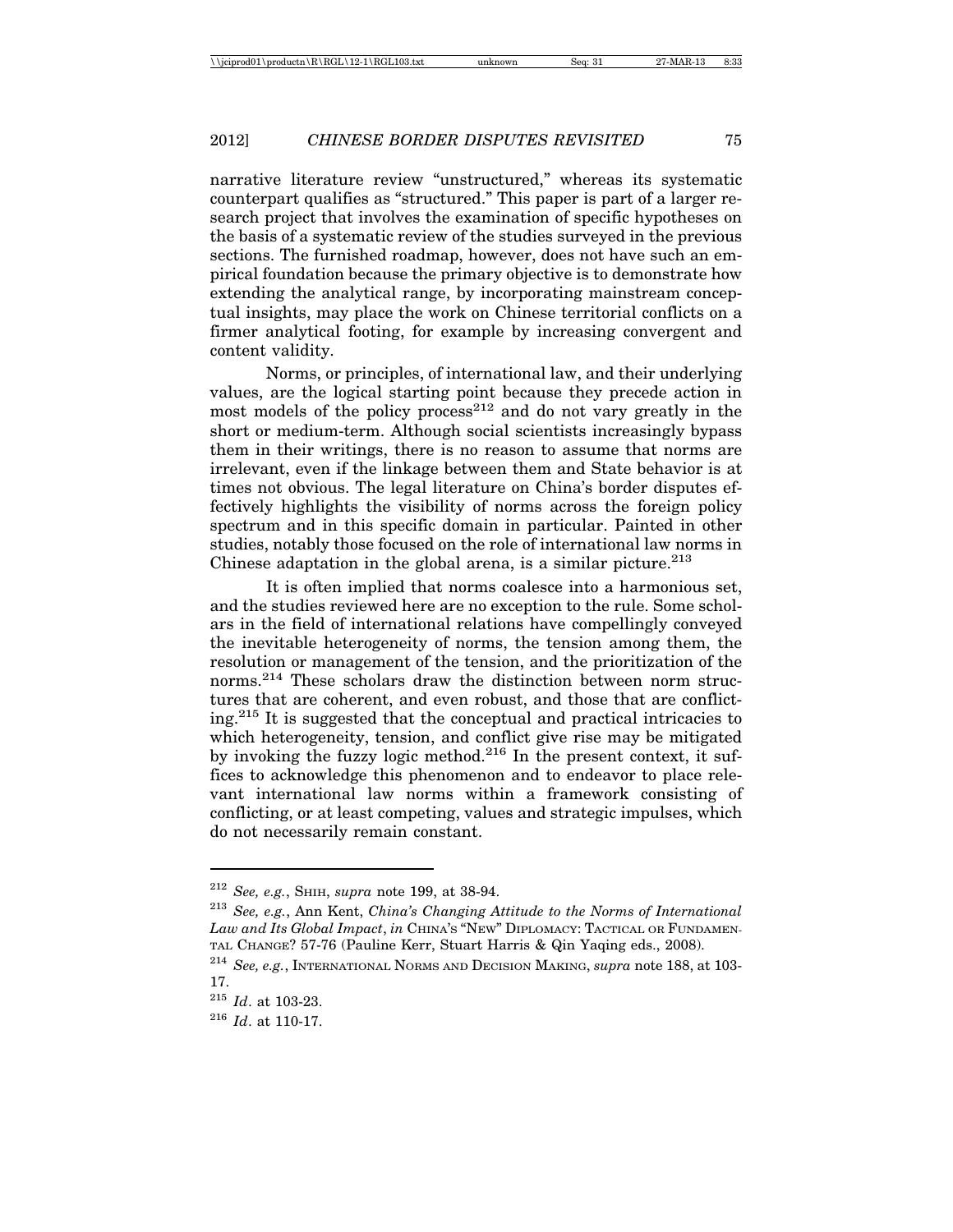A well-documented position commonly held by social scientists, and vividly epitomized by Mao Zedong's famous dictum that "political power grows out of the barrel of a gun,"<sup>217</sup> is that power is the dominant value pervading all layers of the social fabric in China – "the cornerstone of [its] politics.<sup>"218</sup> Consistent with this stance are arguments that "Chinese politicians and diplomats are. . .recognized as masters of power politics, having inherited a well-spring of experience of power play over the millenniums."219 Moreover, "[e]ven ordinary [people in China] realize the importance of power and exercise it in their daily lives."220 Power is equated in such circumstances with "who gets what, when, and how."221

Traditionally, the Chinese conception of power was confined to the military realm, with "gunboat diplomacy" as its most prominent manifestation and the essence of *qiangquan zhengzhi* (big-power politics).222 That conception has expanded subsequently to encompass dimensions such as economic strength and external influence, eventually morphing into the notion of *zonghe guoli* or comprehensive national power (CNP).223 A common assertion is that this is China's paramount strategic goal and that it is pursuing it with great determination.<sup>224</sup> However, to complicate matters, CNP appears to have an ethical component, although its practical significance is shrouded in uncertainty, and its application entails balancing force and and its application entails balancing force and morality.<sup>225</sup>

The quest for CNP, at home and abroad, is not a futile enterprise. Rather, it is thought to dovetail with power transition theory (PTT), which posits that a dominant State (i.e., the United States) is sooner or later overtaken by a challenger (i.e., China), peacefully (e.g., the Anglo-American transition at the end of the nineteenth century), or violently (e.g., the Anglo-German transition a decade or so later).  $226$ 

- <sup>221</sup> *Id*.
- <sup>222</sup> *Id*. at 29.

<sup>217</sup> CHAN, *supra* note 199, at 29.

<sup>218</sup> *Id*. at 28.

<sup>219</sup> *Id*.

<sup>220</sup> *Id*.

<sup>223</sup> CHAN, *supra* note 199, at 29-33.

<sup>224</sup> *Id*.

 $\frac{225}{226}$  *Id.* at 30.

See generally STEVE CHAN, CHINA, THE US, AND THE POWER-TRANSITION THE-ORY: A CRITIQUE (2008); Jack S. Levy, *Power Transition Theory and the Rise of China*, *in* CHINA'S ASCENT: POWER, SECURITY, AND THE FUTURE OF INTERNATIONAL POLITICS 11-33 (Robert S. Ross & Zhu Feng eds., 2008); Steve Chan, *Is There a Power Transition Between the U.S. and China? The Different Faces of National Power*, 45 ASIAN SURV. 687-701 (2005); Renee Jeffrey, *Evaluating the "China Threat": Power Transition Theory, the Successor State Image, and the Dangers of*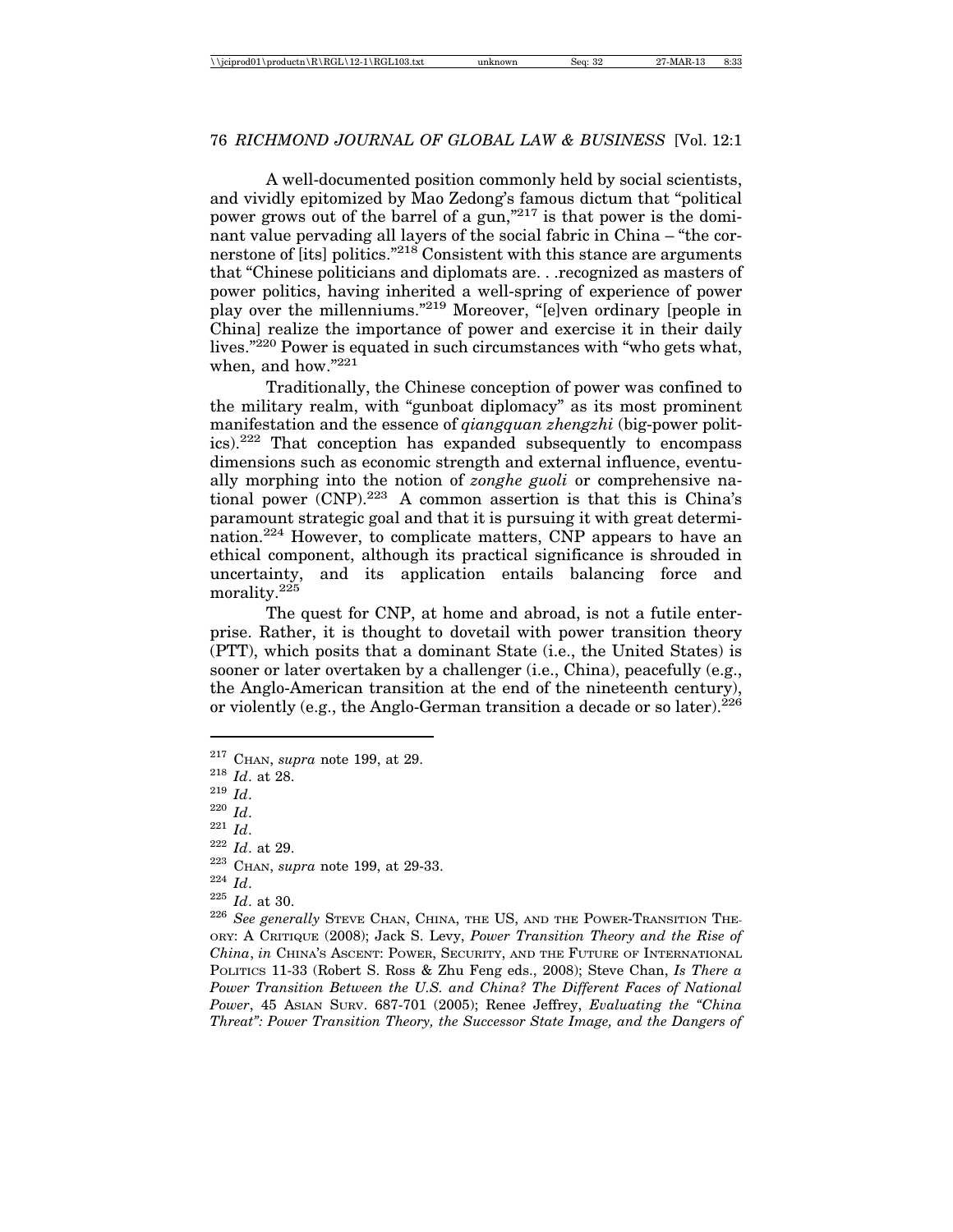Indeed, once the economic, demographic, military, political, and social conditions are in place, such a shift is a foregone conclusion, a deterministic instead of a probabilistic outcome, whose inevitability cannot be altered by cataclysmic events like war and similar eruptions.<sup>227</sup>

Such distinct realist or neo-realist interpretations have been fine-tuned to reflect changing strategic realities. Specifically, it is claimed that the Chinese foreign policy posture has been transformed from one of offensive realism under Mao Zedong to that of defensive realism under Deng Xiaoping and his successors.<sup>228</sup> Offered to account for this metamorphosis is an elaborate, learning-centered analytical framework, grounded in social evolutionary (as distinct from non-evolutionary and semi-evolutionary) thinking.<sup>229</sup> It differs from the punctuated equilibrium model often employed for this purpose,<sup>230</sup> but has considerable theoretical appeal. The crucial point to note is that a defensive realist State is less likely to flout prevailing international legal norms and more likely to seek a peaceful resolution to border disputes than an offensive realist one, even when there are forces, such as its relative strength, value of contested land, and so forth, propelling it in the opposite direction.

A number of criteria have been suggested for distinguishing between defensive realist States and offensive realist ones. Some authors emphasize ideology, attitude toward domestic minorities, stance regarding arms control, and policy vis-à-vis neighboring countries, particularly weaker ones.<sup>231</sup> Others highlight a recognition of the benefits of international cooperation and a willingness both to exercise self-restraint and to be constrained by other States.<sup>232</sup> These operational norms have inevitable implications for China's approach to the settlement of border disputes if today's China does indeed acknowledge the merits of collaborative international and regional arrangements, as ev-

*Historical Analogies*, 63 AUSTL. J. INT'L AFF. 309-24 (2009); Douglas Lemke, *Power Transition Theory and the Rise of China*, 29 INT'L INTERACTIONS 269-71 (2003); Ronald L. Tammen & Jacek Kugler, *Power Transition and China US Conflicts*, 1 CHINESE J. INT'L POL. 35-55 (2006), *available at* http://cjip.oxfordjournals.org/content/1/1/35.full.pdf+html.

<sup>227</sup> *See* Levy, *supra* note 226, at 11-16.

<sup>228</sup> Tan Shiping, *From Offensive to Defensive Realism: A Social Evolutionary Interpretation of China's Security Strategy*, *in* CHINA'S ASCENT: POWER, SECURITY, AND THE FUTURE OF INTERNATIONAL POLITICS 141-62 (Robert S. Ross & Zhu Feng eds., 2008).

<sup>229</sup> *Id*. at 146-48.

<sup>230</sup> *See generally* INTERNATIONAL NORMS AND DECISION MAKING, *supra* note 188.

<sup>231</sup> *See generally* Andrew Kydd, *Sheep in Sheep's Clothing: Why Security Seekers*

*Do Not Fight Each Other*, 7 SECURITY STUD. 114-55 (1997).

<sup>232</sup> *See, e.g.*, Shiping, *supra* note 228, at 152.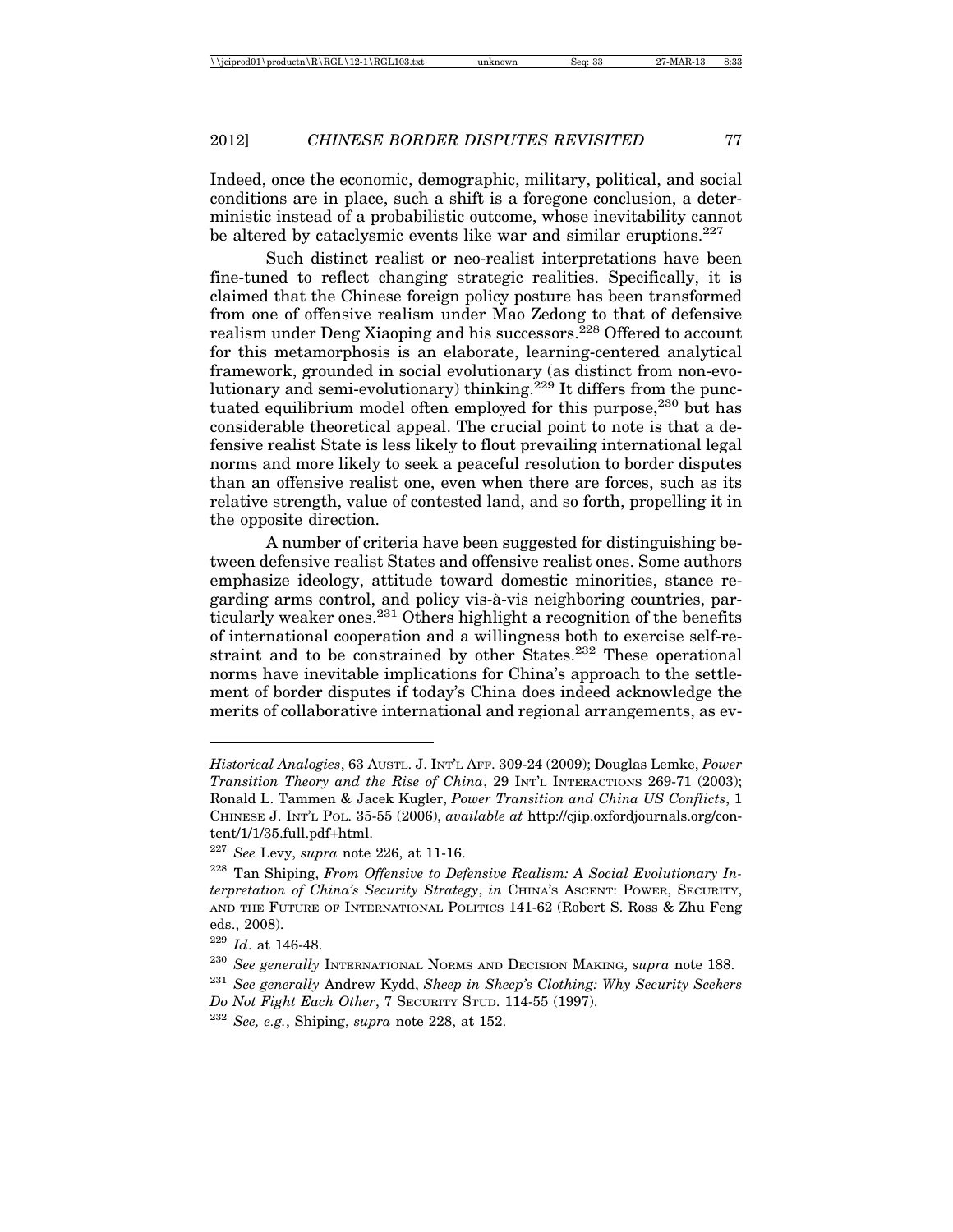idenced, *inter alia*, by its strategy of multilateralism,<sup>233</sup> does not as a rule exploit the relative weakness of its neighbors, and does act in a constrained fashion in the global arena and segments thereof (i.e., in effect, practices limited sovereignty.<sup>234</sup>

Assuming that a sense of altruism or other-directedness drives defensive realist states is not necessarily the norm. Chinese international behavior is open to both realist and liberal interpretations. It is a moot point whether China is "racing to integrate, or cooperating to compete."235 If it is the latter, its conduct would not be inconsistent with realist or at least neo-realist (or, alternatively, institutionalist)<sup>236</sup> readings, and the quest for power might remain a key element of the equation. However, it would constitute a different, more constructive and multifaceted quest than might be the case if a narrower, less accommodative and elastic set of premises provided the inspiration for the analytical structure.

In augmented realist and non-realist accounts, values other than power enter into the Chinese foreign policy calculus. In some social science research, an even greater emphasis is thus placed on China's "struggle for status,"237 and not necessarily along realist lines ("[i]ronically, when the term is used in [international relations], it is often by realists, who equate the status struggle with a state's jockeying for a higher position in the pecking order of power. . .[m]y application here is based on a rejection of key assumptions in the mainstream realist paradigm").<sup>238</sup> The significance accorded to this value stems

<sup>233</sup> *See generally* NEW INTERNATIONAL ORDER, *supra* note 19; CHINA TURNS TO MULTILATERALISM: FOREIGN POLICY AND REGIONAL SECURITY (Guoguang Wu & Helen Lansdowne eds., 2008); Jenny Clegg, CHINA'S GLOBAL STRATEGY: TOWARD A

MULTIPOLAR WORLD (2009). <sup>234</sup> *See generally* Allen Carlson, *More Than Just Saying No: China's Evolving Approach to Sovereignty and Intervention Since Tiananmen*, *in* NEW DIRECTIONS IN THE STUDY OF CHINA'S FOREIGN POLICY 217-41 (Alastair I. Johnston & Robert S. Ross eds., 2006); Shan Wenhua, *Redefining the Chinese Concept of Sovereignty*, *in* CHINA AND THE NEW INTERNATIONAL ORDER 53-80 (Wang Gungwu & Zheng Yongnian eds., 2008).

<sup>235</sup> *See generally* Thomas G. Moore, *Racing To Integrate or Cooperating To Compete? Liberal and Realist Interpretations of China's New Multilateralism*, *in* CHINA AND THE NEW INTERNATIONAL ORDER 35-50 (Wang Gungwu & Zheng Yongnian eds., 2008).

<sup>236</sup> *See generally* INTERNATIONAL REGIMES (Stephen D. Krasner ed., 1983); ROBERT O. KEOHANE, AFTER HEGEMONY: COOPERATION AND DISCORD IN THE WORLD ECON-OMY (1984). <sup>237</sup> *See generally* Yong Deng, *Better Than Power: "International Status" in China's*

*Foreign Policy*, *in* CHINA RISING: POWER AND MOTIVATION IN CHINESE FOREIGN POL-ICY 51-72 (Yong Deng & Fei-Ling Wang eds., 2005); YONG DENG, CHINA'S STRUG-GLE FOR STATUS: THE REALIGNMENT OF INTERNATIONAL RELATIONS (2008). <sup>238</sup> *Id.* at 1-2.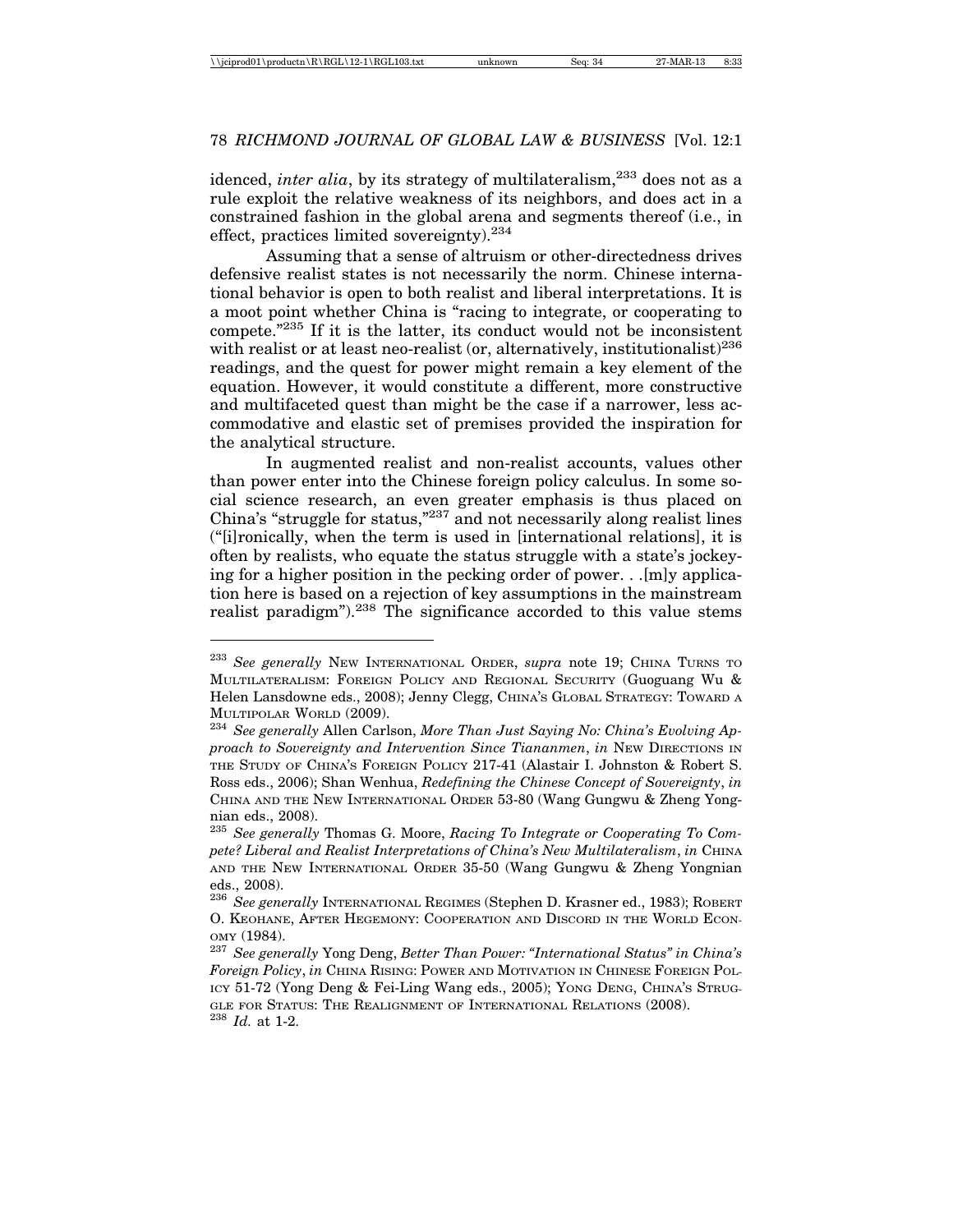from the fact that "the Chinese are intensely sensitive to their nation's 'international status,' treating it as if it were the overriding foreign policy objective."239

Paradoxically, the belief is that the acquisition of power does not diminish the thirst for status: "Although history matters, contemporary China's status consciousness would not be so acute if it were not for its ongoing phenomenal ascendency in comprehensive power."240 This is because "[g]rowing wealth generates an expectation of greater respect."241 Given the disparity between its power and status, when "[f]aced with the established—albeit still evolving—world order, the PRC naturally feels that its great-power rise is yet to be duly recognized."242 Accordingly, overlooking this point when seeking explanations for Chinese responses in situations involving border disputes would be a mistake if this diagnosis was correct.

International law scholars have not yet fully explored the relevant cultural norms, and the norms are, in reality, paid no heed by social scientists. Yet, the inherent tension between the two strands and their divergent impact on China's foreign policy is examined extensively in other contexts.243 One is the *realpolitik* view of the world, which "holds that conflicts are perennial and zero-sum"<sup>244</sup> and "regards the use of force as the only effective means [of] ensuring security, stability, and peace."245 The other is the Confucian-Mencian worldview, which conceives international society as "harmonious, orderly, and hierarchically structured."<sup>246</sup> Consistent with this image, "[c]onflicts are regarded as largely deviant phenomena rather than the nature of things and should and can be managed through means other than the use of brute force."247

Scholars believe that the Confucian-Mencian outlook displays an aversion to the use of force and a willingness to countenance its prospect only as a last resort, a strategic device employed for no purposes other than the fulfillment of public interest and self-defense.<sup>248</sup> It also apparently exhibits a clear preference for defense over of-

- $\frac{^{241}}{^{242}}$  *Id.*
- 

<sup>239</sup> *Id*. at 8.

<sup>240</sup> *Id*. at 9.

<sup>242</sup> *Id*. <sup>243</sup> *See, e.g.*, Chan, *supra* note 199, at 55-63; Qingxin Wang, *Cultural Norms and the Conduct of Chinese Foreign Policy*, *in* CHINA'S INTERNATIONAL RELATIONS IN THE 21ST CENTURY: DYNAMICS OF PARADIGM SHIFTS 143-69 (Weixing Hu, Gerald Chan & Daojing Zha eds., 2000).

<sup>244</sup> Chan, *supra* note 199, at 59. <sup>245</sup> *Id*. <sup>246</sup> *Id*. <sup>247</sup> *Id*. <sup>248</sup> *See* Wang, *supra* note 243, at 147-50.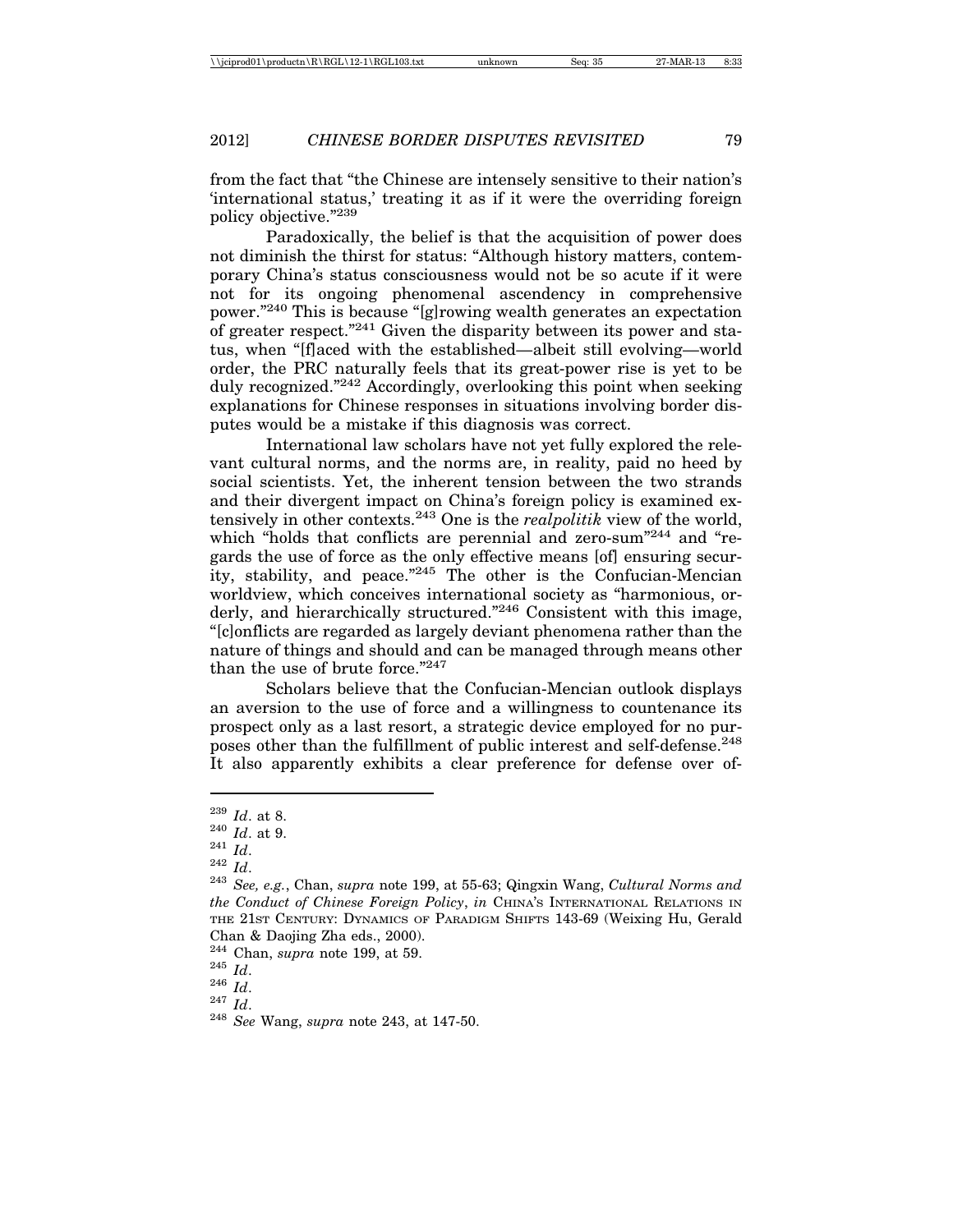fense.249 Additionally, it seems that a strong pragmatic streak, embodied in the notion of *chung-yun*, which emphasizes the need for smooth equilibrium in human affairs, characterizes this outlook.<sup>250</sup> Interestingly, it has been shown that these norms impinged, to a degree, on Chinese foreign policy even during the revolutionary era.<sup>251</sup> This may partly explain why the recourse to force, including over disputed territory, may have been less frequent and less overwhelming than might have been expected on conventional theoretical grounds.

The constructivist concept of national or State identity, although in need of a realist and utilitarian enhancement to render it a reasonably precise tool in dissecting foreign policy decision making,<sup>252</sup> may also play a meaningful role in grappling with the forces shaping China's handling of boundary conflicts. This is a dimension which is completely lacking in the academic literature surveyed here, but which has received ample attention elsewhere.<sup>253</sup> Where national identity is acknowledged as an influence that, while not readily amenable to operational definition and quantification, may shed some light, in conjunction with other pertinent variables, on State action, there may be some scope for materially broadening the framework within which the quest for understanding the dynamics of foreign policy making is pursued.254

Five components of national identity have been outlined in the present context. The first portrays the Chinese State as a socialist entity with distinct features, which is pursuing material progress in a manner properly reflecting its unique socio-economic conditions, and displaying commendable realism in the process (epitomized by the motto that "practice is the sole criterion of truth").<sup>255</sup> The second mirrors China's assent to global power status, and the heavy responsibilities that emanate from this position.<sup>256</sup> Paradoxically, the third component is not in accord with the second one. It is sustained by the gap between Chinese living standards and those enjoyed by people in

<sup>249</sup> *See id*. at 150-52.

<sup>250</sup> *See id*. at 146-47. *See generally* ANDREW SCOBELL, CHINA'S USE OF MILITARY FORCE: BEYOND THE GREAT WALL AND THE LONG MARCH (2003); QUANSHENG ZHAO, *supra* note 197.

<sup>251</sup> *See* Wang, *supra* note 243, at 152-62.

<sup>252</sup> *See generally* J. Samuel Barkin, *Realist Constructivism*, 5 INT'L STUD. REV. 325 (2003); J. SAMUEL BARKIN, REALIST CONSTRUCTIVISM: RETHINKING INTERNATIONAL RELATIONS THEORY (2010).

<sup>253</sup> *See generally*, *e.g.*, Johnston, *supra* note 199; Tiejun Zhang, *Self-Identity Construction of the Present China*, 23 COMP. STRATEGY 281 (2004).

<sup>254</sup> *See generally* Barkin, *Realist Constructivism*, *supra* note 252; BARKIN, REALIST CONSTRUCTIVISM: RETHINKING INTERNATIONAL RELATIONS THEORY*, supra* note 252. <sup>255</sup> *See* Zhang, *supra* note 253*,* at 289.

<sup>256</sup> *See id.* at 282-83.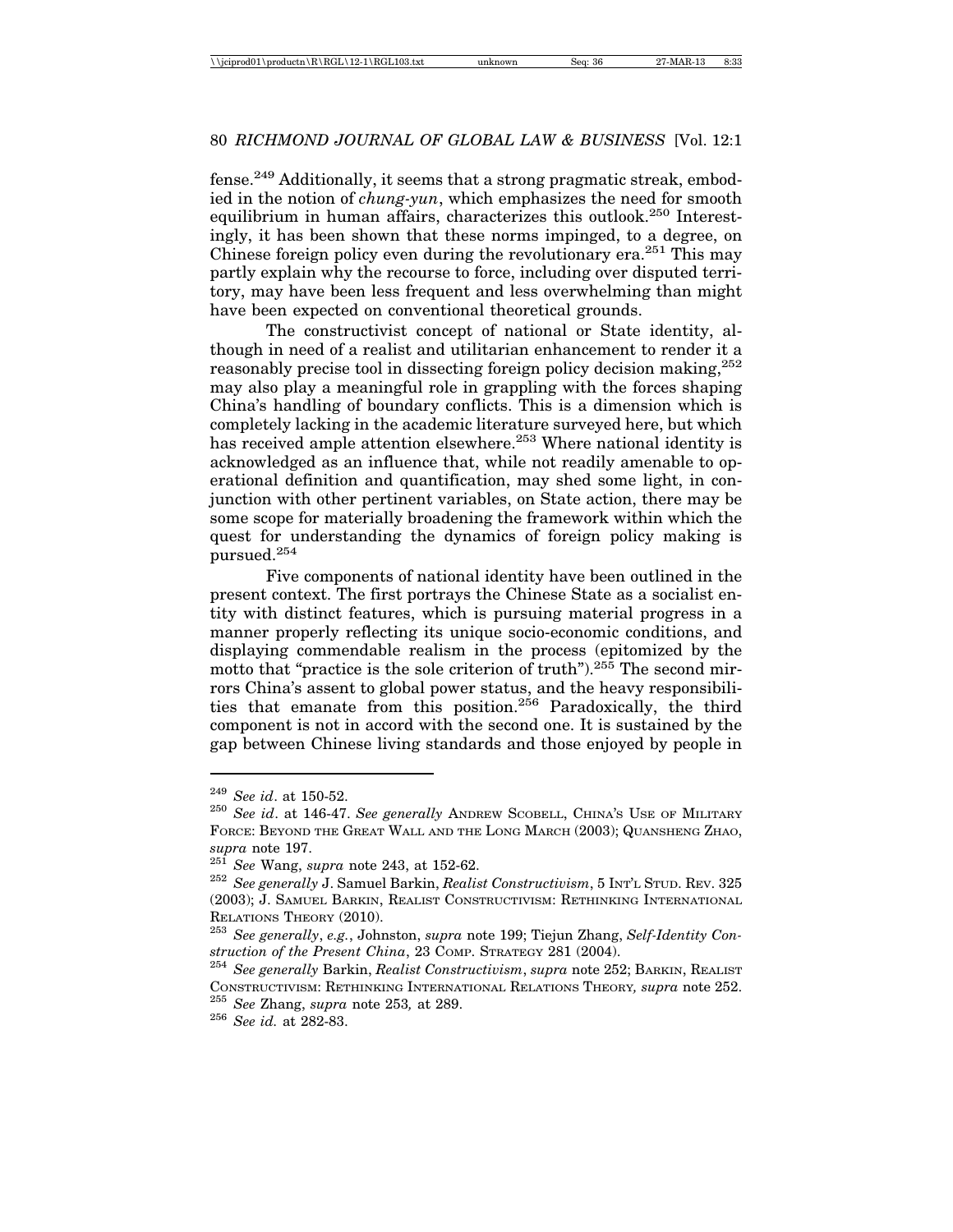high-income countries. China is consequently perceived as an economic laggard whose loyalties lie with the South rather than the North.<sup>257</sup> This results in a dual-identity syndrome, whereby great power aspirations and commitments run counter to the images and obligations stemming from lower-middle income status.<sup>258</sup>

The fourth component is also at variance with the second one. It focuses on the informal and modestly institutionalized Chinese social fabric, compared with the relatively elaborate and transparent organizational edifice in high-income countries.259 Its manifestations may be observed on the external front as well as the internal one. For example, in the early 1990s, the close relationship with Thailand was depicted as a form of kinship.<sup>260</sup> The fifth component, amply emphasized in legal writings, was encountered earlier. It centers on the persistent, even if diminished, preoccupation with sovereignty and the reluctance, again less intense than in the past, to contemplate its dilution.261

The second, third, and fourth components may have a bearing on the issue at hand. A China that sees itself as a global power with corresponding responsibilities is more likely to display restraint in addressing border disputes. Interestingly, a self-image that keeps it on the international periphery need not have the opposite effect. The point is that a country which identifies itself as a member of the Third World—indeed, its champion and leader—may be unwilling to resort to coercion against neighbors, most of whom belong to this "disadvantaged" and "marginalized" group.

Norms and identities do not properly explain the ramifications of the external-internal linkages highlighted by the two-way game model. A number of Chinese case studies, including those pertaining to border disputes, lend tentative support to this analytical construct. However, as indicated, they give rise to a host of methodological issues and probably constitute a better test of the model, albeit not a robust one, than a robust account of the mechanisms consistently transmitting impulses from the domestic to the international arena, and vice versa, in this particular context. Other exploratory paths, notably at home in China, may yield greater insights regarding the management of territorial conflicts.

<sup>257</sup> *See id.* at 292-93.

<sup>258</sup> *See* Yong Deng, *Escaping the Periphery: China's National Identity in World Politics*, *in* CHINA'S INTERNATIONAL RELATIONS IN THE 21ST CENTURY 41, 51 (Weixing Hu et al. eds., 2000); Zhang, *supra* note 253*.*

<sup>259</sup> *See* Deng, *supra* note 258*,* at 51-54.

<sup>260</sup> *See id.* at 53.

<sup>261</sup> *See id.* at 53.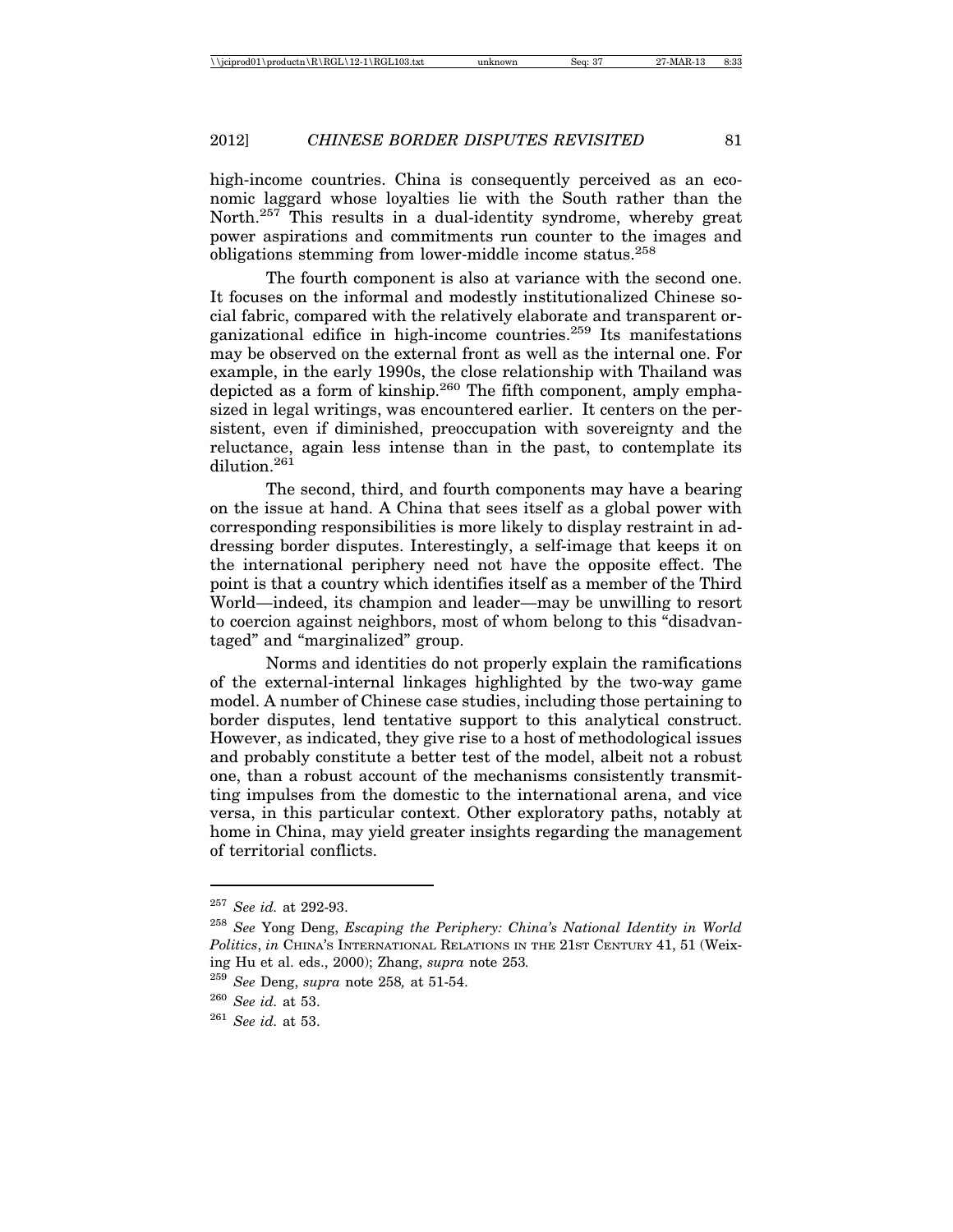A broad scheme for examining the external-internal linkages in Chinese foreign policy making was in fact suggested well before the two-way game model came into vogue.<sup>262</sup> The initial formulation focused on the conversion of general inputs (international constraints plus domestic determinants) into general outputs (foreign policy).263 The input side was then expanded by differentiating between the macro-level and its micro-level counterpart, where decision makers abroad and at home operate, and by specifying the macro-level international constraints and domestic determinants that affect output.264

The applicability of the scheme was demonstrated by pinpointing the impact of changes in such inputs on China's foreign policy over time.<sup>265</sup> Particularly close attention was paid to the domestic dynamics where shifts in the symbolic macrostructure from revolution to modernization, institutional macrostructure from vertical to horizontal authoritarianism, power and regime macrostructure from rigidity toward flexibility, and a wide range of micro processes employing similar categories, were carefully dissected, the latter in greater detail than the macro ones because of the diversity typically encountered at that  $level<sup>266</sup>$ 

As indicated, the micro processes were classified in a corresponding fashion, but possibly not as unambiguously and thus less meaningfully from an empirical perspective, into symbolic ("change in the interpretation of the internal and external environments; learning and adaptation; [and] changing priorities of foreign policy"), institutional ("increased scope and degree of participation in foreign policy making; [and] changes of norms, rules, and mechanisms in the policy making process"), and power/regime-related processes ("dynamics of individual leaders' power and authority; regime legitimacy; decision makers preference and choices; [and] foreign policy strategies and tactics").267

Besides offering a broad theoretical framework, such a scheme may also serve the purpose of bringing into focus continuities and periodic shifts in Chinese foreign policy. For instance, in a recent survey, the following, currently relevant, enduring features have been highlighted: (1) the pursuit of cooperation and partnerships with all countries in Asia and key governments in other parts of the world; (2) the exercise of self-restraint as part of a strategy to promote a benign image of China as a country that is a source of opportunities rather than

<sup>262</sup> *See generally* QUANSHENG ZHAO, *supra* note 199.

<sup>263</sup> *See id.* at 19-21.

<sup>264</sup> *See id.* at 22-25.

<sup>265</sup> *See id.* at 25-28.

<sup>266</sup> *Id.* at 25, Table 2.4.

<sup>267</sup> *Id.*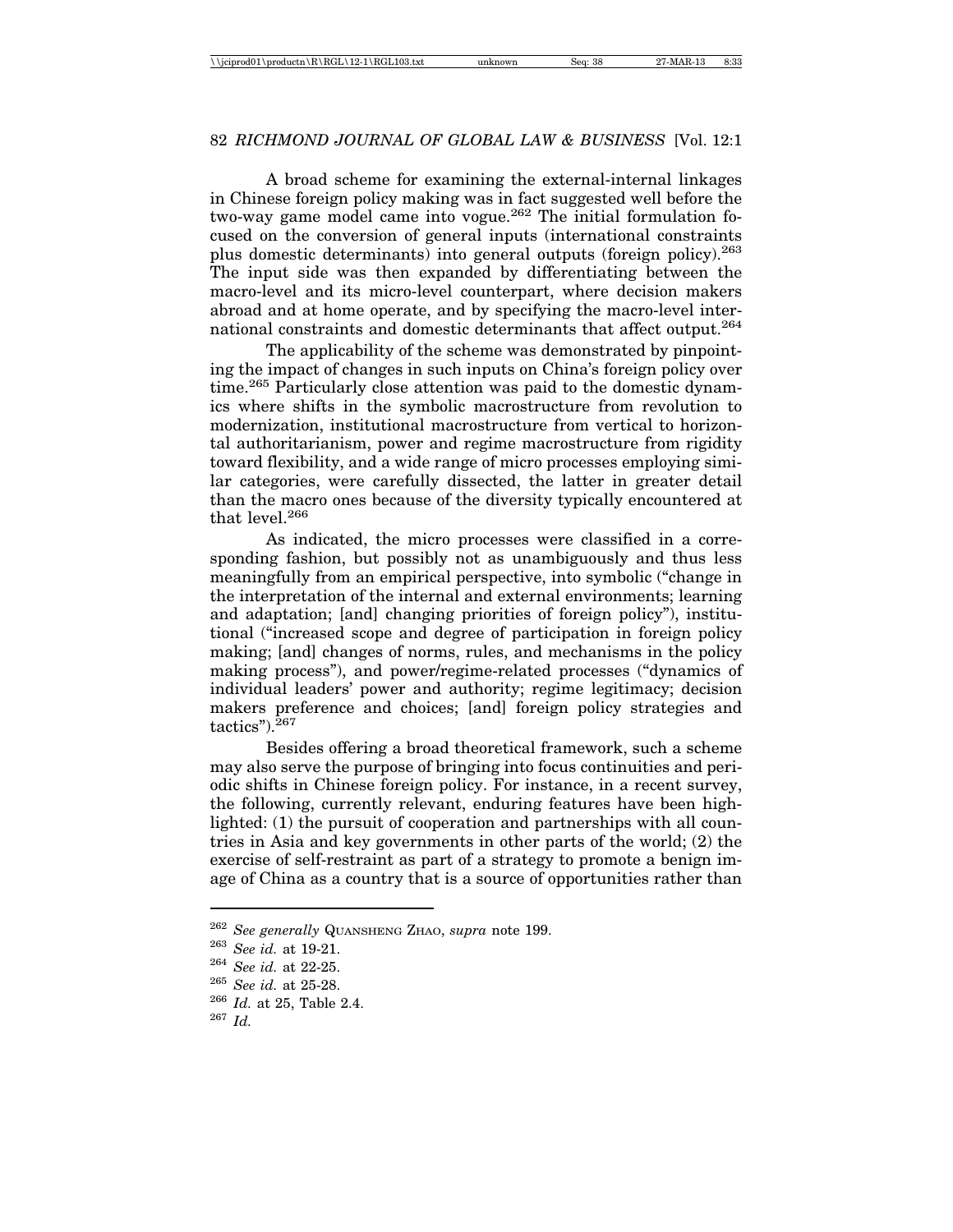threats to members of the international community; (3) a willingness to lower rhetoric directed at American hegemonic practices as long as the United States does not challenge fundamental Chinese interests; (4) an increasingly deeper integration into the global economy; and (5) a progressively firmer commitment to multilateralism.<sup>268</sup>

Strategic continuity, even if punctuated by periodic paradigm transformations, paves the way for the consideration of regimes, or stable patterns of action, rather than case-specific responses, in analyzing China's border disputes. This is the emerging trend in social science research addressing the subject, productively followed in the Asian space, with selective references to the Chinese situation.<sup>269</sup> It does not obviate the need for scrutinizing individual cases, but ideally in clusters, rather than in isolation, employing methods designed to deal with multiple and interconnected historical episodes instead of relying on those geared toward handling single and self-contained cases.

The distinction drawn in this paper has primarily been between the revolutionary and reform eras' policy regimes, which may have been marked by reasonably well-defined behavioral propensities in relation to border disputes. Elsewhere, additional phases displaying regime-like properties have been identified. For instance, one social scientist divides the 1949-78 period into a cycle of moderation (until shortly before the 1958 Great Leap Forward) and of radicalization, and has divided the period of liberalization that followed into a cycle of incremental restructuring (up to 1993) and a comprehensive overhaul of the socialist system thereafter.<sup>270</sup> Another social scientist euphemistically portrays the entire revolutionary era as a "catching up" regime, which gave way in 1978 to one characterized by "GDPism," with the latter apparently discarded in the wake of the mismanagement of the 2003 severe acute respiratory syndrome (SARS) episode in favor of "people-centered development" (i.e., a simultaneous pursuit of economic betterment, environmental preservation, and social equality).271

Whatever analytical scheme one adopts, the external-internal linkages outlined above may exhibit different patterns during different policy regimes. Notably, both at the macro- and micro-level, but perhaps particularly the latter, the post-1978 domestic landscape

<sup>268</sup> *See* SUTTER, *supra* note 199, at 5-6.

<sup>269</sup> *See generally* Koo, *supra* note 206.

<sup>270</sup> *See* JINGLIAN WU, UNDERSTANDING AND INTERPRETING CHINESE ECONOMIC RE-FORM 31-89 (2005).

<sup>271</sup> *See* Kinglun Ngok, *Redefining Development in China: Toward a New Policy Paradigm for a New Century?*, *in* CHANGING GOVERNANCE AND PUBLIC POLICY IN EAST ASIA 49 (Ka Ho Mok & Ray Forrest eds., 2009).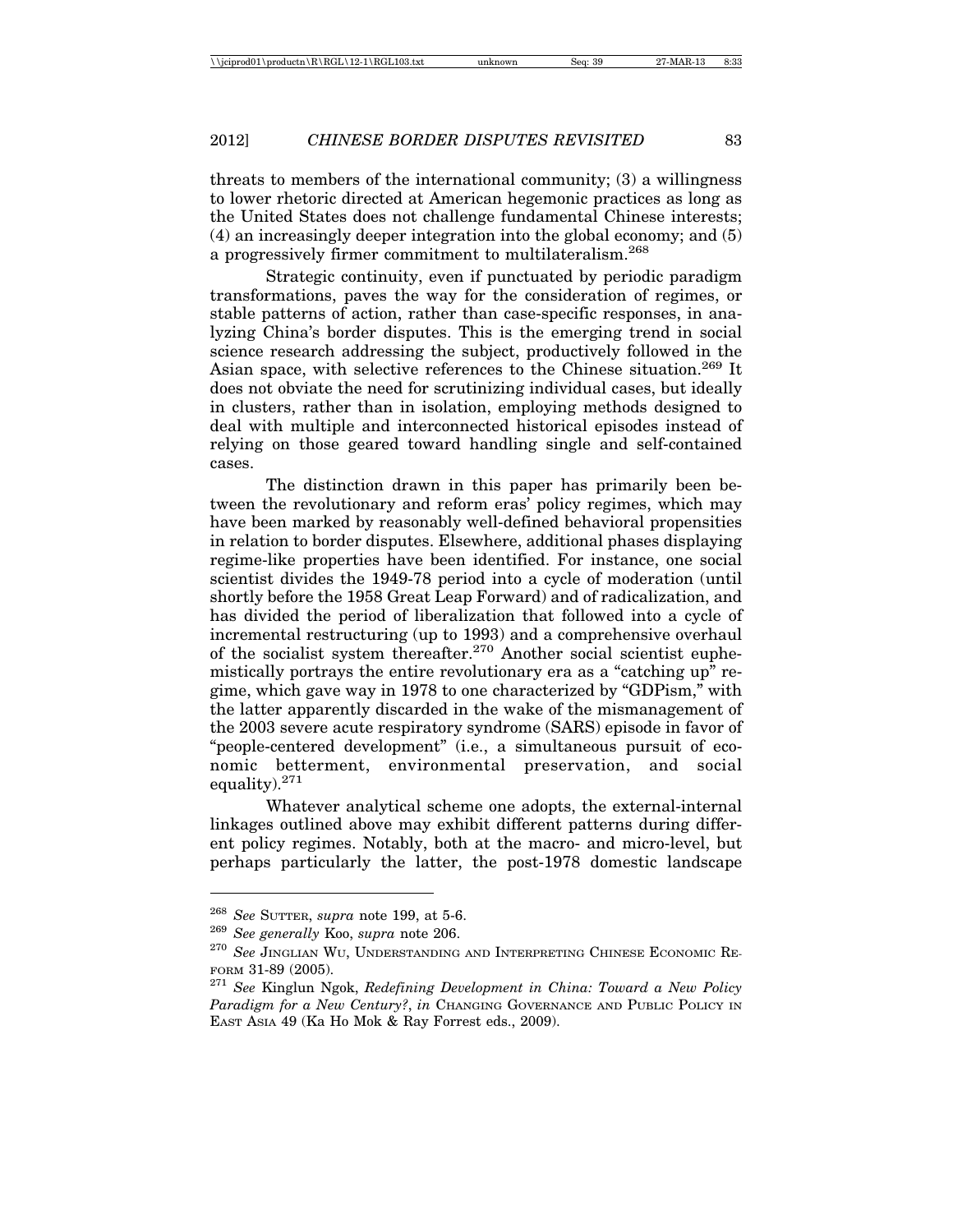sharply diverges from the preceding configuration.<sup>272</sup> For instance, the pre-1978 foreign policy process/structure was remarkably fluid, with key decisions often made by strategically placed individuals such as Chairman Mao Zedong and Premier Zhou Enlai.273 It is now a far more complex and less flexible setting, occupied by multiple actors who are institutionally much more constrained by previous standards.274 One authoritative account of the evolution of the foreign policy-national security establishment lays considerable emphasis on trends such as professionalization, corporate pluralization, decentralization, and globalization, and shows that they have had a tangible impact on strategic decisions and tactical maneuvers.<sup>275</sup>

The impulses running from the international level to the domestic one have been extensively explored, albeit largely within a unitary actor framework, by social scientists, including those with a quantitative orientation.276 The impulses traveling in the opposite direction have been accorded less attention. Recently, there has been a rebalancing of research priorities and the internal side has come to the fore.277 The effects of domestic factors such as the role of top leaders, cohesion-promoting stimuli emanating from the desire of all key prominent players to preserve the prevailing politico-economic order, crucial events like the SARS debacle, deeply entrenched organizational patterns, and firmly rooted institutional routines on China's foreign policy decisions are thus beginning to be systematically examined.278

Attempts have been made to apply this perspective in a methodical fashion to Chinese militarized conflicts, including those involving disputed territory, but selectively so.<sup>279</sup> This clearly is an analytical domain where there is substantial scope for further inquiry. An interesting issue is the relationship between increasing domestic heterogeneity, a salient feature of the present policy regime, and the ten-

<sup>272</sup> *See generally* Wang Gungwu, *China and the International Order: Some Historical Perspectives*, *in* CHINA AND THE NEW INTERNATIONAL ORDER, *supra* note 19, at 21.

<sup>273</sup> *See* David Bachman, *Structure and Process in the Making of Chinese Foreign Policy*, *in* CHINA AND THE WORLD: CHINESE FOREIGN POLICY FACES NEW MILLEN-NIUM CHALLENGES *supra* note 199, at 34, 37.

<sup>274</sup> *See generally* NING, *supra* note 199.

<sup>275</sup> *See* David M. Lampton, *supra* note 204, at 1, 4-31.

<sup>276</sup> *See generally* Alastair I. Johnston, *International Structure and Chinese Foreign Policy, in* CHINA AND THE WORLD: CHINESE FOREIGN POLICY FACES NEW MIL-LENNIUM CHALLENGES, *supra* note 199, at 55.

<sup>277</sup> *See generally* LAI, *supra* note 199.

<sup>278</sup> *See generally id.*

<sup>279</sup> *See* Johnston, *supra* note 149; Thomas J. Christensen, *Windows and War: Trend Analysis and Beijing's Use of Force,* in NEW DIRECTIONS IN THE STUDY OF CHINA'S FOREIGN POLICY 50 (Alastair I. Johnston & Robert S. Ross eds. 2006).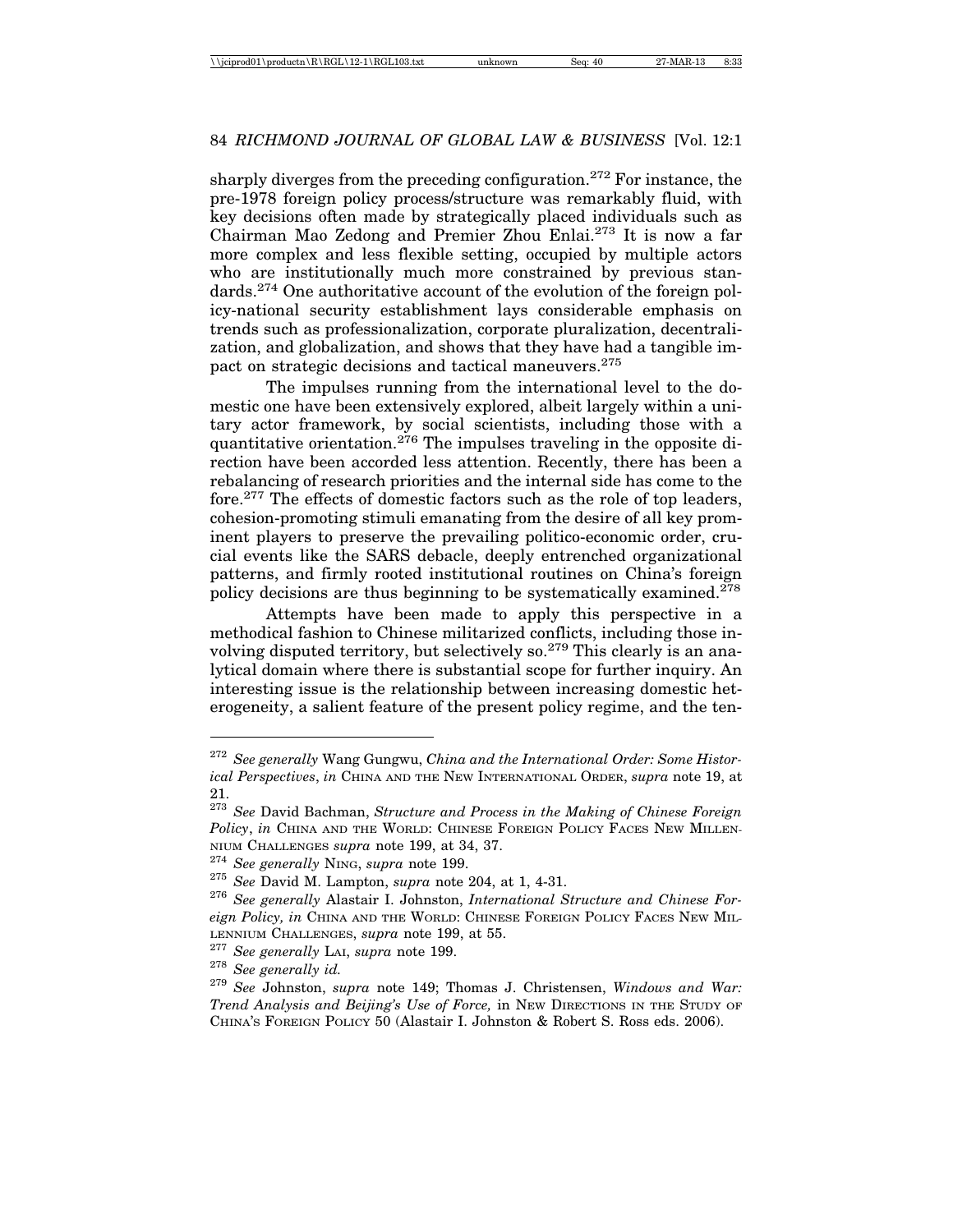dency to either rely on peaceful means of conflict resolution or to resort to coercion. Proponents of the two-level game model provide insights in this regard that may be overly mechanistic and may possess insufficient explanatory power.

Two theoretical constructs may prove relevant in providing a foundation for fruitfully delving into that question. One portrays China's evolving policy regime as a loose network rather than a rigid hierarchy.<sup>280</sup> It draws on a psycho-cultural paradigm that places the social network (*guanxi*) at the heart of Chinese political order, demonstrating its pervasiveness and resilience in varying circumstances.  $281$ and posits that consensus, bargaining, networking, and face-saving<sup>282</sup> are the most steadfast characteristics of the policy process in the country.283 It is argued that this social configuration has morphed into a mode of governance consisting of "webs and spiders."284 The former are "the institutional attributes"285 and the latter are "the actors."286

The second possibly useful formulation is the fragmented authoritarianism model that depicts China's one-party political system as a negotiated State composed of a wide array of vertical lines (*tiao*) and horizontal pieces (*kuai*).287 Despite perceptions to the contrary, this is a highly complex institutional edifice that is assumed to often require a massive effort to attain a modicum of organizational cohesion and to shift the politico-administrative machinery forward.<sup>288</sup> Such structural intricacy, whether attributed to network-like properties or institutional fragmentation, may render recourse to force to settle border disputes an organizationally challenging proposition. It may also lead to an erosion of State capacity,<sup>289</sup> with conceivably similar policy consequences.

<sup>280</sup> *See generally* JOHN B. STARR, UNDERSTANDING CHINA: A GUIDE TO CHINA'S ECONOMY, HISTORY, AND POLITICAL STRUCTURE (3d ed. 2001); MING XIA, THE PEO-PLE'S CONGRESSES AND GOVERNANCE IN CHINA: TOWARD A NETWORK MODE OF GOV-ERNANCE (2008).

<sup>281</sup> *See generally* LUCIAN W. PYE WITH MARY W. PYE, ASIAN POWER AND POLITICS: THE CULTURAL DIMENSIONS OF AUTHORITY (1985).

<sup>282</sup> STARR, *supra* note 280.

<sup>283</sup> *See id.*

<sup>284</sup> XIA, *supra* note 280, at 16.

<sup>285</sup> *Id.*

<sup>286</sup> *Id.*

<sup>287</sup> *See* LIEBERTHAL, *supra* note 19, at 186-87.

 $\frac{288}{289}$  *See id.* at 186-88.<br> $\frac{289}{289}$  *See generally* Jon

See generally Jonathan Schwartz, *The Impact of State Capacity on Enforcement of Environmental Policies: The Case of China*, 12 J. ENV'T & DEV. 50 (2003); Paul Collins & Hon S. Chan, *State Capacity Building in China: An Introduction*, 29 PUB. ADMIN. DEV*.* 1 (2009).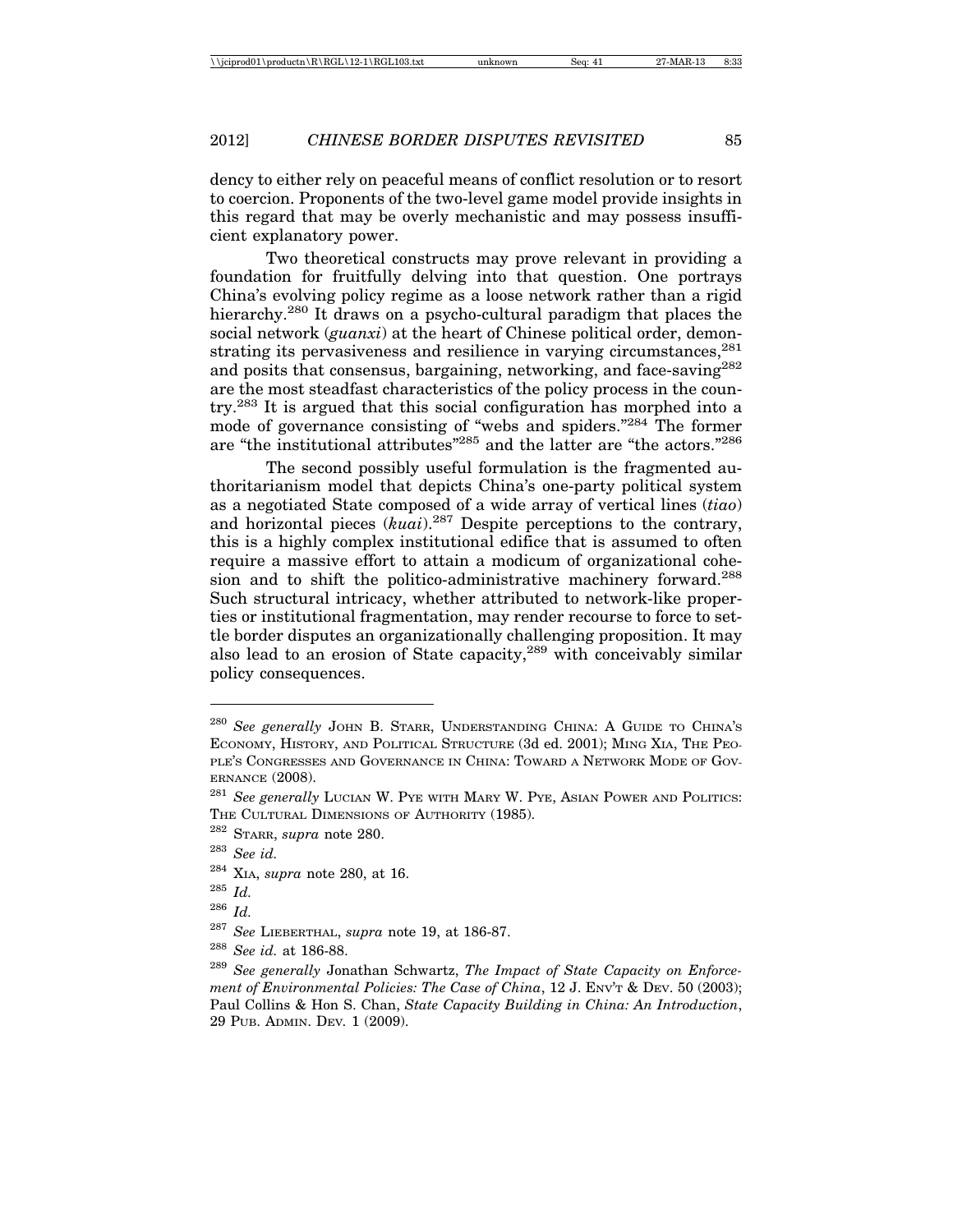# 86 *RICHMOND JOURNAL OF GLOBAL LAW & BUSINESS* [Vol. 12:1

Given this backdrop, it may not be productive to study Chinese decisions to resort to force over disputed territory as the sole product of deliberations by rational, forward-looking, expected utility-maximizing leaders whose strategy selection is a function of "the values they attach to alternative outcomes and the beliefs they hold regarding how their adversary will respond to their strategic decisions."<sup>290</sup> The notion that they clinically assess the costs and benefits associated with each alternative to obtain the largest net gain at an acceptable level of  $\text{risk}^{291}$  is, strictly speaking, difficult to reconcile with the complex realities outlined above.

Greater insights may, in all likelihood, be generated by endeavoring to identify recurring regime-specific organizational patterns. In the intricate context of elaborate external-internal linkages, persistent behavioral trends may still be observed, but probably more consistent with a configuration akin to that outlined by the cybernetic satisficing model of decision-making whose proponents highlight the multiple constraints under which political leaders operate while searching for an acceptable outcome to an inter-State conflict over contested territory.292 One way or another, the enormous complexity of China's strategic environment, at home and abroad, needs to be acknowledged.

#### VI. CONCLUSION

Chinese border disputes are manifold and have deep historical roots. Some, but not all, have been resolved, yet not necessarily in a manner that might have been anticipated. Given the international prominence of the parties involved, notably China, the ramifications of actions taken and refrained from, the not-easy-to-read policy signals, and the elaborate strategic maneuvers, this is a subject that merits careful scholarly attention. Students of international law have responded to the challenge by exploring it broadly and consistently. The largely traditional orientation of those involved in the enterprise has left some inevitable gaps and social scientists have stepped into the breach.

<sup>290</sup> Bruce B. de Mesquita & David Lalman, *Domestic Opposition and Foreign War*, 84 AM. POL. SCI. REV. 747, 750 (1990).

<sup>291</sup> *See* BRUCE BUENO DE MESQUITA, THE WAR TRAP (1981); Bruce B. de Mesquita, *The War Trap Revisited: A Revised Expected Utility Model*, 79 AM. POL. SCI. REV. 156 (1985).

<sup>292</sup> *See generally* Charles W. Ostrom, Jr. & Brian L. Job, *The President and the Political Use of Force*, 80 AM. POL. SCI. REV. 541 (1986). For additional insights, *see also* Alastair I. Johnston, *China and International Environmental Institutions: A Decision Rule Analysis*, *in* ENERGIZING CHINA: RECONCILING ENVIRONMENTAL PRO-TECTION AND ECONOMIC GROWTH 555 (Michael B. McElroy et al. eds., 1998).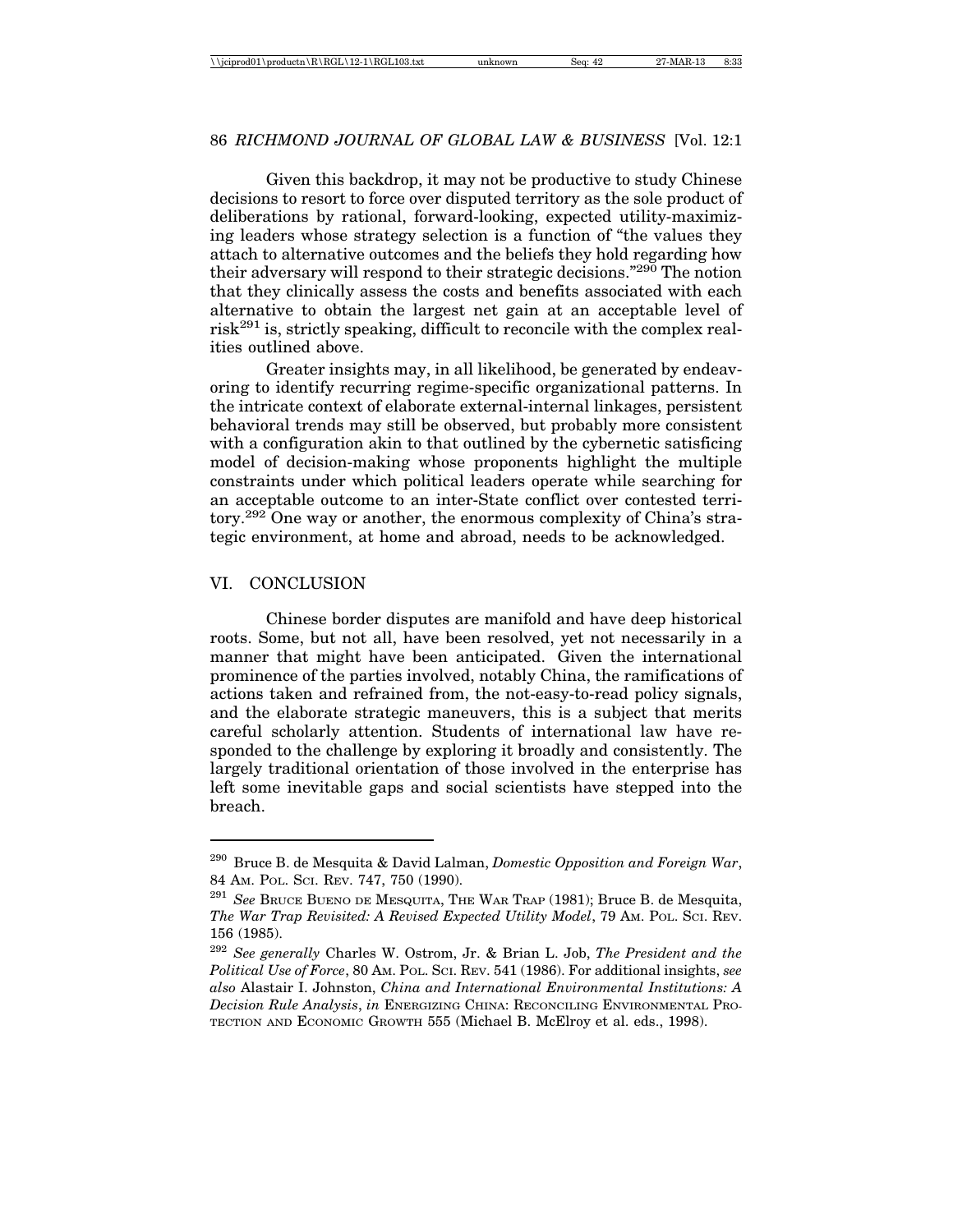However, the latter have followed a rather narrow path, without explicitly aiming at achieving a high degree of cross-field convergence. A set of well-defined hypotheses has been put to an empirical test, with partial success, but the gaps have not been significantly narrowed. Several potentially fruitful avenues of socio-legal investigation have been identified in this paper. To pursue them productively may require a more effective interdisciplinary collaboration and synthesis than witnessed thus far. Rather than operate in parallel, researchers in the international law field and social scientists may have to circumvent existing academic barriers and seek closer conceptual integration. The general lesson to be drawn here is that this is a theoretically challenging topic that should ideally be addressed within a comprehensive analytical framework instead of in a segmented fashion.

The juxtaposition of international legal approaches with social science strategies of empirical inquiry, in this particular context, leads to additional, more specific observations. First, despite the failure to achieve a meaningful convergence, the considerable and selectively overlapping insights generated independently by a small number of scholars belonging to two distinct academic disciplines serve as a poignant reminder of the methodological and theoretical promise of systematic case studies focused on clearly delineated policy issues, rather than overarching ones. Attempts to analytically enrich the field of international law by incorporating concepts from the social sciences into the prevailing body of thought have largely been confined to the far macro end of the macro-micro continuum, or to the question of what consistently drives States when they face legal constraints in the global arena. This may have resulted in the proliferation of narrowbased paradigms that are overly abstract and difficult to reconcile.

Such intellectual constructs are inevitably limited in scope because of the level at which they are formulated. To generalize about the behavior of States in a manner that is independent of space and time, researchers need to freely discard relevant information and build models that consist of insufficient variables and oversimplified relationships. These problems may be circumvented by endeavoring to develop and test middle-range theories, rather than grand ones, which often are the product of meta-theoretical exploration, or theorizing about theories, through studies that concentrate on concrete policy issues such as the management of territorial conflicts by different States in varying circumstances. The knowledge generated in the process may then be consolidated in a bottom-up fashion with a view to drawing broad inferences, without materially sacrificing fine detail and structural complexity. The strengths and weaknesses of the work surveyed here suggest that this is a desirable and realistic undertaking.

The ultimate goal of such an ongoing scientific project must be a full integration of legal and social science perspectives, which is a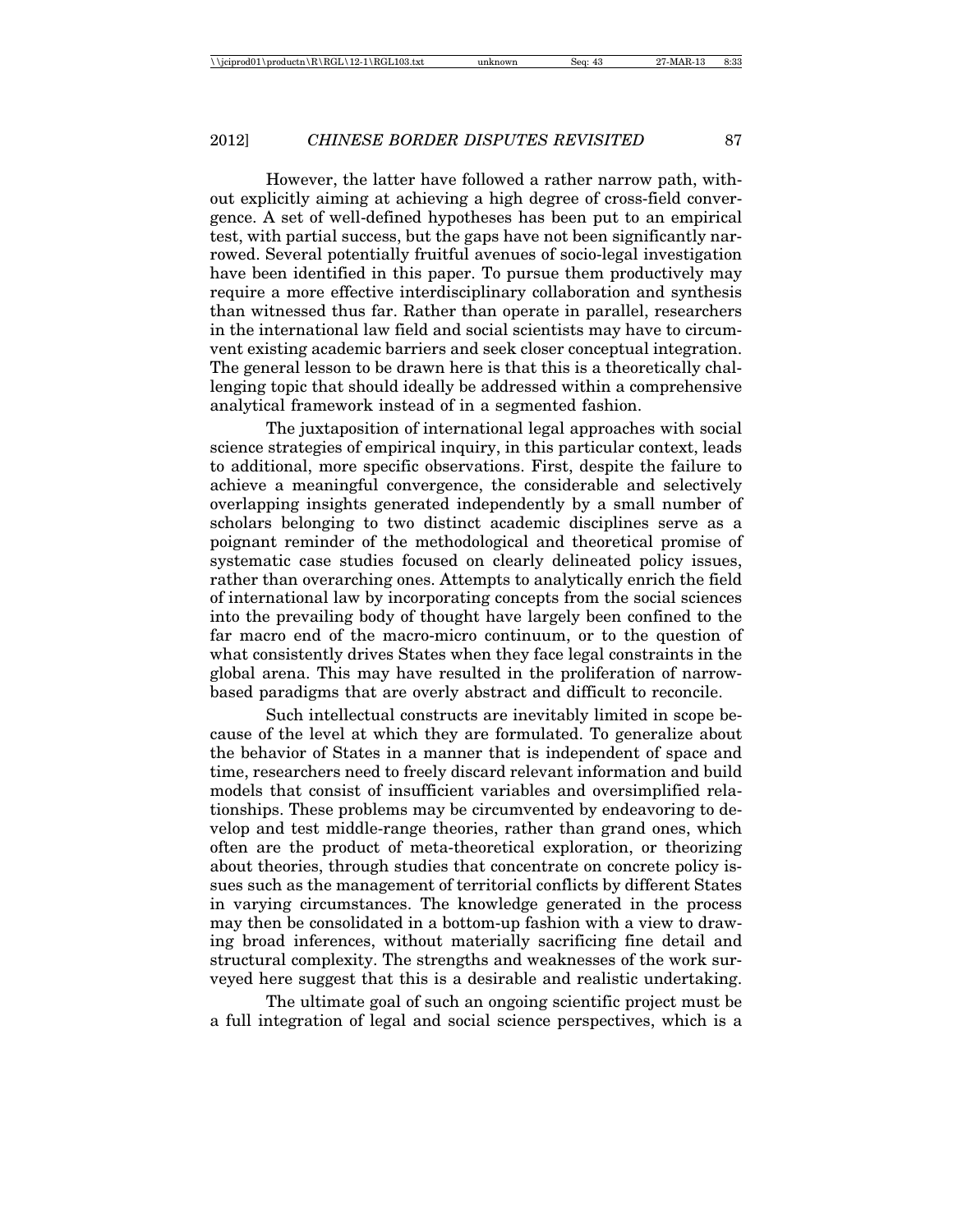formidable challenge, but one that does not imply that proceeding in a stepwise manner is an unproductive strategy. Knowledge creation is a cumulative endeavor, often entailing the construction of two-level theories that have a structure consisting of a basic level (the core of the model) and a secondary level (a set of variables that are less closely related to the fundamental proposition).<sup>293</sup> This type of a framework may prove to be an effective analytical vehicle for scholars comprehensively versed in international law, yet not thoroughly familiar with social science reasoning, and vice versa.

Better interdisciplinary synthesis is both a conceptual and practical imperative. Proper understanding and sound management of international legal issues cannot be attained unless a genuinely multidimensional approach is adopted. A painstaking examination by the International Crisis Group (ICG) of the dynamics of recent maritime boundary disputes in the South China Sea, currently the subject of much media attention, lends support to this argument.<sup>294</sup> Competing claims by Northeast and Southeast Asian protagonists, and even outside powers (but with an Asia-Pacific identity), are involved in a dispute over islands located in an area suffused with historic symbolism, strategically valuable, and to all appearances richly endowed with vital resources.

China is at the heart of the unfolding conflict. The ISG employs an informal variant of the two-way theoretical scheme. Its implicit model revolves around economic, political, and social forces that shape Chinese behavior at the basic level. These include an array of organizations in both the public and private sector, factional groupings within such entities, the media, interest groups, and the grassroots community. Domestic pressures emanating from other countries engaged in the disputes are dissected in a similar fashion and the interaction among the protagonists, in terms of the tactics relied upon, is incorporated into the picture by also resorting to tools of behavioral inquiry. The practical side, focused on institutional coordination mechanisms, is principally viewed through a social science lens as well.

The international law element is not overlooked. Claims advanced by the countries involved—their forms, origins, and validity are carefully scrutinized. This observation equally applies to the pursuit, actual and potential, of those claims via legal channels. This en-

 $^{293}$  See GARY GOERTZ, SOCIAL SCIENCE CONCEPTS: A USER'S GUIDE 240-41 (2006).

<sup>294</sup> *See* INTERNATIONAL CRISIS GROUP, STIRRING UP THE SOUTH CHINA SEA (I) (Apr. 23, 2012), http://www.crisisgroup.org/en/regions/asia/north-east-asia/china/223 stirring-up-the-south-china-sea-i.aspx; INTERNATIONAL CRISIS GROUP, STIRRING UP THE SOUTH CHINA SEA (II): REGIONAL RESPONSES (July 24, 2012), www.crisis group.org/en/regions/asia/north-east-asia/china/229-stirring-up-the-south-chinasea-ii-regional-responses.aspx.